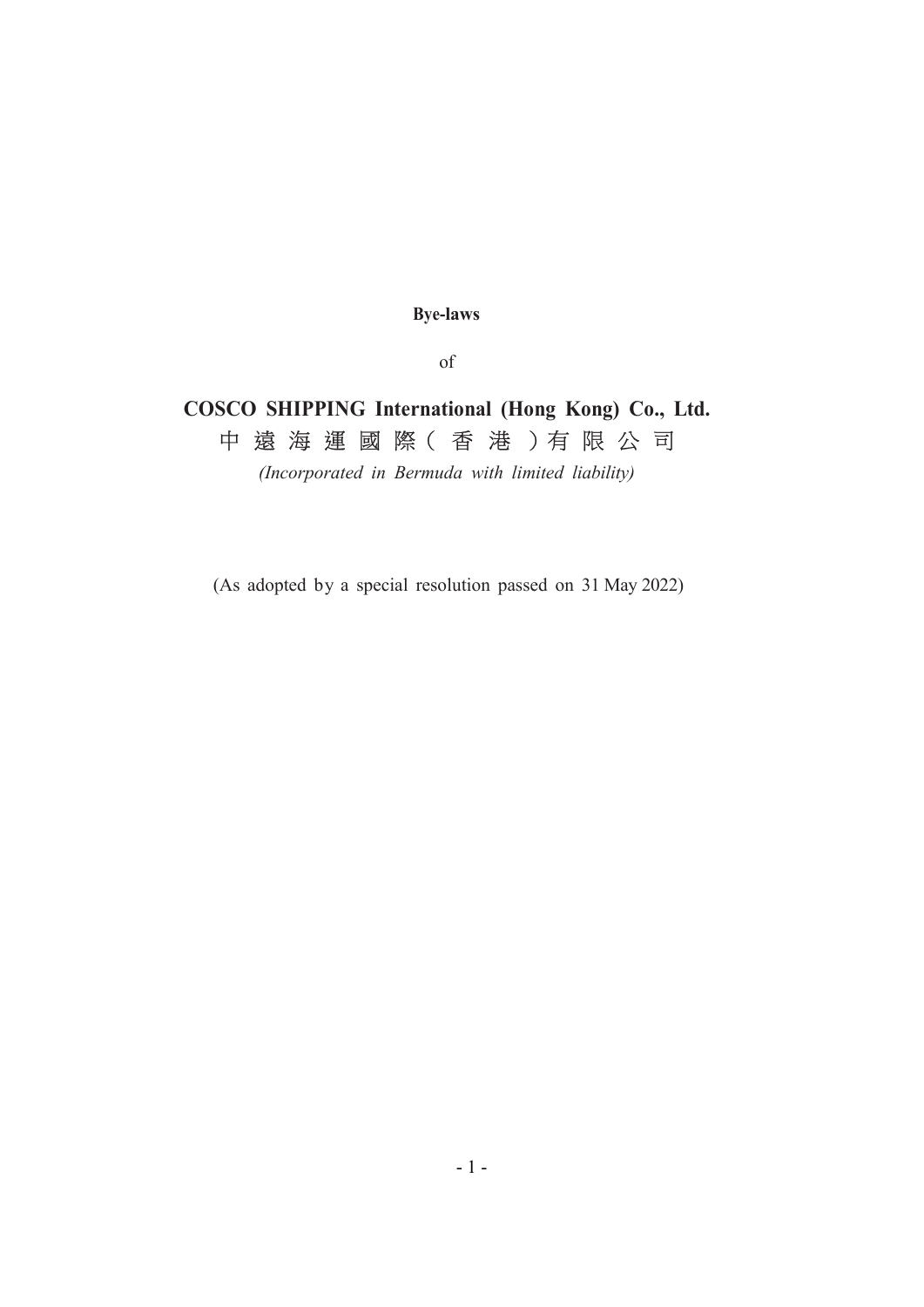## INDEX TO BYE-LAWS

## Bye-laws

| No.         | <b>Subject</b>                             |
|-------------|--------------------------------------------|
| $1 - 2$     | Preliminary                                |
| $3 - 5$     | Shares and Modification of Rights          |
| $6 - 13$    | Shares and Increase of Capital             |
| $14 - 19$   | Register of Members and Share Certificates |
| $20 - 22$   | Lien                                       |
| $23 - 35$   | Calls on Shares                            |
| 36-44       | Transfer of Shares                         |
| 45–48       | Transmission of Shares                     |
| $49 - 58$   | Forfeiture of Shares                       |
| 59          | Alteration of Capital                      |
| $60 - 64$   | General Meetings                           |
| $65 - 75$   | Proceedings at General Meetings            |
| $76 - 87$   | Votes of Members                           |
| 88          | Registered Office                          |
| 89-98       | <b>Board of Directors</b>                  |
| 99-104      | Appointment and Retirement of Directors    |
| $105 - 110$ | Borrowing Powers                           |
| $111 - 114$ | Managing Directors, etc.                   |
| 115         | Management                                 |
| $116 - 118$ | Managers                                   |
| 119         | Chairman and Other Officers                |
| $120 - 129$ | Proceedings of the Directors               |
| 130         | <b>Minutes</b>                             |
| $131 - 133$ | Secretary                                  |
| 134–138     | General Management and Use of the Seal     |
| 139         | Authentication of Documents                |
| 140         | Capitalisation of Reserves                 |
| $141 - 156$ | Dividends and Reserves                     |
| 157         | Distribution of Realised Capital Profits   |
| 158         | Annual Returns                             |
| $159 - 162$ | Accounts                                   |
| $163 - 166$ | <b>Auditors</b>                            |
| $167 - 173$ | <b>Notices</b>                             |
| 174         | Information                                |
| $175 - 177$ | Winding Up                                 |
| 177A        | <b>Record Dates</b>                        |
| 178         | Indemnity                                  |
| 179-180     | Untraceable Members                        |
| 181         | Destruction of Documents                   |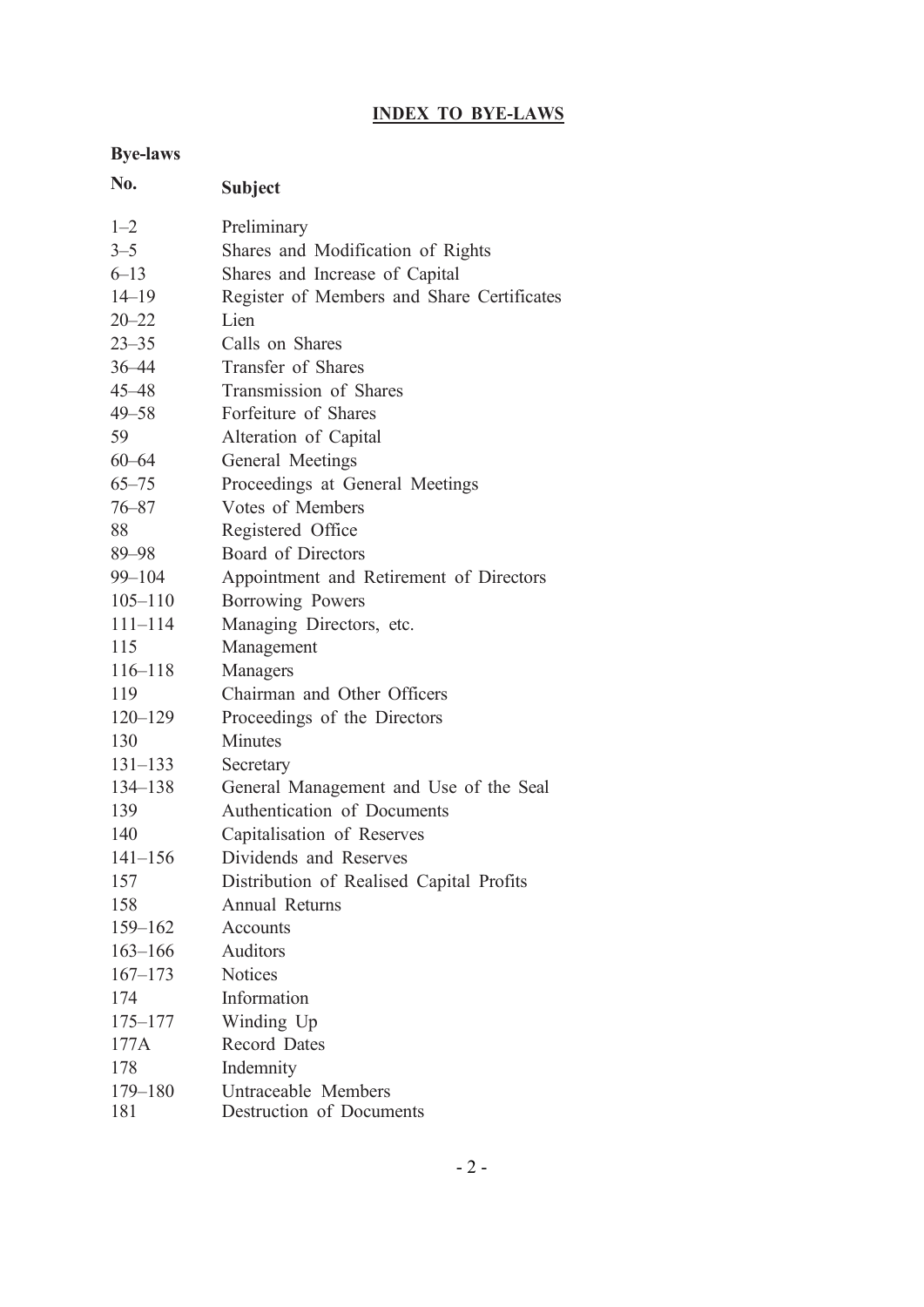## Bye-laws

| No.               | <b>Subject</b>                                                                 |
|-------------------|--------------------------------------------------------------------------------|
| 182<br>183<br>184 | Changes in Applicable Law<br>Resident Representative<br>Maintenance of Records |
| 185               | Subscription Right Reserve                                                     |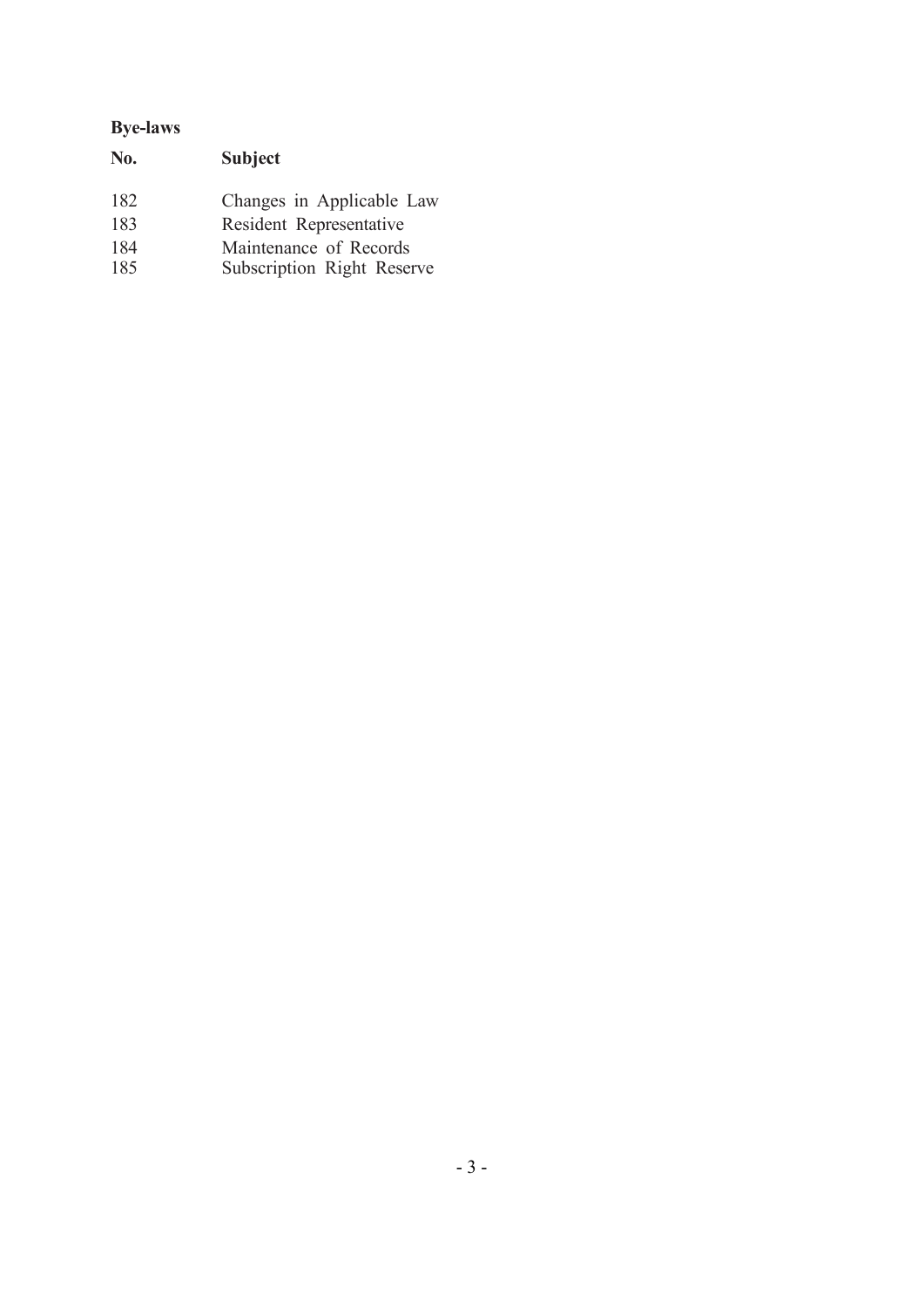## BYE-LAWS

OF

## COSCO SHIPPING International (Hong Kong) Co., Ltd.

(As adopted by a special resolution passed on 31 May 2022)

## PRELIMINARY

1. The marginal notes to these Bye-laws shall not be deemed to be part of these Byelaws and shall not affect their interpretation and in the interpretation of these Byelaws, unless there be something in the subject or context inconsistent therewith:

"address" shall have the ordinary meaning given to it and shall include any facsimile number, electronic number or address or website used for the purposes of any communication pursuant to these Bye-laws.

"appointed newspaper" shall have the meaning as defined in the Companies Act.

"Auditors" shall mean the persons for the time being performing the duties of that office.

"Bermuda" shall mean the Islands of Bermuda.

"the Board" or "the Directors" shall mean the Directors from time to time of the Company or (as the context may require) the majority of Directors present voting at a meeting of the Directors.

"business day" shall mean a day on which The Stock Exchange of Hong Kong Limited is open for the business of dealing in securities. For the avoidance of doubt, where The Stock Exchange of Hong Kong Limited is closed for the business of dealing in securities on a business day by reason of tropical cyclone signal number 8 or higher is hoisted or black rainstorm warning or other similar event, such day shall for the purposes of these Bye-laws be counted as a business day.

"these Bye-laws" or "these presents" shall mean these Bye-laws in their present form and all supplementary, amended or substituted Bye-laws for the time being in force.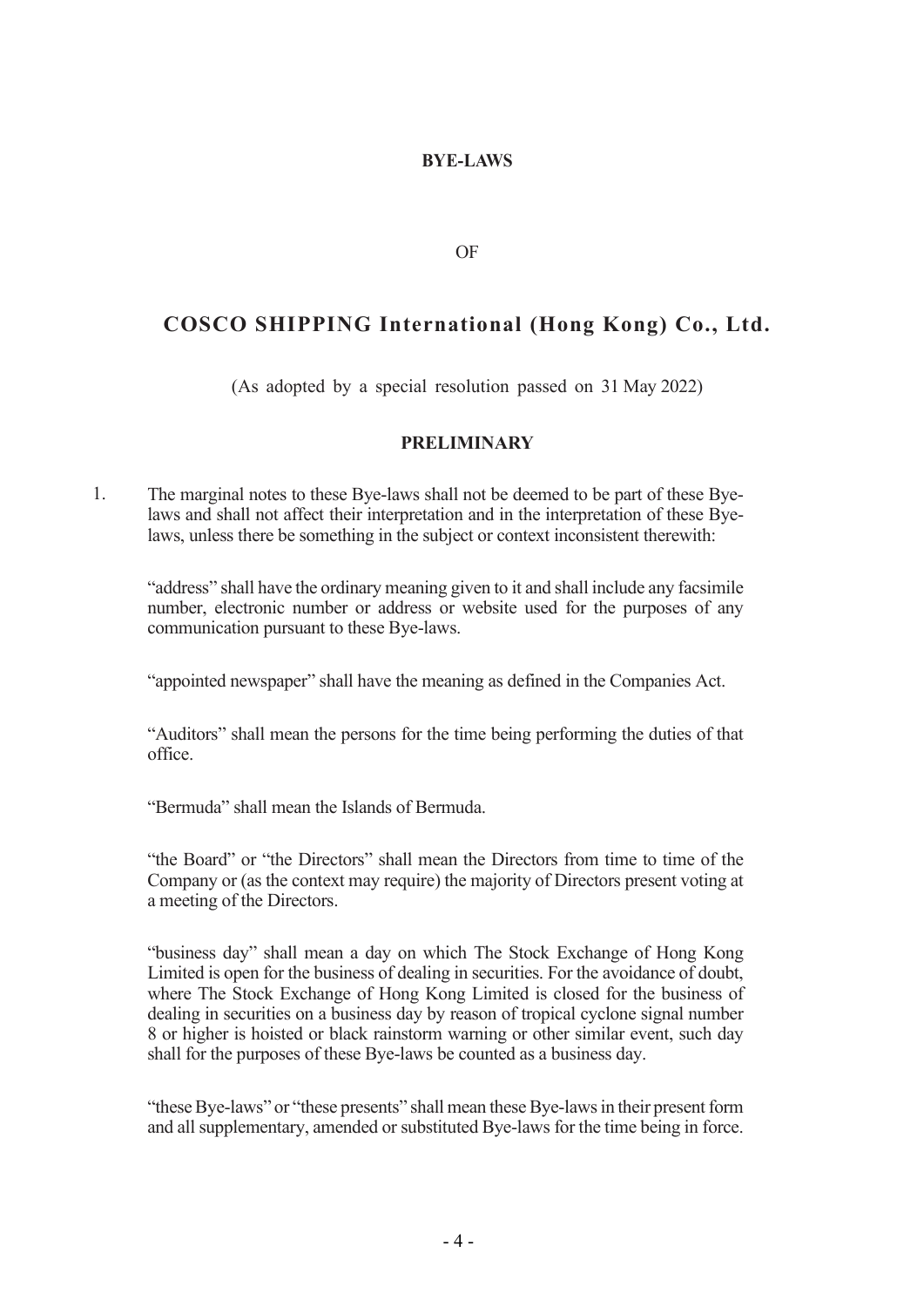"call" shall include any instalment of a call.

"capital" shall mean the share capital from time to time of the Company.

"clear days" shall mean, in relation to the period of a notice that period excluding the day when the notice is given or deemed to be given and the day for which it is given or on which it is to take effect.

"Clearing House" shall mean a clearing house recognised by the laws of the jurisdiction in which the shares of the Company are listed or quoted on a stock exchange in such jurisdiction including but not limited to HKSCC.

"close associate" shall mean in relation to any Director, shall have the same meaning as ascribed to it in the Listing Rules except that for purposes of Bye-law 98 where the transaction or arrangement to be approved by the Board is a connected transaction under Chapter 14A of the Listing Rules, it shall have the same meaning as that ascribed to "associate" in the Listing Rules.

"the Chairman" shall mean the Chairman presiding at any meeting of members or of the Board.

"the Companies Act" shall mean the Companies Act 1981 of Bermuda as may from time to time be amended.

"Company's website" shall mean the website of the Company to which any shareholder may have access, the address or domain name of which has been notified to the shareholders at the time the Company seeks the relevant shareholder's consent for the purposes of Bye-law 167(B) or, as subsequently amended by notice given to the shareholders in accordance with Bye-law 167.

"the Company" or "this Company" shall mean COSCO SHIPPING International (Hong Kong) Co., Ltd. incorporated in Bermuda.

"corporate representative" shall mean any person appointed to act in that capacity pursuant to Bye-laws 87(A) or 87(B).

The expressions "debenture" and "debenture holder" shall respectively include "debenture stock" and "debenture stockholder".

"dividend" shall include scrip dividends, distributions in specie or in kind, capital distributions and capitalisation issues, if not inconsistent with the subject or context.

"electronic" shall have the meaning given to it in the Electronic Transactions Act 1999 of Bermuda as may be amended from time to time.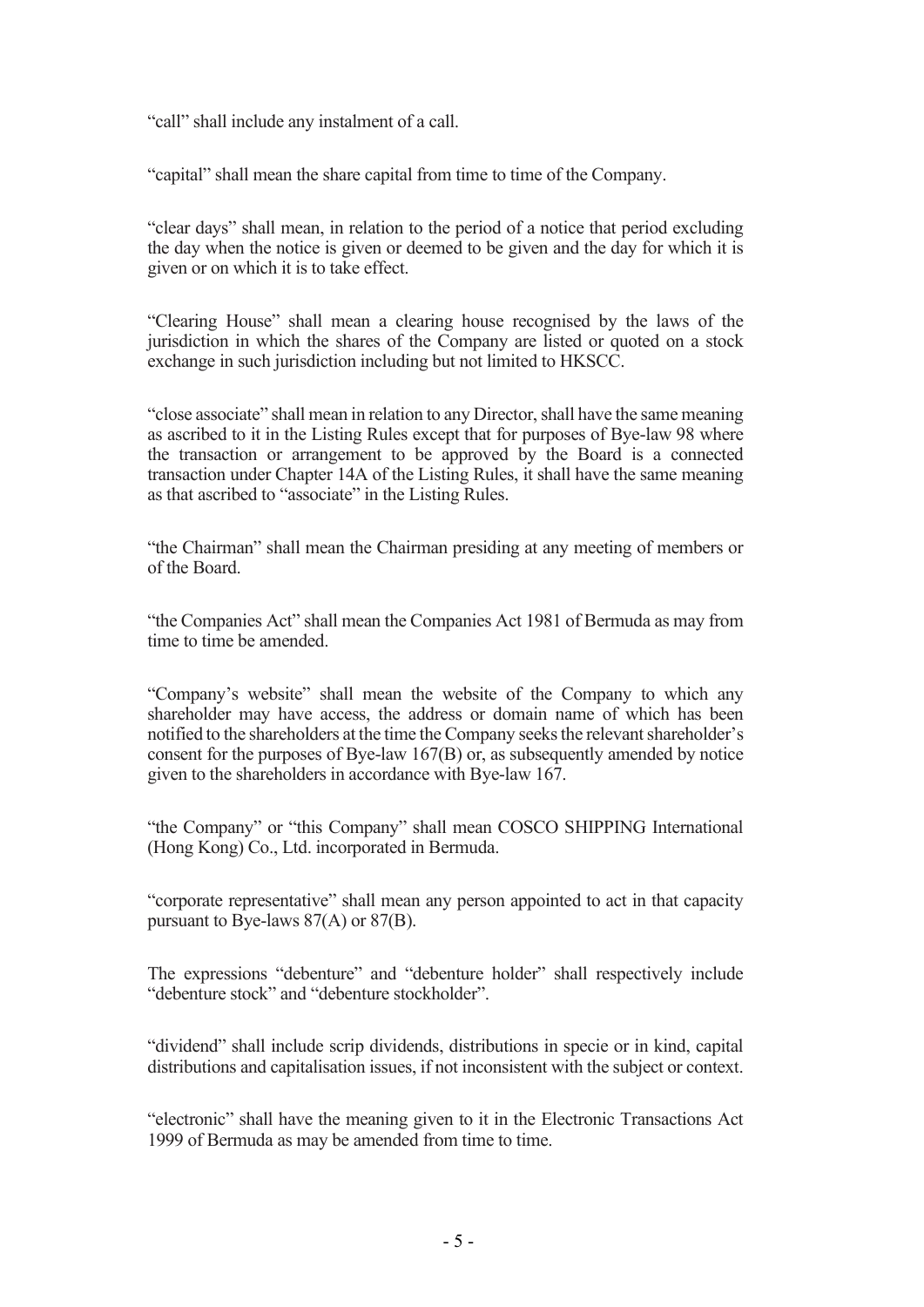"electronic communication" a communication sent, transmitted, conveyed and received by wire, by radio, by optical means or by other electron magnetic means in any form through any medium.

"electronic meeting" shall mean a general meeting held and conducted wholly and exclusively by virtual attendance and participation by shareholders and/or proxies by means of electronic facilities.

"Head Office" shall mean such office of the Company as the Directors may from time to time determine to be the principal office of the Company.

"HK\$" shall mean Hong Kong dollars or other lawful currency of Hong Kong.

"HKSCC" shall mean Hong Kong Securities Clearing Company Limited.

"hybrid meeting" shall mean a general meeting convened for the (i) physical attendance by shareholders and/or proxies at the Principal Meeting Place and where applicable, one or more Meeting Locations and (ii) virtual attendance and participation by shareholders and/or proxies by means of electronic facilities.

"Hong Kong" shall mean The Hong Kong Special Administrative Region of the People's Republic of China.

"Listing Rules" shall mean the Rules Governing the Listing of Securities on The Stock Exchange of Hong Kong Limited.

"Meeting Location" has the meaning given to it in Bye-law 69(A).

The expressions "holding company" and "subsidiary" shall have the meanings ascribed to them by the Companies Act and/or the rules and regulations of the stock exchange in the Relevant Territory from time to time.

"month" shall mean a calendar month.

"Newspapers", in relation to the publication in newspapers of any notice, shall mean in English in one leading English language daily newspaper and (unless unavailable) in Chinese in one leading Chinese language daily newspaper, in each case published and circulating generally in the Relevant Territory and specified or not excluded for this purpose by the stock exchange in the Relevant Territory.

"paid up" in relation to a share, shall mean paid up or credited as paid up.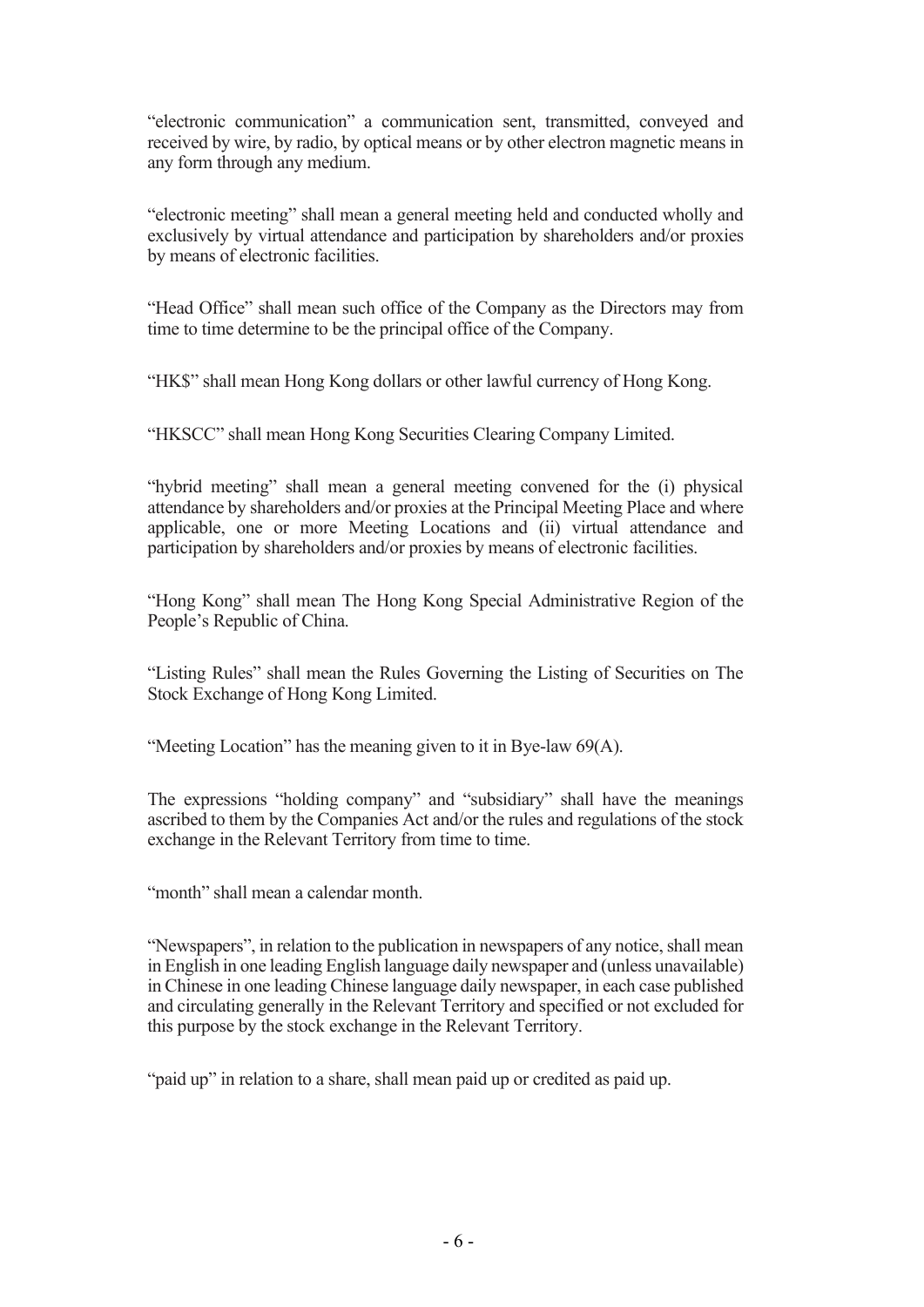"physical meeting" shall mean a general meeting held and conducted by physical attendance and participation by members and/or proxies at the Principal Meeting Place and/or where applicable, one or more Meeting Locations.

"Principal Meeting Place" shall have the meaning given to it in Bye-law 63.

"the Principal Register" shall mean the register of members of the Company maintained in Bermuda.

"the register" shall mean the Principal Register and any branch register to be kept pursuant to the provisions of the Statutes.

"Registered Office" shall mean the registered office of the Company for the time being.

"Registration Office" shall mean in respect of any class of share capital, such place or places in the Relevant Territory or elsewhere where the Directors from time to time determine to keep a branch register of shareholders in respect of that class of share capital and where (except in cases where the Directors otherwise agree) transfers or other documents of title for such class of share capital are to be lodged for registration and are to be registered.

"Relevant Territory" shall mean Hong Kong or such other territory as the Directors may from time to time decide if the issued ordinary share capital of the Company is listed on a stock exchange in such territory.

"Seal" shall mean any one or more common seals from time to time of the Company for use in Bermuda or in any place outside Bermuda.

"Secretary" shall mean the person or corporation for the time being performing the duties of that office.

"Securities Seal" shall mean a seal for use for sealing certificates for shares or other securities issued by the Company which is a facsimile of the Seal of the Company with the addition on its face of the words "Securities Seal".

"share" shall mean a share in the capital of the Company.

"shareholder" or "member" shall mean the duly registered holder from time to time of the shares in the capital of the Company.

"Statutes" shall mean the Companies Act and every other act (as amended from time to time) for the time being in force of the Legislature of the Islands of Bermuda applying to or affecting the Company, the Memorandum of Association and/or these presents.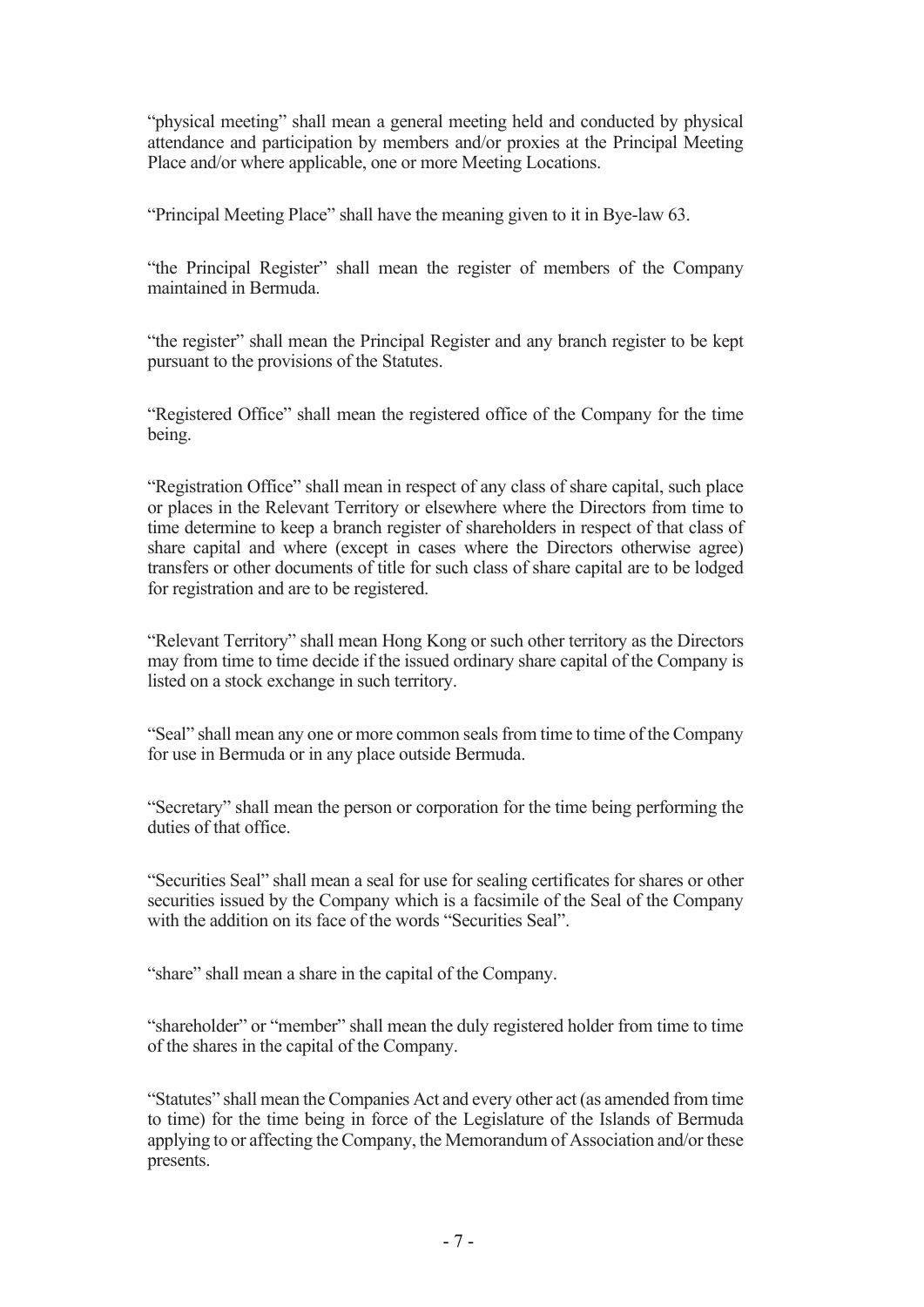"Transfer Office" shall mean the place where the Principal Register is situate for the time being.

"writing" or "printing" shall include writing, printing, lithography, photography, typewriting and every other mode of representing words or figures in a legible and non-transitory form, and including where the representation takes the form of electronic display, provided that the same is available for download onto a user's computer or for printing through conventional small office equipment or is placed on the Company's website and, in each case, the shareholder concerned (where the relevant provision of these Bye-laws require the delivery or service of any document or notice on him in his capacity as shareholder) has elected for the receipt of the relevant download or notice through electronic means and both the mode of service of the relevant document or notice and the shareholder's election comply with all applicable laws and regulations and the requirements of the stock exchange of the Relevant Territory.

references to a document being executed include references to it being executed under hand or under seal or by electronic signature or by any other method and references to a notice or document include a notice or document recorded or stored in any digital, electronic, electrical, magnetic or other retrievable form or medium and information in visible form whether having physical substance or not.

Except where the context otherwise requires:

words denoting the singular shall include the plural and words denoting the plural shall include the singular.

words importing any gender shall include every gender.

words importing person shall include partnerships, firms, companies and corporations.

Subject as aforesaid, any words or expressions defined in the Companies Act (except any statutory modification thereof not in force when these Bye-laws become binding on the Company) shall, if not inconsistent with the subject and/or context, bear the same meaning in these Bye-laws, save that "company" shall where the context permits include any company incorporated in Bermuda or elsewhere.

References to any statute or statutory provision shall be construed as relating to any statutory modification or reenactment thereof for the time being in force.

A resolution shall be a Special Resolution when it has been passed by a majority of not less than three-fourths of the votes cast by such members as, being entitled so to do, vote in person or, in the case of such members as are corporations, by their respective duly authorised corporate representative or, where proxies are allowed, by proxy at a general meeting of which notice has been given in accordance with Bye-law 63 specifying (without prejudice to the power contained in these presents to amend the same) the intention to propose the resolution as a special resolution.

Special Resolution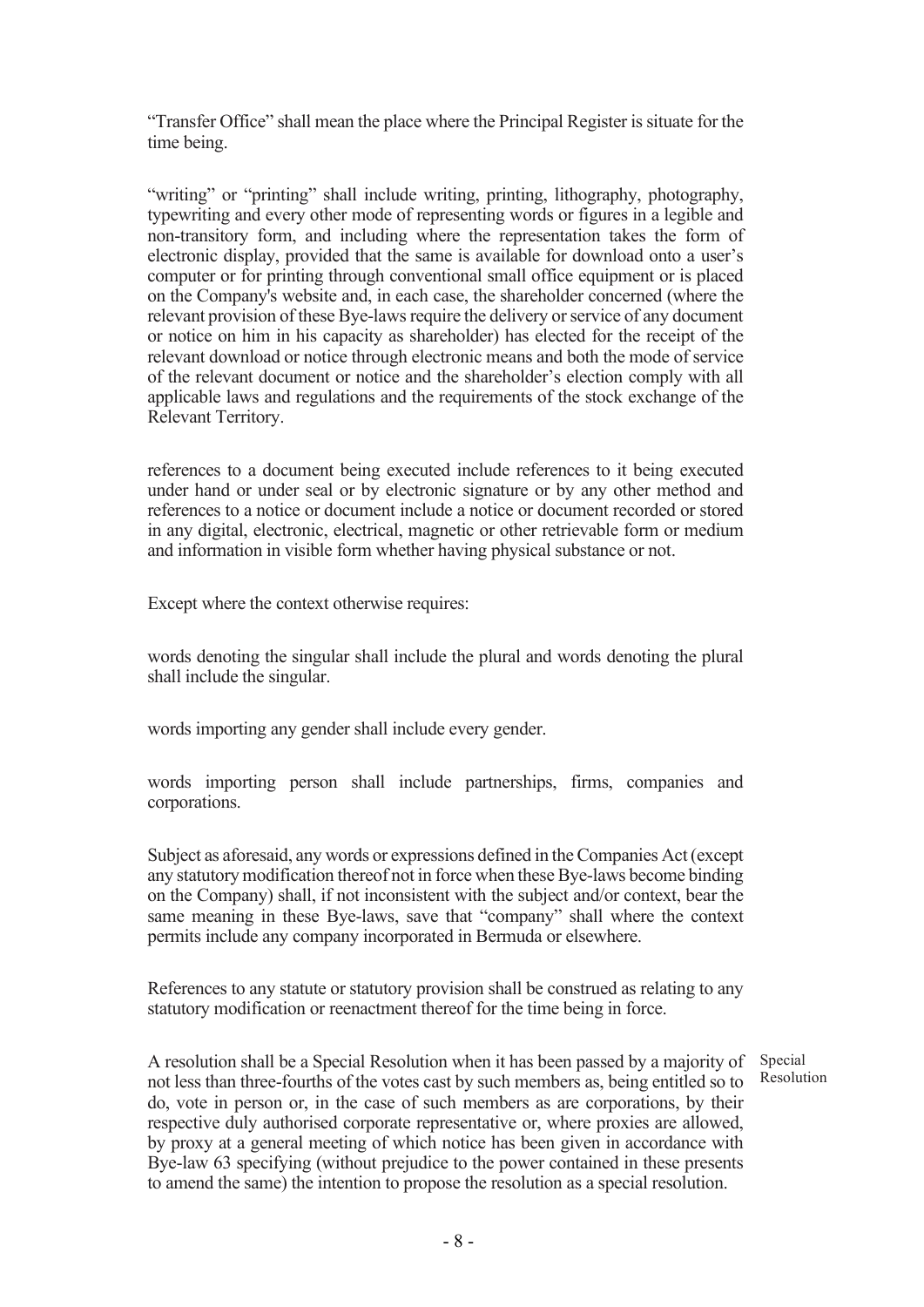A resolution shall be an Ordinary Resolution when it has been passed by a simple majority of the votes cast by such members as, being entitled so to do, vote in person or, in the case of such members as are corporations, by their respective duly authorised corporate representatives or, where proxies are allowed, by proxy at a general meeting held in accordance with these presents and of which notice has been given in accordance with Bye-law 63.

A resolution shall be an extraordinary resolution ("Extraordinary Resolution") when it has been passed by a majority of not less than two thirds of votes cast by such members as, being entitled so to do, vote in person or, in the case of such members as are corporations, by their respective duly authorised representative or, where proxies are allowed, by proxy at a general meeting of which notice has been duly given in accordance with these Bye-laws.

A Special Resolution shall be effective for any purpose for which an Ordinary Resolution is expressed to be required under any provision of these Bye-laws or the Statutes.

A reference to a meeting: shall mean a meeting convened and held in any manner permitted by these Bye-laws and any shareholder or Director attending and participating at a meeting by means of electronic facilities shall be deemed to be present at that meeting for all purposes of the Statutes and these Bye-laws, and attend, participate, attending, participating, attendance and participation shall be construed accordingly.

References to a person's participation in the business of a general meeting include without limitation and as relevant the right (including, in the case of a corporation, through a duly authorised representative) to speak or communicate, vote, be represented by a proxy and have access in hard copy or electronic form to all documents which are required by the Statutes or these Bye-laws to be made available at the meeting, and participate and participating in the business of a general meeting shall be construed accordingly.

References to electronic facilities include, without limitation, website addresses, webinars, webcast, video or any form of conference call systems (telephone, video, web or otherwise).

2. Without prejudice to any other requirements of the Statutes, a Special Resolution shall be required to alter the objects and powers contained in the Memorandum of Association, to approve any amendment of these presents or to change the name of the Company.

#### SHARES AND MODIFICATION OF RIGHTS

3. Without prejudice to any special rights or restrictions for the time being attaching to any shares or any class of shares, any share may be issued upon such terms and conditions and with such preferred, deferred or other special rights, or such restrictions, whether in regard to dividend, voting, return of capital or otherwise, as the Company may from time to time by Ordinary Resolution determine (or, in the absence of any such determination or so far as the same may not make specific provision, as the Board may determine) and any preference share may, subject to the Companies Act and with the sanction of a Special Resolution, be issued on the terms that it is liable to be redeemed upon the happening of a specified event or upon a given date and either at the option of the Company or, if so authorised by the Memorandum of Association of the Company, at the option of the holder.

**Ordinary** Resolution

Extraordinary Resolution

The purpose for which Special Resolution is required

Issue of Shares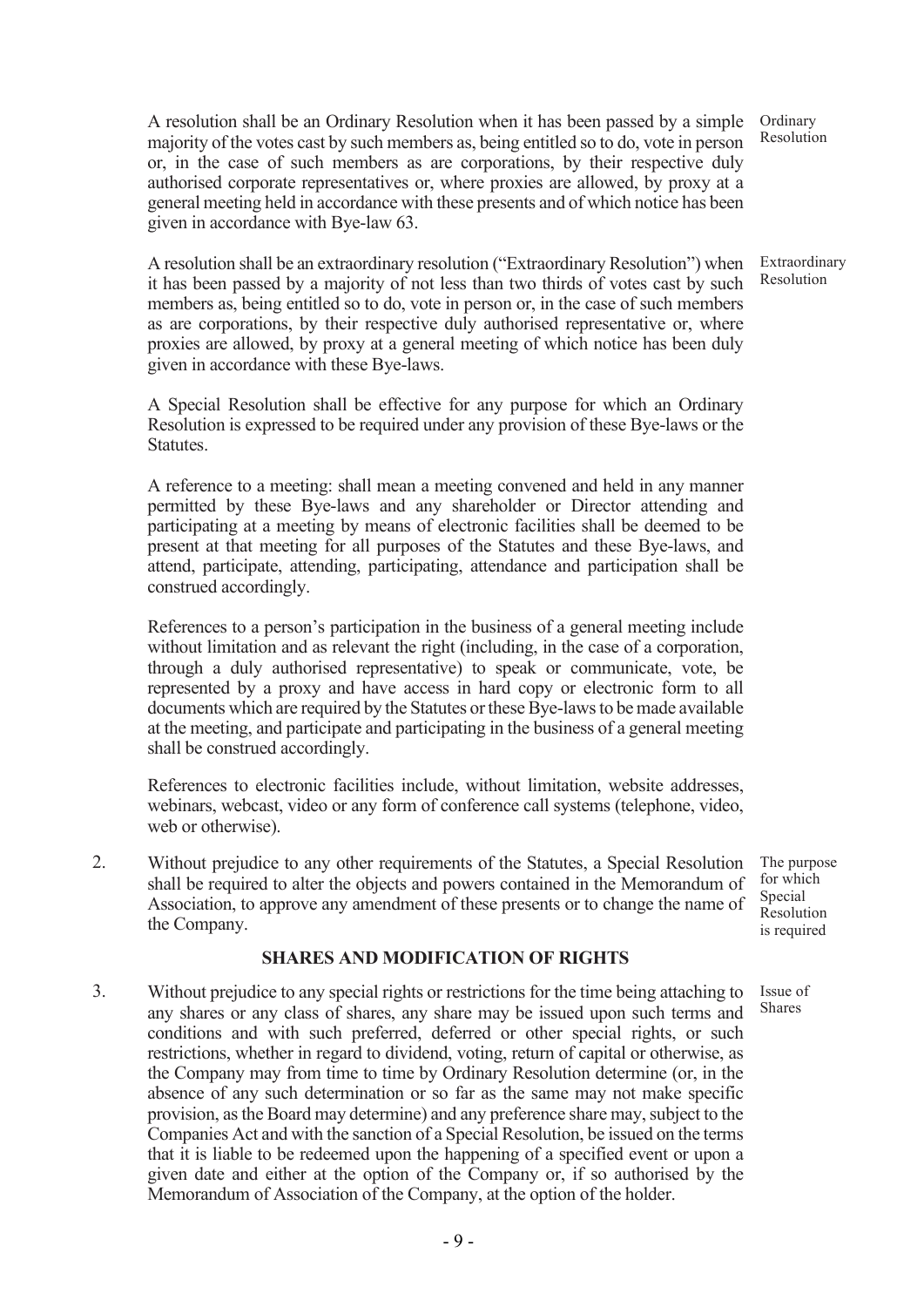- 5. (A) For the purposes of Section 47 of the Companies Act, if at any time the capital is divided into different classes of shares, all or any of the special rights attached to any class (unless otherwise provided for by the terms of issue of the shares of that class) may, subject to the provisions of the Companies Act, be varied or abrogated either with the consent in writing of the holders of not less than threefourths in nominal value of the issued shares of that class or with the sanction of a Special Resolution passed at a separate general meeting of the holders of the shares of that class. To every such separate general meeting the provisions of these Bye-laws relating to general meetings shall mutatis mutandis apply, but so that the necessary quorum (other than at an adjourned meeting or postponed meeting) shall be not less than two persons holding (or, in the case of a shareholder being a corporation, by its duly authorised representative) or representing by proxy one-third in nominal value of the issued shares of that class, that the quorum for any meeting adjourned or postponed for want of quorum shall be two shareholders present in person (or, in the case of a shareholder being a corporation, by its duly authorised representative) or by proxy (whatever the number of shares held by them).
	- (B) The provisions of this Bye-law shall apply to the variation or abrogation of the special rights attached to the shares of any class as if each group of shares of the class differently treated formed a separate class the rights whereof are to be varied or abrogated.
	- (C) The special rights conferred upon the holders of any shares or class of shares shall not, unless otherwise expressly provided in the rights attaching to or the terms of issue of such shares, be deemed to be altered by the creation or issue of further shares ranking pari passu therewith.

## SHARES AND INCREASE OF CAPITAL

- 6. (A) The authorised share capital of the Company is HK\$300,000,000 divided into 3,000,000,000 shares of HK\$0.10 each.
	- (B) Subject to the Statutes, the power contained in the Memorandum of Association for the Company to purchase or otherwise acquire its shares shall be exercisable by the Board upon such terms and subject to such conditions as it thinks fit.
	- (C) Subject to compliance with the rules and regulations of The Stock Exchange of Hong Kong Limited and any other relevant regulatory authority, the Company may give financial assistance for the purpose of or in connection with a purchase made or to be made by any person of any shares in the Company.

Structure of share capital

Company to purchase or finance purchase of own share

Warrants

How rights of shares may be modified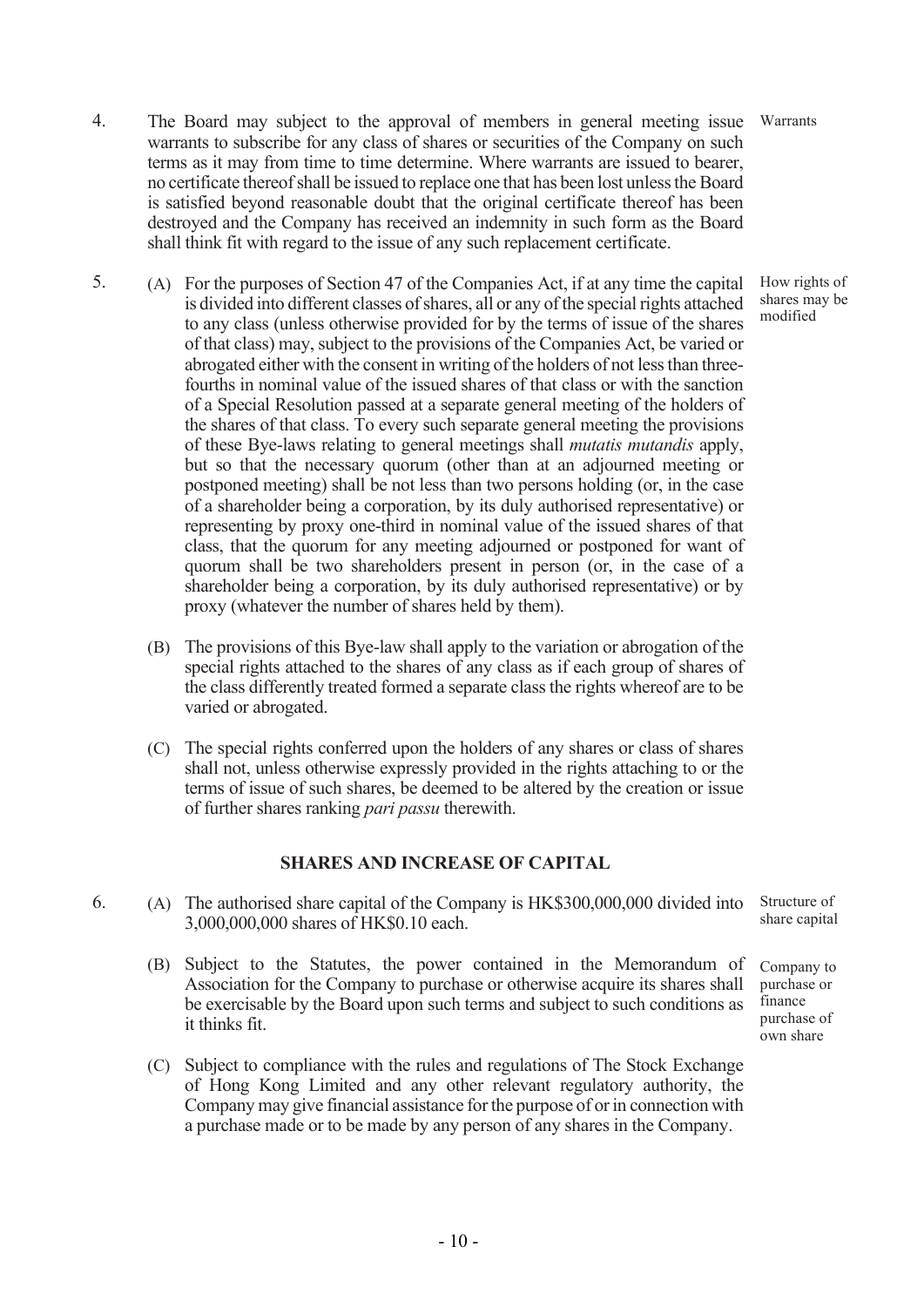- 7. The Company in general meeting may from time to time, whether or not all the shares for the time being authorised shall have been issued and whether or not all the shares for the time being issued shall have been fully paid up, by Ordinary Resolution increase its share capital by the creation of new shares, such new capital to be of such amount and to be divided into shares of such class or classes and of such amounts in Hong Kong dollars or United States dollars or such other currency as the members may think fit and as the resolution shall prescribe.
- 8. Any new shares shall be issued upon such terms and conditions and with such rights and privileges or restrictions annexed thereto as the general meeting resolving upon the creation thereof shall direct, and if no direction be given, subject to the provisions of the Statutes and of these Bye-laws, as the Board shall determine; and in particular such shares may be issued with a preferential or qualified right to dividends and in the distribution of assets of the Company and with special right or without any right of voting.
- 9. The Company may by Ordinary Resolution, before the issue of any new shares, determine that the same, or any of them, shall be offered in the first instance, and either at par or at a premium, to all the existing holders of any class of shares in proportion as nearly as may be to the number of shares of such class held by them respectively, or make any other provisions as to the issue and allotment of such shares, but in default of any such determination or so far as the same shall not extend, such shares may be dealt with as if they formed part of the capital of the Company existing prior to the issue of the same.
- 10. Except so far as otherwise provided by the conditions of issue or by these Bye-laws, any capital raised by the creation of new shares shall be treated as if it formed part of the original capital of the Company and such shares shall be subject to the provisions contained in these Bye-laws with reference to the payment of calls and instalments, transfer and transmission, forfeiture, lien, cancellation, surrender, voting and otherwise.
- 11. All unissued shares shall be at the disposal of the Board and it may offer, allot (with or without conferring a right of renunciation), grant options over or otherwise dispose of them to such persons, at such times, for such consideration and generally on such terms as it in its absolute discretion thinks fit, but so that no shares shall be issued at a discount. The Directors shall, as regards any offer or allotment of shares, comply with the provisions of the Companies Act, if and so far as such provisions may be applicable thereto. Neither the Company nor the Board shall be obliged, when making or granting any allotment of, offer of, option over or disposal of shares, to make, or make available, any such offer, option or shares to shareholders or others with registered addresses in any particular territory or territories being a territory or territories where, in the absence of a registration statement or other special formalities, this would or might, in the opinion of the Board, be unlawful or impracticable. Shareholders affected as a result of the foregoing sentence shall not be, or be deemed to be, a separate class of shareholders for any purpose whatsoever.
- 12. The Company may at any time pay a commission to any person for subscribing or agreeing to subscribe (whether absolutely or conditionally) for any shares in the Company or procuring or agreeing to procure subscriptions (whether absolute or conditional) for any shares in the Company, but so that the conditions and requirements of the Companies Act shall be observed and complied with, and in each case the commission shall not exceed ten per cent. of the price at which the shares are issued.

Power to increase capital

On what conditions new shares may be issued

When to be offered to existing members

New shares to form part of the original capital

Shares at the disposal of the Board

Company may pay commission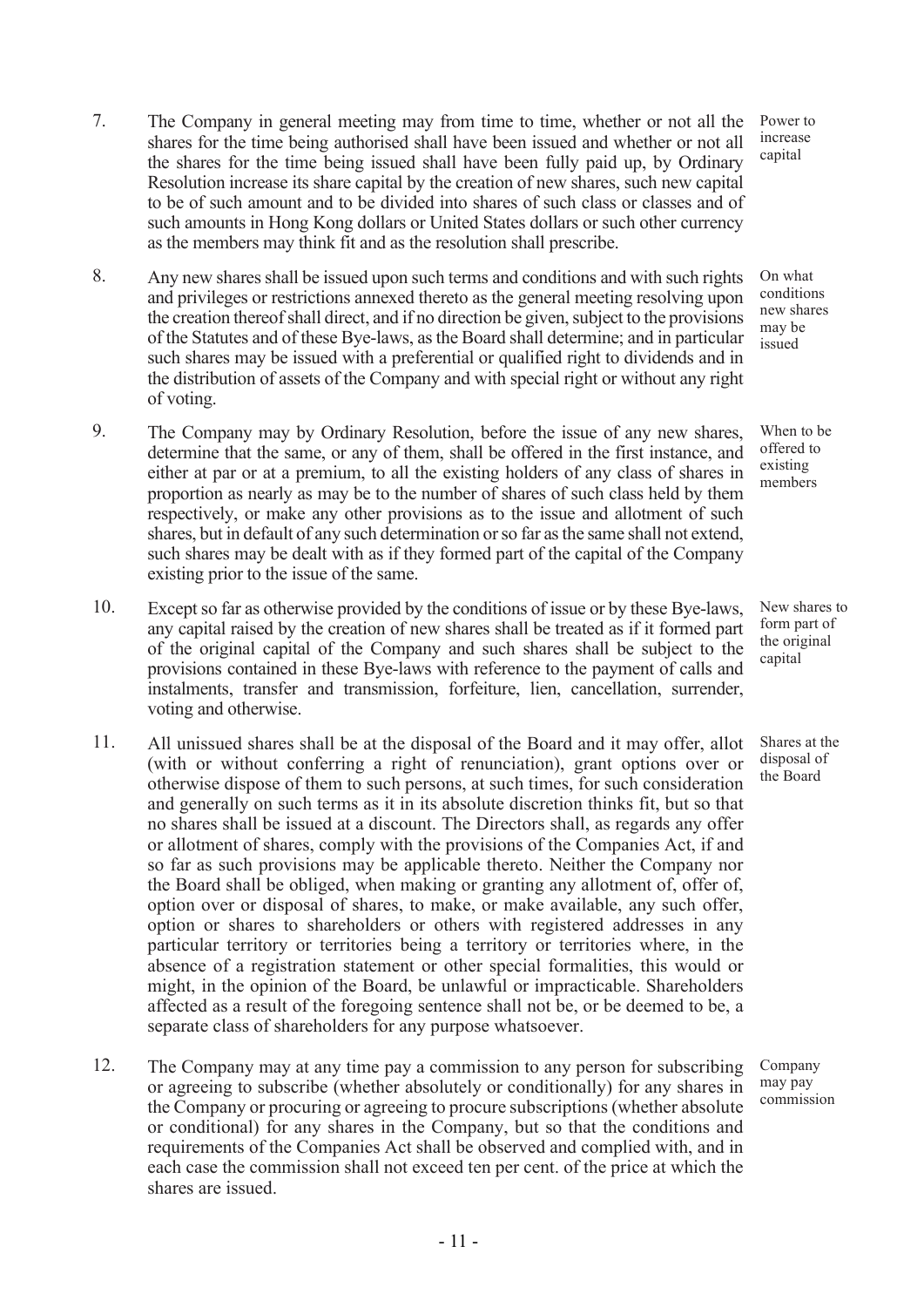13. Except as otherwise expressly provided by these Bye-laws or as required by law or as ordered by a court of competent jurisdiction, no person shall be recognised by the Company as holding any share upon any trust and, except as aforesaid, the Company shall not be bound by or be compelled in any way to recognise (even when having notice thereof) any equitable, contingent, future or partial interest in any share or any interest in any fractional part of a share or any other right or claim to or in respect of any shares except an absolute right to the entirety thereof of the registered holder.

#### REGISTER OF MEMBERS AND SHARE CERTIFICATES

- 14. (A) The Board shall cause to be kept a register of the members and there shall be entered therein the particulars required under the Companies Act.
	- (B) Subject to the provisions of the Companies Act, if the Board considers it necessary or appropriate, the Company may establish and maintain a local or branch register at such location outside Bermuda as the Board thinks fit and, while the issued share capital of the Company is, with the consent of the Board, listed on any stock exchange in Hong Kong, the Company shall keep a branch register in Hong Kong.
	- (C) The principal register and branch register of members, as the case may be, shall be open to inspection for at least two (2) hours during business hours by members without charge or by any other person, upon a maximum payment of HK\$2.50 or such lesser sum specified by the Board, at the Office or such other place at which the principal register is kept in accordance with the Act or, if appropriate, upon a maximum payment of HK\$1.00 or such lesser sum specified by the Board at the Registration Office. The principal register including any overseas or local or other branch register of members may, after notice has been given by advertisement in an appointed newspaper or any other newspapers in accordance with the requirements of any stock exchange in the Relevant Territory or by any electronic means in such manner as may be accepted by the stock exchange in the Relevant Territory to that effect, be closed at such times or for such periods not exceeding in the whole thirty (30) days in each year as the Board may determine and either generally or in respect of any class of shares.
- 15. Every person whose name is entered as a member in the register shall be entitled without payment to receive within two months after allotment or lodgment of a transfer (or within such shorter period as may be prescribed from time to time by the rules, regulations or codes of the stock exchange in the Relevant Territory or within such other period as the conditions of issue shall provide) one certificate for all his shares, or, if he shall so request, in a case where the allotment or transfer is of a number of shares in excess of the number for the time being forming a stock exchange board lot for the purposes of the stock exchange on which the shares are listed, upon payment, in the case of a transfer, of such sum (not exceeding in the case of any share capital listed on a stock exchange in the Relevant Territory, HK\$2.50 or such other sum as may from time to time be allowed or not prohibited under the rules of the relevant stock exchange in Hong Kong, and in the case of any other capital, such sum in such currency as the Directors may from time to time determine to be reasonable in the territory in which the relevant register is situated, or otherwise such other sum as the Company may by Ordinary Resolution determine)) for every certificate after the first as the Board may from time to time

Company not to recognise trusts in respect of shares

Share register

Local or Branch Register

Share certificates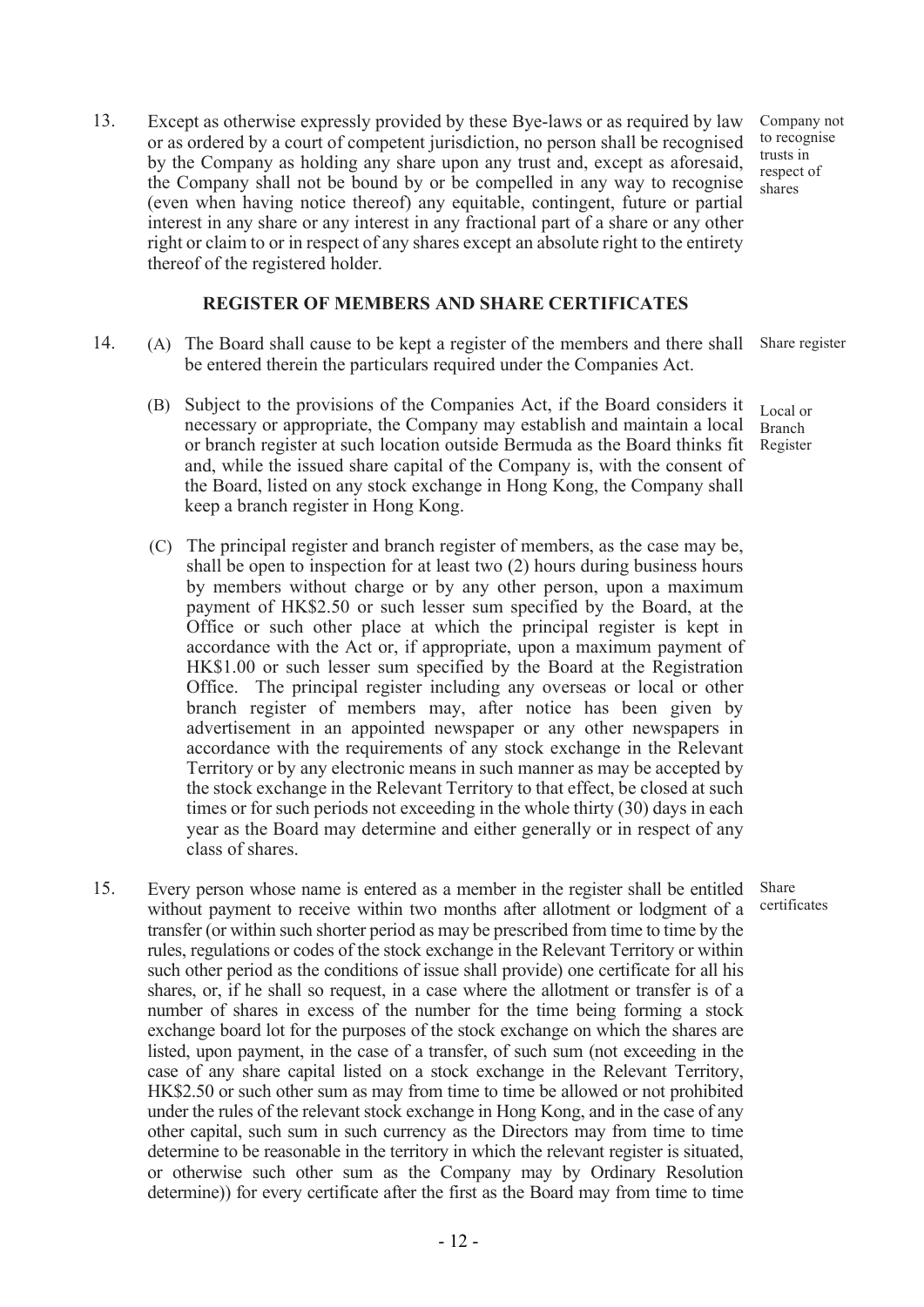determine, such number of certificates for shares in stock exchange board lots or multiples thereof as he shall request and one for the balance (if any) of the shares in question, provided that in respect of a share or shares held jointly by several persons the Company shall not be bound to issue a certificate or certificates to each such person, and the issue and delivery of a certificate or certificates to one of the joint holders shall be sufficient delivery to all such holders.

- 16. Every certificate for shares, warrants or debentures or representing any other form of securities of the Company shall be issued under the Seal of the Company, which for this purpose may be a Securities Seal.
- 17. Every share certificate hereafter issued shall specify the number and class of shares in respect of which it is issued and the amount paid thereon and may otherwise be in such form as the Board may from time to time prescribe. A share certificate shall relate to only one class of shares.
- 18. (A) The Company shall not be bound to register more than four persons as joint holders of any share.
	- (B) If any share shall stand in the names of two or more persons, the person first named in the register shall be deemed the sole holder thereof as regards service of notices and, subject to the provisions of these Bye-laws, all or any other matters connected with the Company, except the transfer of the share.
- 19. If a share certificate is defaced, lost or destroyed, it may be replaced on payment of such fee, if any, (not exceeding, in the case of any share capital listed on a stock exchange in Hong Kong, HK\$2.50 or such other sum as may from time to time be allowed or not prohibited under the rules of the relevant stock exchange in Hong Kong, and, in the case of any other capital, such sum in such currency as the Directors may from time to time determine to be reasonable in the territory in which the relevant register is situated, or such other sum as the Company may by Ordinary Resolution determine) as the Board shall from time to time determine and on such terms and conditions, if any, as to publication of notices, evidence and indemnity as the Board thinks fit and in the case of wearing out or defacement, after delivery up of the old certificate. In the case of destruction or loss, the person to whom such replacement certificate is given shall also bear and pay to the Company any exceptional costs and the reasonable out-of-pocket expenses incidental to the investigation by the Company of the evidence of such destruction or loss and of such indemnity.

#### **LIEN**

20. The Company shall have a first and paramount lien on every share (not being a fully paid up share) for all moneys, whether presently payable or not, called or payable at a fixed time in respect of such share; and the Company shall also have a first and paramount lien and charge on all shares (other than fully paid up shares) standing registered in the name of a member, whether singly or jointly with any other person or persons, for all the debts and liabilities of such members or his estate to the Company and whether the same shall have been incurred before or after notice to the Company of any equitable or other interest of any person other than such member, and whether the period for the payment or discharge of the same shall have actually arrived or not, and notwithstanding that the same are joint debts or liabilities of such member or his estate and any other person, whether a member of the Company or not. The Company's lien (if any) on a share shall extend to all dividends

- 13 -

Shares certificates to be sealed

Every certificate to specify number and class of shares

Joint holders

Replacement of share certificates

Company's lien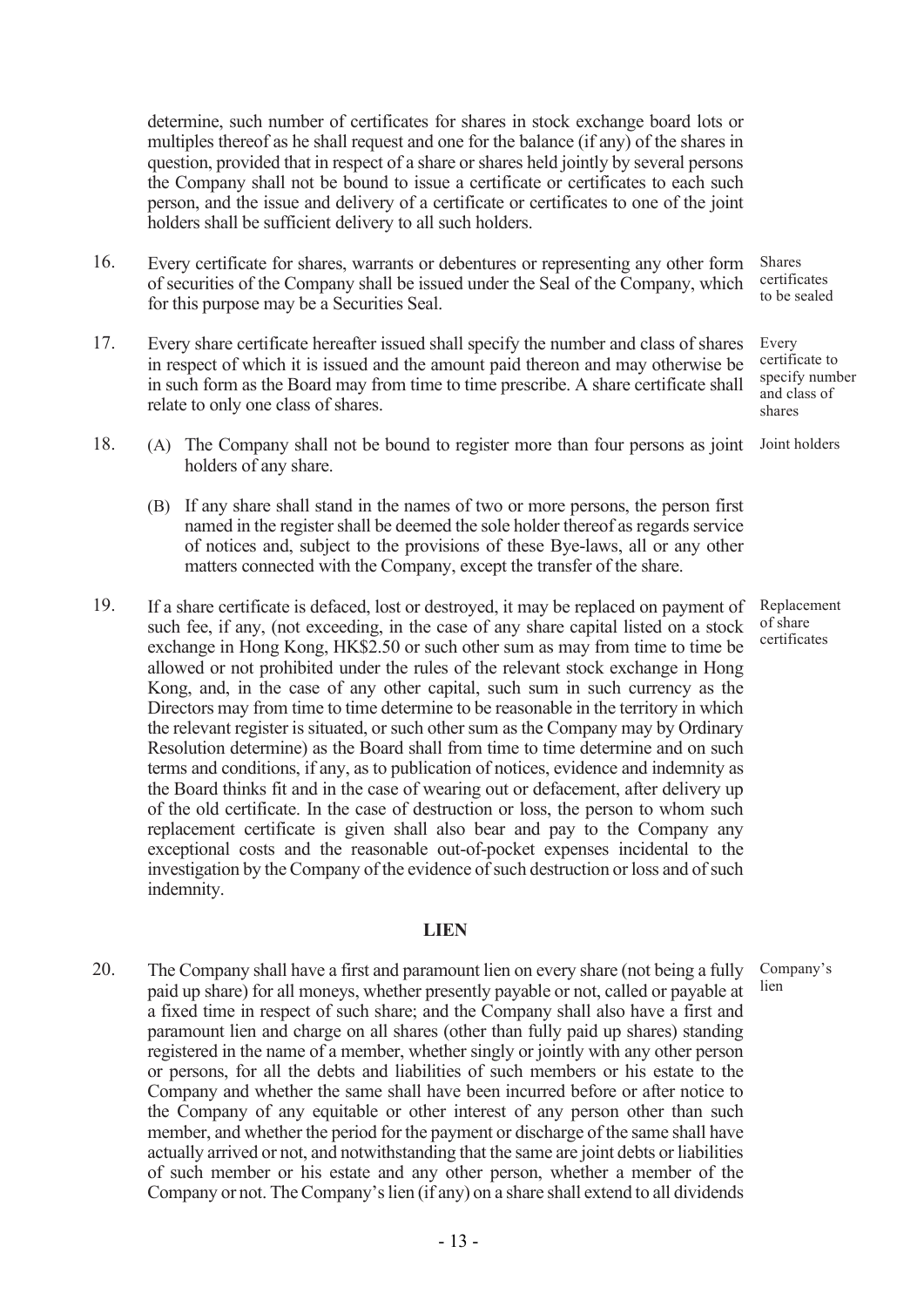and bonuses declared in respect thereof. The Board may at any time either generally or in any particular case waive any lien that has arisen, or declare any share to be exempt wholly or partially from the provisions of this Bye-law.

- 21. The Company may sell, in such manner as the Board thinks fit, any shares on which the Company has a lien, but no sale shall be made unless some sum in respect of which the lien exists is presently payable or the liability or engagement in respect of which such lien exists is liable to be presently fulfilled or discharged, nor until the expiration of fourteen days after a notice in writing, stating and demanding payment of the sum presently payable or specifying the liability or engagement and demanding fulfilment or discharge thereof and giving notice of intention to sell in default, shall have been given to the registered holder for the time being of the shares or the person entitled by reason of such holder's death, bankruptcy or winding-up to the shares.
- 22. The net proceeds of such sale after the payment of the costs of such sale shall be applied in or towards payment or satisfaction of the debt or liability or engagement in respect whereof the lien exists, so far as the same is presently payable, and any residue shall (subject to a like lien for debts or liability not presently payable as existed upon the shares prior to the sale) be paid to the person entitled to the shares at the time of the sale. For giving effect to any such sale, the Board may authorise some person to transfer the shares sold to the purchaser thereof and may enter the purchaser's name in the register as holder of the shares, and the purchaser shall not be bound to see to the application of the purchase money, nor shall his title to the shares be affected by any irregularity or invalidity in the proceedings in relating to the sale.

## CALLS ON SHARES

- 23. The Board may from time to time make such calls as it may think fit upon the members in respect of any moneys unpaid on the shares held by them respectively (whether on account of the nominal value of shares or by way of premiums) and not by the conditions of allotment thereof made payable at fixed time. A call may be made payable either in one sum or by instalments. Calls Instalments
- 24. Fourteen days' notice at least of any call shall be given specifying the time and place of payment and to whom such call shall be paid. Notice of Call
- 25. A copy of the notice referred to in Bye-law 24 shall be sent to member in the manner in which notices may be sent to members by the Company as herein provided.
- 26. In addition to the giving of notice in accordance with Bye-law 25, notice of the person appointed to receive payment of every call and of the times and places appointed for payment may be given to the members by notice to be inserted in the Newspapers.
- 27. Every member upon whom a call is made shall pay the amount of every call so made on him to the person and at the time or times and place or places as the Board shall appoint.

Copy of notice to be sent to members

Notice of call may be given

Every member liable to pay call at appointed time and place

Sale of shares subject to lien

Application of proceeds of such sale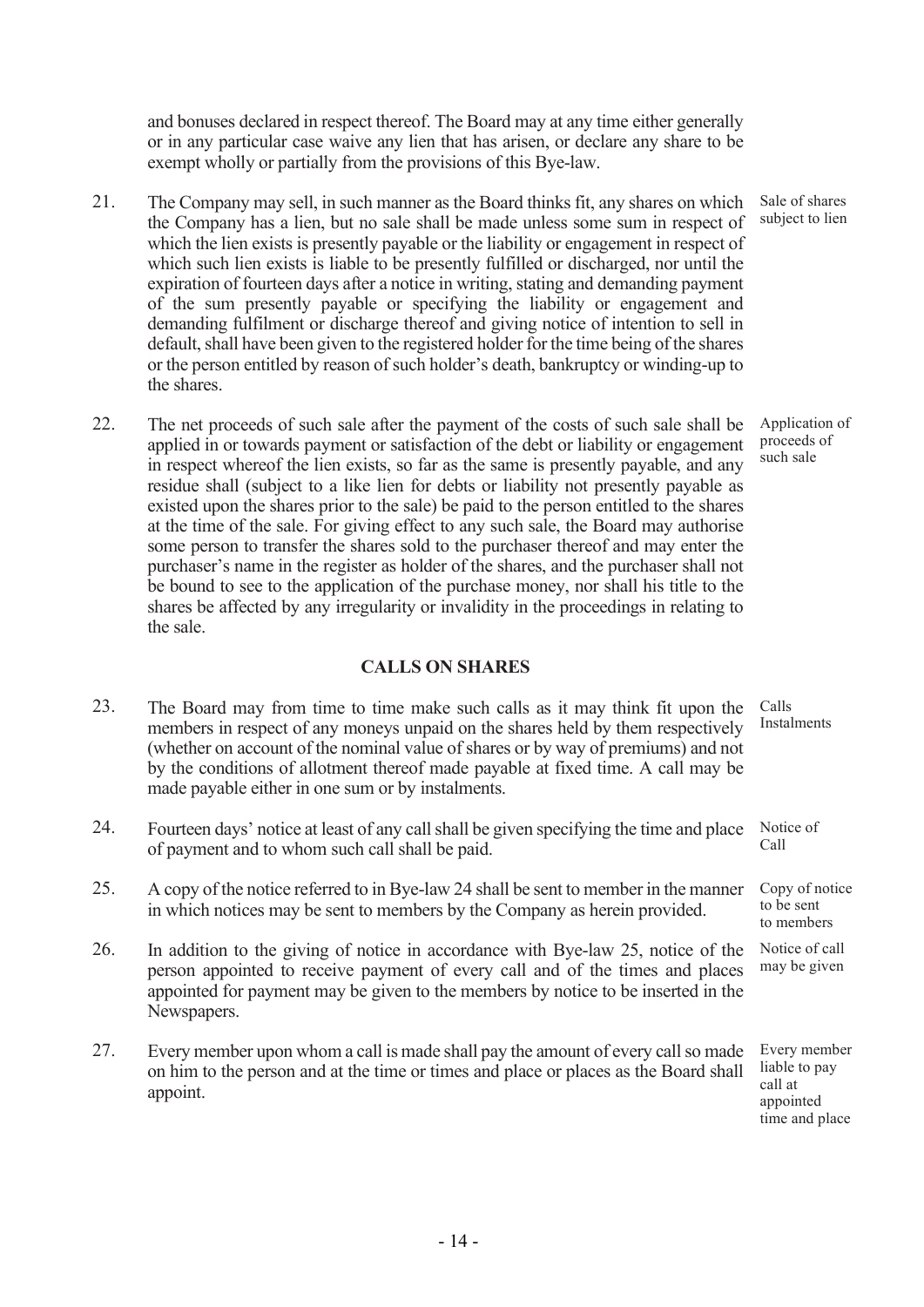- 28. A call shall be deemed to have been made at the time when the resolution of the Board authorising such call was passed. When call deemed to have been
- 29. The joint holders of a share shall be severally as well as jointly liable for the payment of all calls and instalments due in respect of such share or other moneys due in respect thereof. Liability of joint holders

made

Evidence in

to different

to calls, etc

Payment of calls in advance

- 30. The Board may from time to time at its discretion extend the time fixed for any call, and may extend such time as regards all or any of the members, whom due to residence outside the Relevant Territory or other cause the Board may deem entitled to any such extension but no member shall be entitled to any such extension except as a matter of grace and favour. Board may extend time fixed for call
- 31. If the sum payable in respect of any call or instalment is not paid on or before the day appointed for payment thereof, the person or persons from whom the sum is due shall pay interest on the same at such rate not exceeding twenty per cent. per annum as the Board shall fix from the day appointed for the payment thereof to the time of the actual payment, but the Board may waive payment of such interest wholly or in part. Interest on unpaid calls
- 32. No member shall be entitled to receive any dividend or bonus until all calls or instalments due from him to the Company, whether alone or jointly with any other person, together with interest and expenses (if any) shall have been paid. Suspension of privileges while call unpaid
- 33. On the trial or hearing of any action or other proceedings for the recovery of any money due for any call, it shall be sufficient to prove that the name of the member sued is entered in the register as the holder, or one of the holders, of the shares in respect of which such debt accrued; that the resolution of the Board making the call has been duly recorded in the minutes book of the Board; and that notice of such call was duly given to the member sued, in pursuance of these Bye-laws; and it shall not be necessary to prove the appointment of the Board who made such call, nor any other matters whatsoever, but the proof of the matters aforesaid shall be conclusive evidence of the debt. action for call
- 34. Any sum which by the terms of allotment of a share is made payable upon allotment or at any fixed date, whether on account of the nominal value of the share and/or by way of premium, shall for all purposes of these Bye-laws be deemed to be a call duly made, notified, and payable on the date fixed for payment, and in case of nonpayment all the relevant provisions of these Bye-laws as to payment of interest and expenses, forfeiture and the like, shall apply as if such sums had become payable by virtue of a call duly made and notified. The Board may on the issue of share differentiate between the allottees or holders as to the amount of calls to be paid and the time of payment. Sums payable on allotment deemed a call Shares may be issued subject conditions as
- 35. The Board may, if it thinks fit, receive from any member willing to advance the same, and either in money or money's worth, all or any part of the money uncalled and unpaid or instalments payable in respect of any shares held by him, and upon all or any of the moneys so advanced the Company may pay interest at such rate (if any) not exceeding twenty per cent. per annum as the Board may decide but a payment in advance of a call shall not entitle the member to receive any dividend or to exercise any other rights or privileges as a member in respect of the share or the due portion of the shares upon which payment has been advanced by such member before it is called up. The Board may at any time repay the amount so advanced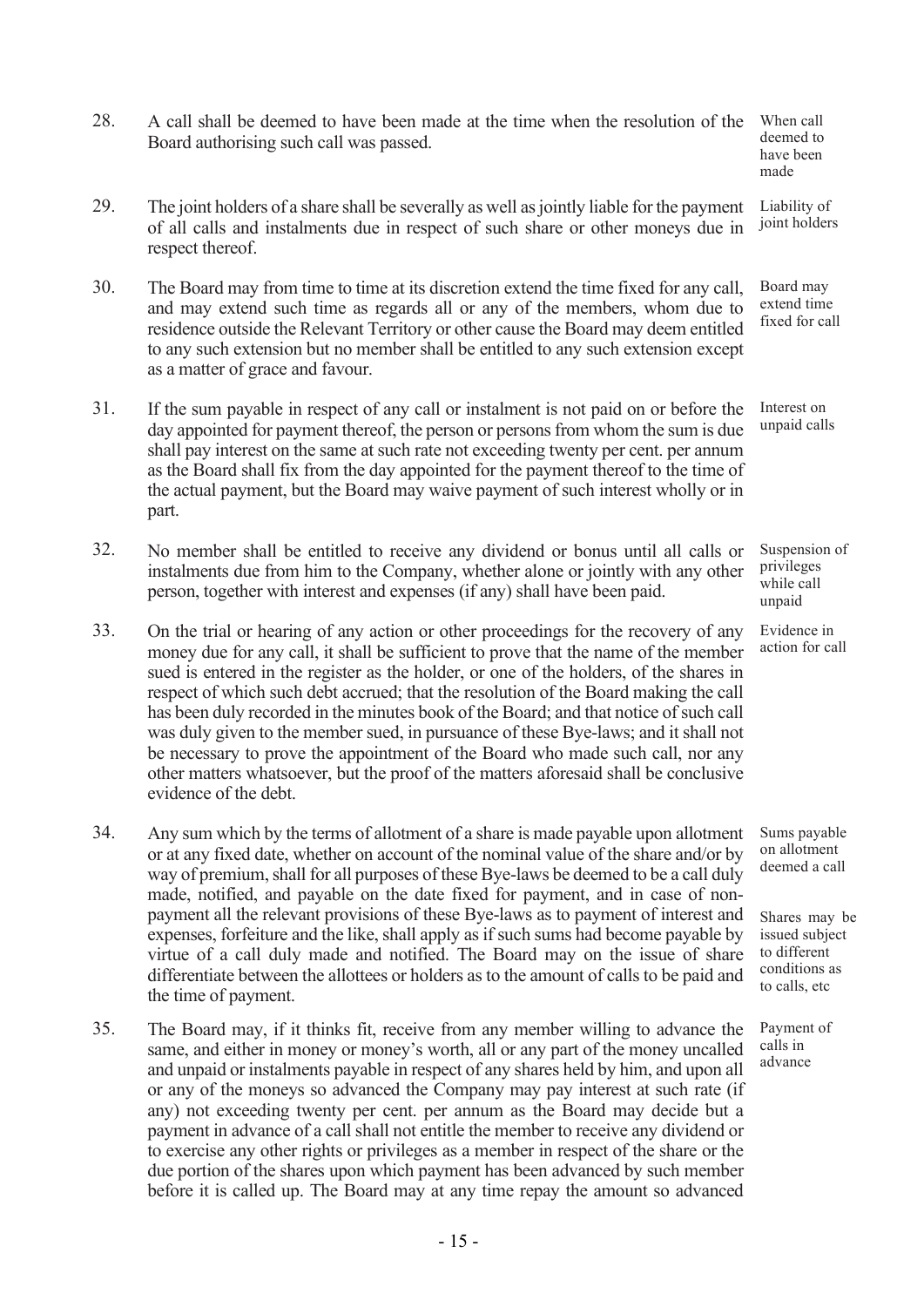upon giving to such member not less than one month's notice in writing of their intention in that behalf, unless before the expiration of such notice the amount so advanced shall have been called up on the shares in respect of which it was advanced.

#### TRANSFER OF SHARES

- 36. Subject to the Companies Act, any member may transfer all or any of his shares in any manner permitted by and in accordance with the rules of The Stock Exchange of Hong Kong Limited or by an instrument of transfer in the usual or common form or in a form prescribed by The Stock Exchange of Hong Kong Limited or in any other form approved by the Board and may be under hand or, if the transferor or transferee is a Clearing House or its nominee(s), by hand or by machine imprinted signature or by such other manner of execution as the Board may approve from time to time. Form of
- 37. The instrument of transfer of any share shall be executed by or on behalf of the transferor and the transferee provided that the Board may dispense with the execution of the instrument of transfer by the transferee in any case in which it thinks fit, in its absolute discretion, to do so. The Board may also resolve, either generally or in any particular case, upon request by either the transferor and/or transferee, to accept machine imprinted signature on the instrument of transfer. The transferor shall be deemed to remain the holder of the share until the name of the transferee is entered in the register in respect thereof. Nothing in these Bye-laws shall preclude the Board from recognising a renunciation of the allotment or provisional allotment of any share by the allottee in favour of some other person.
- 38. (A) The Board may, in its absolute discretion, at any time and from time to time transfer any share upon the Principal Register to any branch register or any share on any branch register to the Principal Register or any other branch register.
	- (B) Unless the Board otherwise agrees (which agreement may be on such terms and subject to such conditions as the Board in its absolute discretion may from time to time stipulate, and which agreement it shall, without giving any reason therefor, be entitled in its absolute discretion to give or withhold) no shares on the Principal Register shall be transferred to any branch register nor shall shares on any branch register be transferred to the Principal Register or any other branch register and all transfers and other documents of title shall be lodged for registration, and registered, in the case of any shares on a branch register, at the relevant Registration Office and, in the case of any shares on the Principal Register, at the Transfer Office. Unless the Board otherwise agrees, all transfers and other documents of title shall be lodged for registration with, and registered at, the relevant Registration Office.
	- (C) Notwithstanding anything contained in this Bye-law, the Company shall as soon as practicable and on a regular basis record in the Principal Register all transfers of shares effected on any branch register and shall at all times maintain the Principal Register in all respects in accordance with the Companies Act.
- 39. The Board may, in its absolute discretion, and without assigning any reason, refuse to register a transfer of any share (not being a fully paid up share) to a person of whom it does not approve or any share issued under any share option scheme for eligible persons including employees upon which a restriction on transfer imposed Board may refuse to register a transfer

transfer

Execution of transfer

Shares registered on Principal Register, branch register, etc.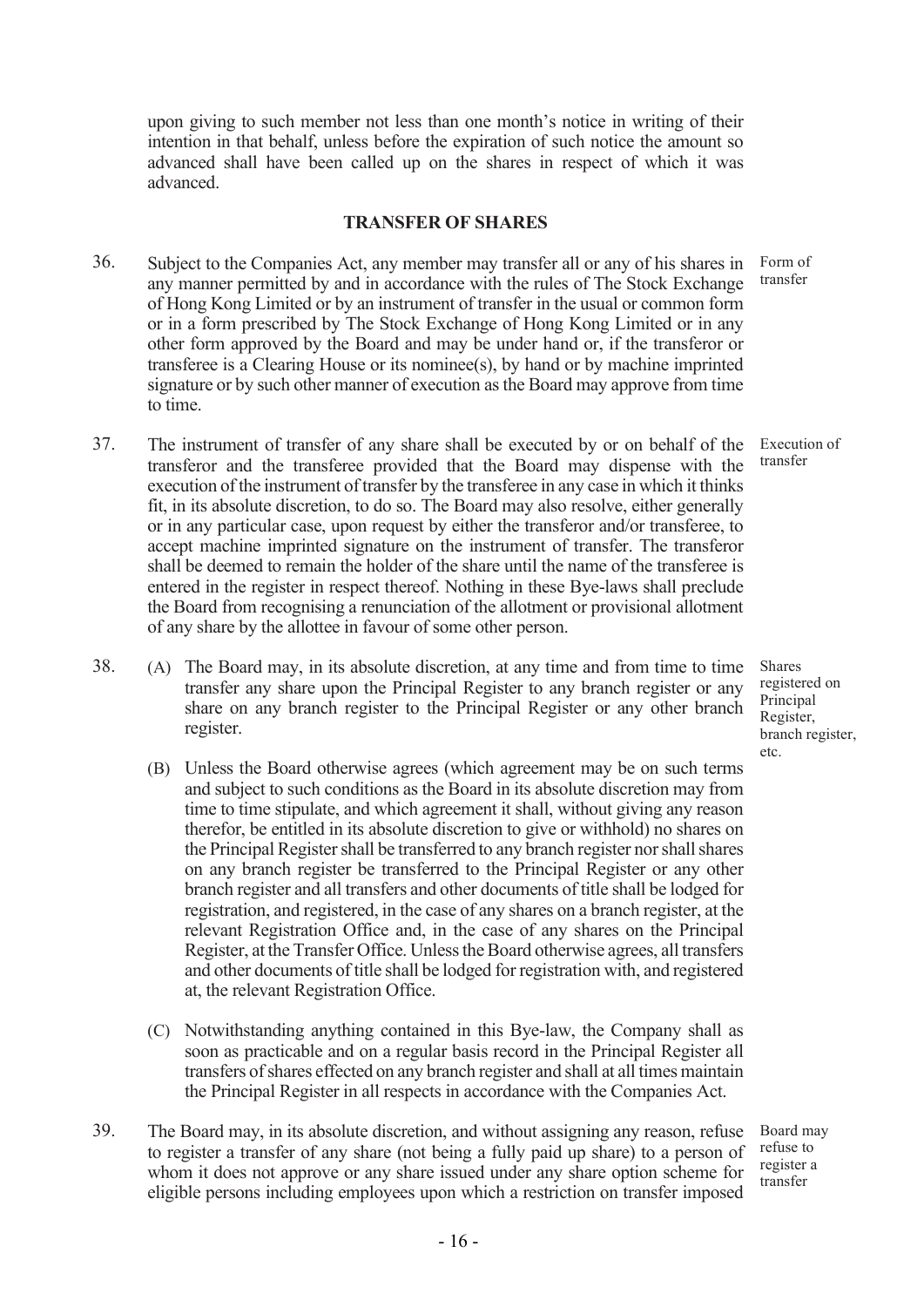thereby still subsists, and it may also refuse to register a transfer of any share (whether fully paid up or not) to more than four joint holders or a transfer of any share (not being a fully paid up share) on which the Company has a lien.

40. The Board may also decline to recognise any instrument of transfer unless:

(i) such sum, if any, (not exceeding, in the case of any share capital listed on a stock exchange in the Relevant Territory, HK\$2.50 or such greater sum as such stock exchange may from time to time permit, and, in the case of any other capital, such sum in such currency as the Board may from time to time determine to be reasonable in the territory in which the relevant register is situate, or otherwise such sum as the Company may by Ordinary Resolution determine) as the Board shall from time to time determine is paid to the Company in respect thereof;

- (ii) the instrument of transfer is lodged at the relevant Registration Office or, as the case may be, the Transfer Office accompanied by the certificate of the shares to which it relates, and such other evidence as the Board may reasonably require to show the right of the transferor to make the transfer (and, if the instrument of transfer is executed by some other person on his behalf, the authority of that person so to do);
- (iii) the instrument of transfer is in respect of only one class of share;
- (iv) the shares concerned are free of any lien in favour of the Company;
- (v) if applicable, the instrument of transfer is properly stamped; and
- (vi) where applicable, the permission of the Bermuda Monetary Authority with respect thereto has been obtained.
- 41. No transfer of any shares (not being a fully paid up share) shall be made to an infant or to a person of unsound mind or under other legal disability. No transfer to an infant
- 42. If the Board shall refuse to register a transfer of any share, it shall, within two months after the date on which the transfer was lodged with the Company, send to each of the transferor and the transferee notice of such refusal. Notice of refusal
- 43. Upon every transfer of shares the certificate held by the transferor shall be given up to be cancelled, and shall forthwith be cancelled accordingly, and a new certificate shall be issued to the transferee in respect of the shares transferred to him, and if any of the shares included in the certificate so given up shall be retained by the transferor a new certificate in respect thereof shall be issued to him. The Company shall also retain the transfer. Certificate to be given up on transfer
- 44. The registration of transfers may be suspended and the register closed on giving notice by advertisement in an appointed newspaper and in the Newspapers or by any electronic means as may be permitted by the Statutes and in such manner as may be accepted by the stock exchange in the Relevant Territory at such times and for such periods as the Board may from time to time determine and either generally or in respect of any class of shares. The register shall not be closed for more than thirty days in any year.

**Requirements** as to transfer

When transfer books and register may be closed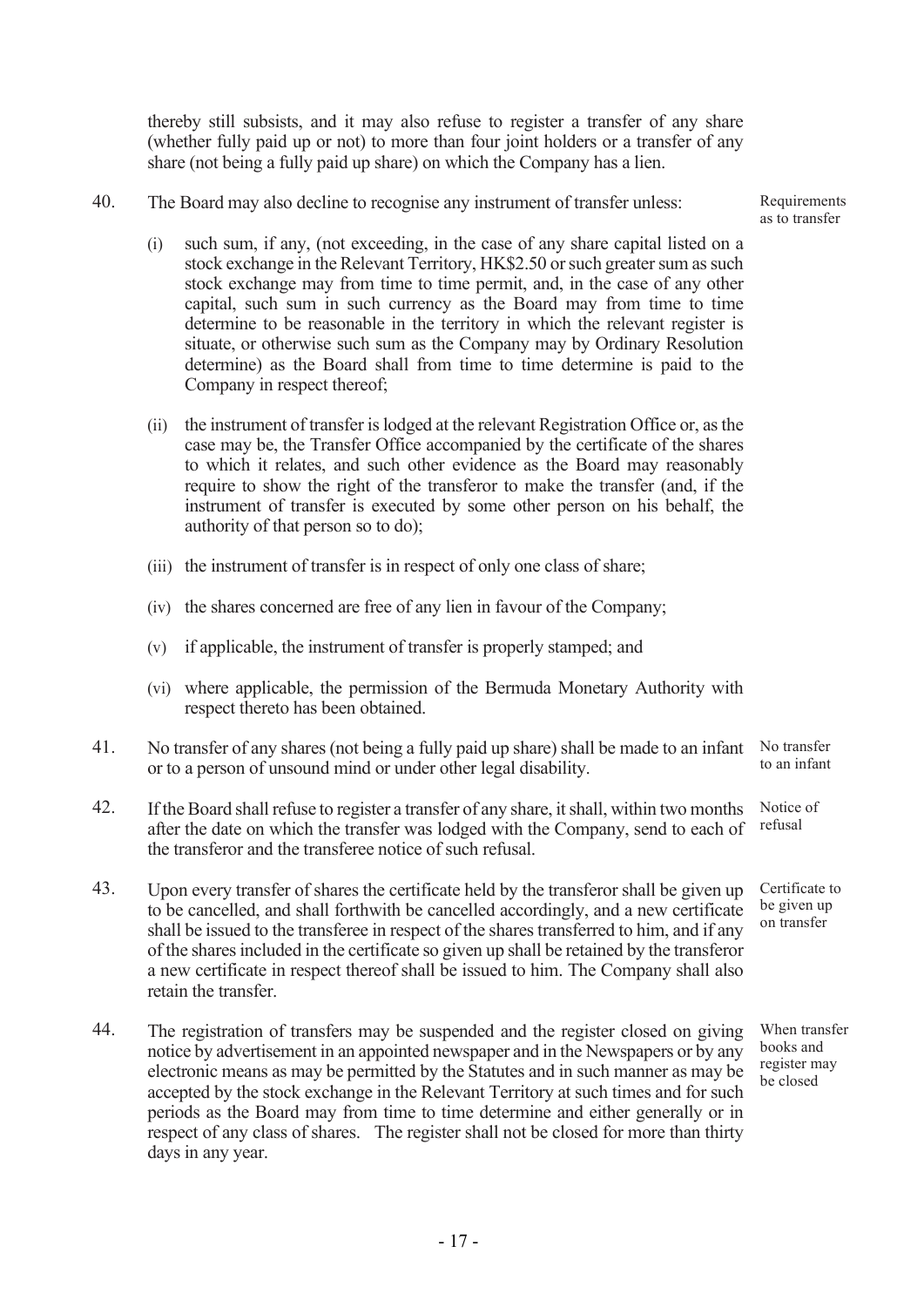### TRANSMISSION OF SHARES

- 45. In the case of the death of a member, the survivor or survivors where the deceased was a joint holder, and the legal personal representatives of the deceased where he was a sole or only surviving holder, shall be the only persons recognised by the Company as having any title to his interest in the shares; but nothing herein contained shall release the estate of a deceased holder (whether sole or joint) from any liability in respect of any share solely or jointly held by him.
- 46. Any person becoming entitled to a share in consequence of the death or bankruptcy or winding-up of a member may, upon such evidence as to his title being produced as may from time to time be required by the Board, and subject as hereinafter provided, elect either to be registered himself as holder of the share or to have some person nominated by him registered as the transferee thereof.
- 47. If the person becoming entitled to a share pursuant to Bye-law 46 shall elect to be registered himself, he shall deliver or send to the Company a notice in writing signed by him, at (unless the Board otherwise agrees) the Registration Office, stating that he so elects. If he shall elect to have his nominee registered, he shall testify his election by executing a transfer of such share to his nominee. All the limitations, restrictions and provisions of these presents relating to the right to transfer and the registration of transfers of shares shall be applicable to any such notice or transfer as aforesaid as if the death, bankruptcy or winding-up of the member had not occurred and the notice or transfer were a transfer executed by such member.
- 48. A person becoming entitled to a share by reason of the death, bankruptcy or windingup of the holder shall be entitled to the same dividends and other advantages to which he would be entitled if he were the registered holder of the share. However, the Board may, if it thinks fit, withhold the payment of any dividend payable or other advantages in respect of such share until such person shall become the registered holder of the share or shall have effectually transferred such share, but, subject to the requirements of Bye-law 77 being met, such a person may vote at meetings.

## FORFEITURE OF SHARES

- 49. If a member fails to pay any call or instalment of a call on the day appointed for payment thereof, the Board may, at any time thereafter during such time as any part of the call or instalment remains unpaid, without prejudice to the provisions of Byelaw 32, serve a notice on him requiring payment of so much of the call or instalment as is unpaid, together with any interest which may have accrued and which may still accrue up to the date of actual payment.
- 50. The notice shall name a further day (not earlier than the expiration of fourteen days from the date of the notice) on or before which the payment required by the notice is to be made, and it shall also name the place where payment is to be made such place being either the Registered Office or a Registration Office. The notice shall also state that, in the event of non-payment at or before the time appointed, the shares in respect of which the call was made will be liable to be forfeited.
- 51. If the requirements of any such notice as aforesaid are not complied with, any share in respect of which the notice has been given may at any time thereafter, before the payment required by the notice has been made, be forfeited by a resolution of the Board to that effect. Such forfeiture shall include all dividends and bonuses declared in respect of the forfeited share and not actually paid before the forfeiture. The Directors may accept the surrender of any shares liable to be forfeited hereunder and in such cases references in these Bye-laws to forfeiture shall include surrender.

Deaths of registered holder or of joint holder of shares

Registration of personal .<br>representatives and trustees in bankruptcy

Notice of election to be registered

Registration of nominee

Retention of dividends, etc. until transfer or transmission of shares of a deceased or bankrupt member

If call or instalment not paid notice may be given

Form of Notice

If notice not complied with shares may be forfeited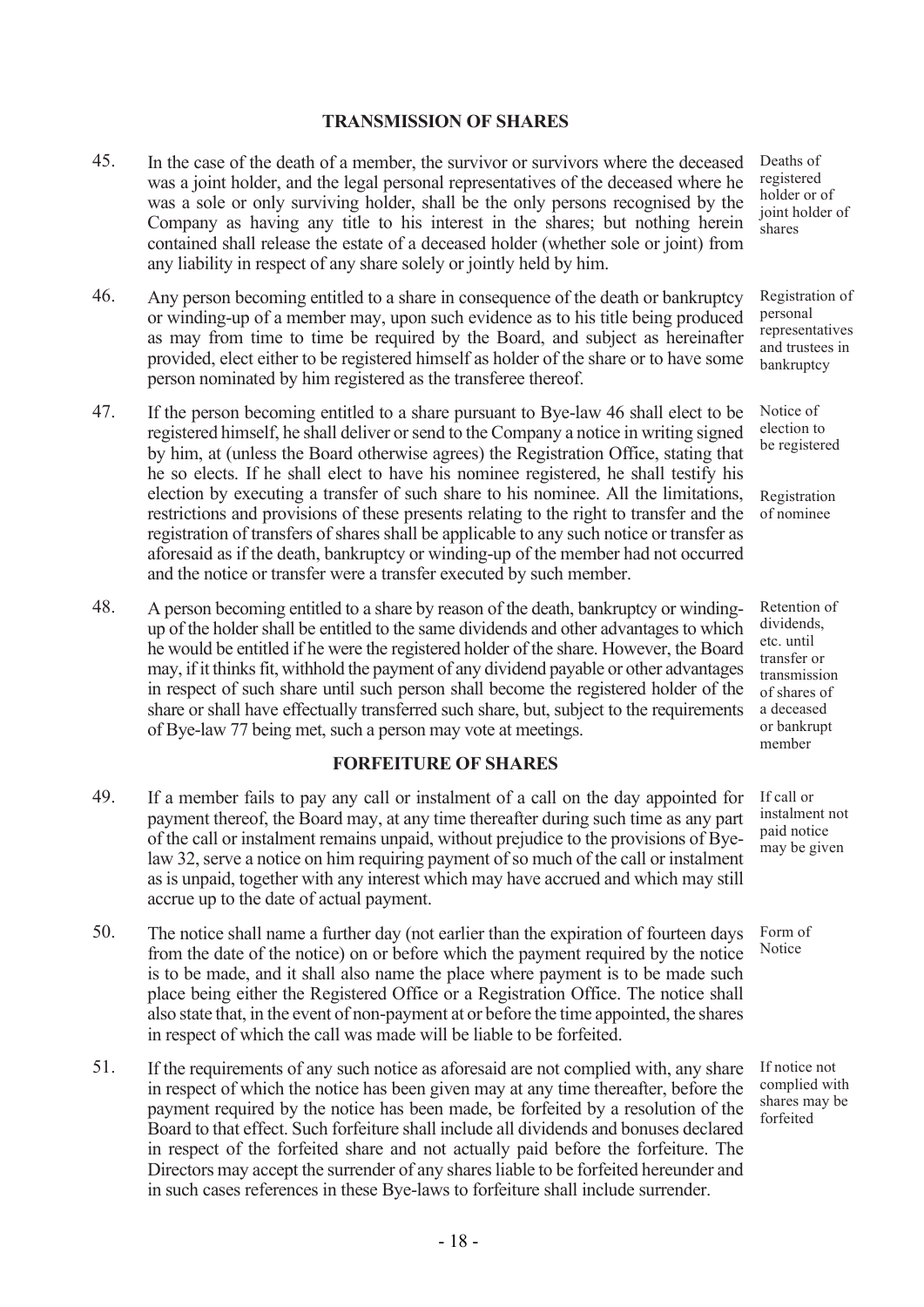- 53. A person whose shares have been forfeited shall cease to be a member in respect of the forfeited shares, but shall, notwithstanding, remain liable to pay to the Company all moneys which, at the date of forfeiture, were payable by him to the Company in respect of the forfeited shares, together with (if the Board shall in its discretion so require) interest thereon from the date of forfeiture until the date of actual payment at such rate not exceeding twenty per cent. per annum as the Board may prescribe, and the Board may enforce the payment thereof if it thinks fit, and without any deduction or allowance for the value of the shares, at the date of forfeiture, but his liability shall cease if and when the Company shall have received payment in full of all such moneys in respect of the shares. For the purposes of this Bye-law any sum which, by the terms of issue of a share, is payable thereon at a fixed time which is subsequent to the date of forfeiture, whether on account of the nominal value of the share or by way of premium, shall notwithstanding that such time has not yet arrived be deemed to be payable at the date of forfeiture, and the same shall become due and payable immediately upon the forfeiture, but interest thereon shall only be payable in respect of any period between the said fixed time and the date of actual payment.
- 54. A statutory declaration in writing that the declarant is a Director or the Secretary of the Company, and that a share in the Company has been duly forfeited or surrendered on a date stated in the declaration, shall be conclusive evidence of the facts therein stated as against all persons claiming to be entitled to the share. The Company may receive the consideration, if any, given for the share on any sale or disposition thereof and may execute a transfer of the share in favour of the person to whom the share is sold or disposed of and he shall thereupon be registered as the holder of the share, and shall not be bound to see to the application of the purchase money, if any, nor shall his title to the share be affected by any irregularity or invalidity in the proceedings in reference to the forfeiture, sale or disposal of the share.
- 55. When any share shall have been forfeited, notice of the forfeiture shall be given to the member in whose name it stood immediately prior to the forfeiture, and an entry of the forfeiture, with the date thereof, shall forthwith be made in the register, but no forfeiture shall be in any manner invalidated by any omission or neglect to give such notice or make any such entry.
- 56. Notwithstanding any such forfeiture as aforesaid the Board may at any time, before any shares so forfeited shall have been sold, re-allotted or otherwise disposed of, cancel the forfeiture on such terms as the Board thinks fit or permit the shares so forfeited to be bought back or redeemed upon the terms of payment of all calls and interest due upon and expenses incurred in respect of the shares, and upon such further terms (if any) as it thinks fit.
- 57. The forfeiture of a share shall not prejudice the right of the Company to any call already made or instalment payable thereon.

Forfeited shares to become property of Company

Arrears to be paid notwithstanding forfeiture

Evidence of forfeiture and transfer of forfeited share

Notice after forfeiture

Power to redeem forfeited shares

Forfeiture not to prejudice Company's rights to call or instalment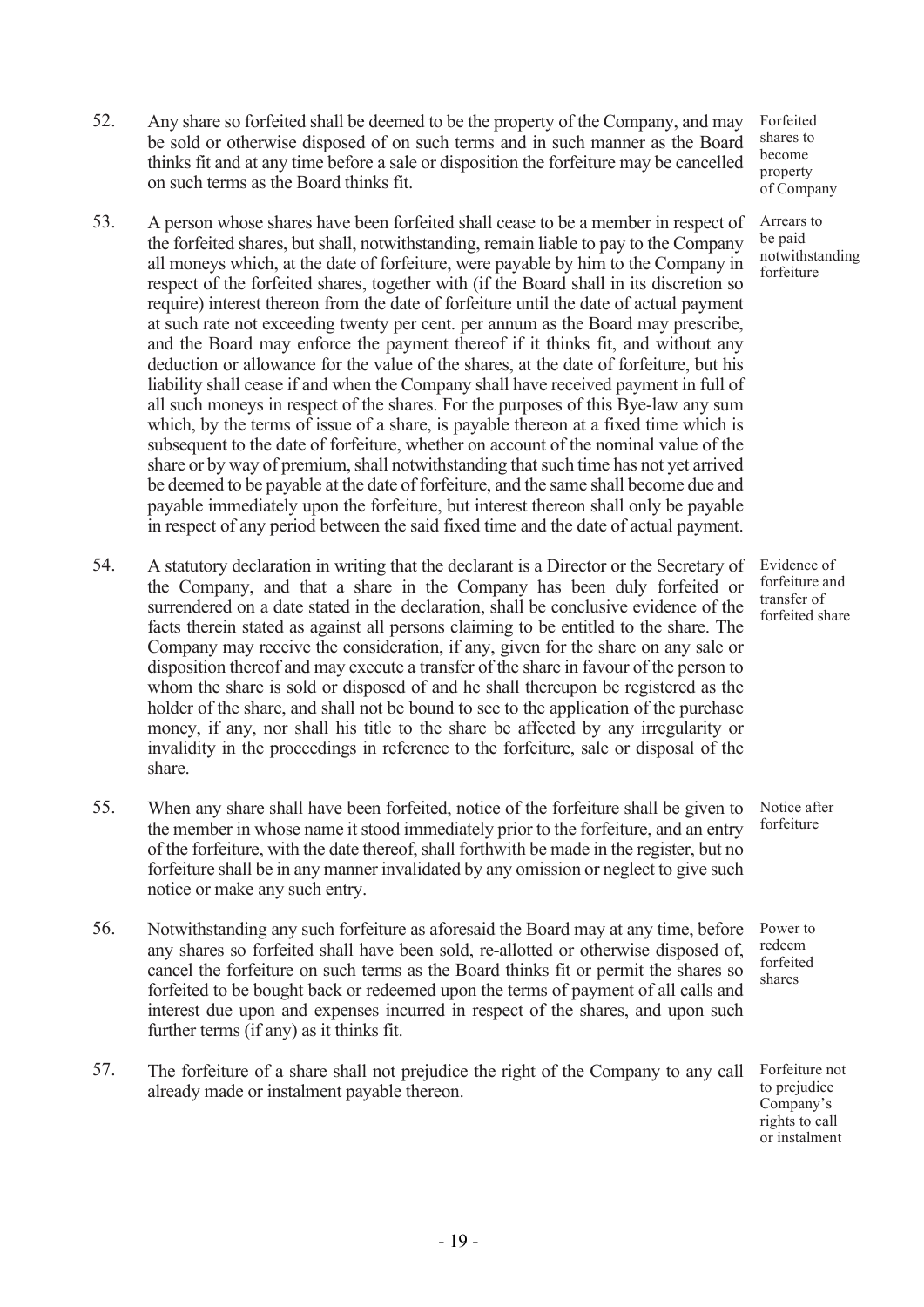- 58. (A) The provisions of these Bye-laws as to forfeiture shall apply in the case of nonpayment of any sum which, by terms of issue of a share, becomes payable at a fixed time, whether on account of the nominal value of the share or by way of premium, as if the same had been payable by virtue of a call duly made and notified.
	- Forfeiture for non-payment of any sum due on shares
	- (B) In the event of a forfeiture of shares the member shall be bound to deliver and shall forthwith deliver to the Company the certificate or certificates held by him for the shares so forfeited and in any event the certificates representing shares so forfeited shall be void and of no further effect.

## ALTERATION OF CAPITAL

- 59. (A) The Company may from time to time by Ordinary Resolution:
	- (i) increase its capital as provided by Bye-law 7;
	- (ii) consolidate or divide all or any of its share capital into shares of larger or smaller amount than its existing shares; and on any consolidation of fully paid shares into shares of larger amount, the Board may settle any difficulty which may arise as it thinks expedient and in particular (but without prejudice to the generality of the foregoing) may as between the holders of shares to be consolidated determine which particular shares are to be consolidated into each consolidated share, and if it shall happen that any person shall become entitled to fractions of a consolidated share or shares, such fractions may be sold by some person appointed by the Board for that purpose and the person so appointed may transfer the shares so sold to the purchaser thereof and the validity of such transfer shall not be questioned, and so that the net proceeds for such sale (after deduction of the expenses of such sale) may either be distributed among the persons who would otherwise be entitled to a fraction or fractions of a consolidated share or shares rateably in accordance with their rights and interests or may be paid to the Company for the Company's benefit;
	- (iii) divide its shares into several classes and attach thereto respectively any preferential, deferred, qualified or special rights, privileges or conditions;
	- (iv) sub-divide its shares or any of them into shares of smaller amount than is fixed by the Memorandum of Association, subject nevertheless to the provisions of the Companies Act, and so that the resolution whereby any share is sub-divided may determine that, as between the holders of the shares resulting from such sub-division, one or more of the shares may have any such preferred or other special rights over, or may have such deferred rights or be subject to any such restrictions as compared with, the others as the Company has power to attach to unissued or new shares;
	- (v) cancel any shares which at the date of the passing of the resolution have not been taken or agreed to be taken by any person, and diminish the amount of its share capital by the amount of the shares so cancelled;
	- (vi) make provision for the issue and allotment of shares which do not carry any voting rights; and

Consolidation and division of capital and sub-division and cancellation of shares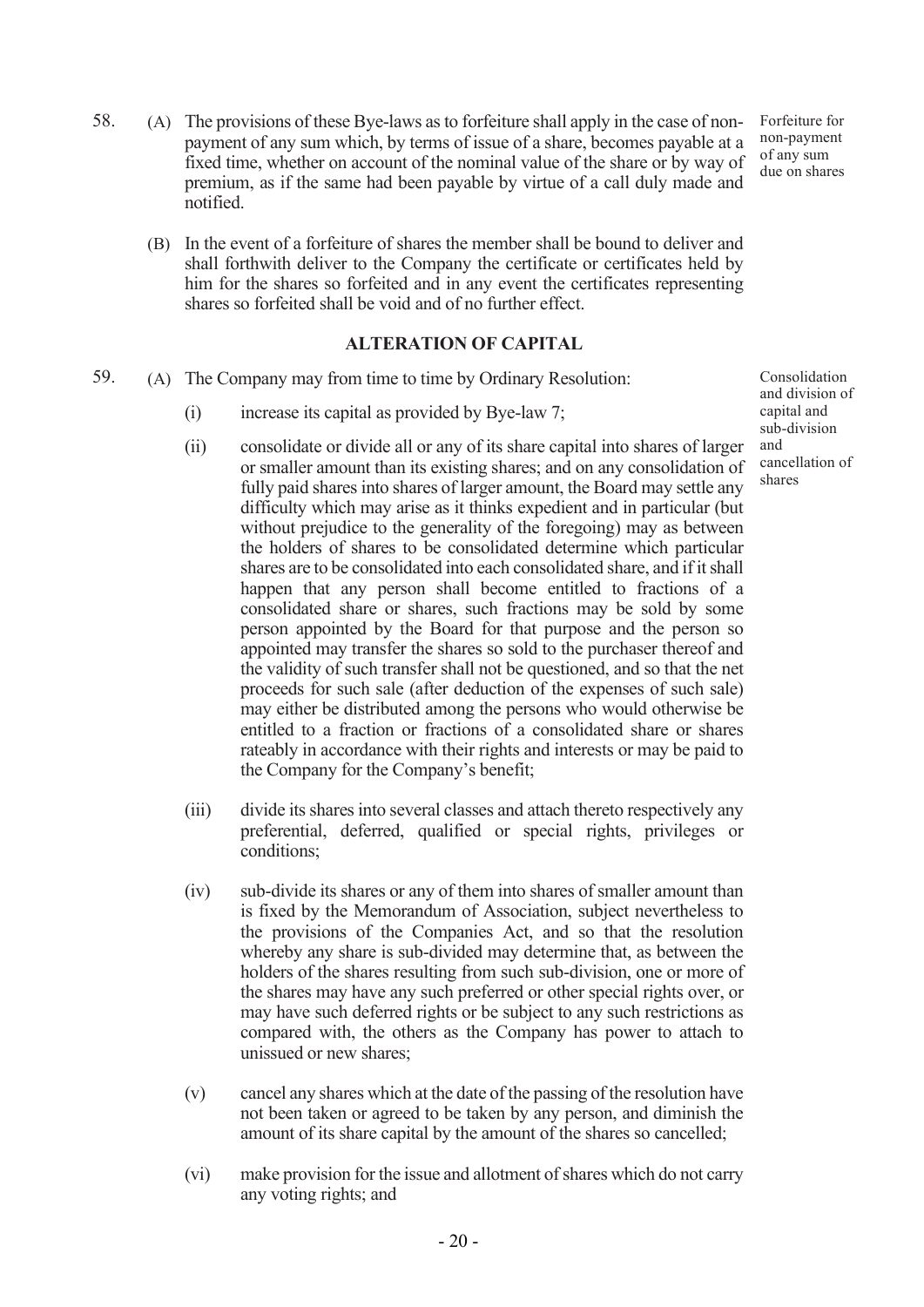- (vii) change the currency of denomination of its share capital.
- (B) The Company may by Special Resolution reduce its share capital, any capital redemption reserve fund or save for the use of share premium as expressly permitted by the Companies Act, any share premium account or other undistributable reserve in any manner authorised and subject to any conditions prescribed by law.

#### GENERAL MEETINGS

- 60. Subject to the Companies Act, the Company shall in each financial year hold a general meeting as its annual general meeting in addition to any other meeting in that financial year and shall specify the meeting as such in the notice calling it; such annual general meeting must be held within six (6) months after the end of the Company's financial year (or such longer period as may be permitted by the rules of the stock exchange on which any securities of the Company are listed with the permission of the Company).
- 61. All general meetings other than annual general meetings shall be called special general meetings. All general meetings (including an annual general meeting, any adjourned meeting or postponed meeting) may be held as a physical meeting in the Relevant Territory or in any part of the world and at one or more locations as provided in Bye-law 69(A), as a hybrid meeting or as an electronic meeting, as may be determined by the Board in its absolute discretion.
- 62. The Board may, whenever it thinks fit, convene a special general meeting, and shareholders holding at the date of deposit of the requisition not less than one-tenth of the paid up capital of the Company carrying the right of voting at general meetings of the Company shall at all times have the right, by written requisition to the Directors or the Secretary, to require a special general meeting to be called by the Board for the transaction of any business or resolution specified in such requisition, and such meeting shall be held within two (2) months after the deposit of such requisition. If within twenty-one (21) days of such deposit the Directors fail to proceed to convene such meeting, the requisitionists themselves may convene a physical meeting at only one location which will be the Principal Meeting Place, and all reasonable expenses incurred by the requisitionist(s) as a result of the failure of the Directors shall be reimbursed to the requisitionist(s) by the Company.
- 63. An annual general meeting must be called by at least twenty-one days' notice in writing. All other general meetings (including a special general meeting) must be called by at least fourteen days' notice in writing. Subject to the requirements of the rules and regulations of the stock exchange in the Relevant Territory, the notice shall be exclusive of the day on which it is served or deemed to be served and of the day for which it is given, and shall specify (a) the day and the hour of meeting, (b) save for an electronic meeting, the place of the meeting and if there is more than one meeting location as determined by the Board pursuant to Bye-law 69(A) the principal place of the meeting (the "Principal Meeting Place"), (c) if the general meeting is to be a hybrid meeting or an electronic meeting, the notice shall include a statement to that effect and with details of the electronic facilities for attendance and participation by electronic means at the meeting or where such details will be made available by the Company prior to the meeting, and (d) and particulars of resolutions to be considered at the meeting and, in case of special business, the general nature of that business, and shall be given in manner hereinafter mentioned or in such other manner, if any, as may be prescribed by the Company in general

Reduction of capital

When annual general meeting to be held

Special general meeting

Convening of special general meeting

Notice of Meetings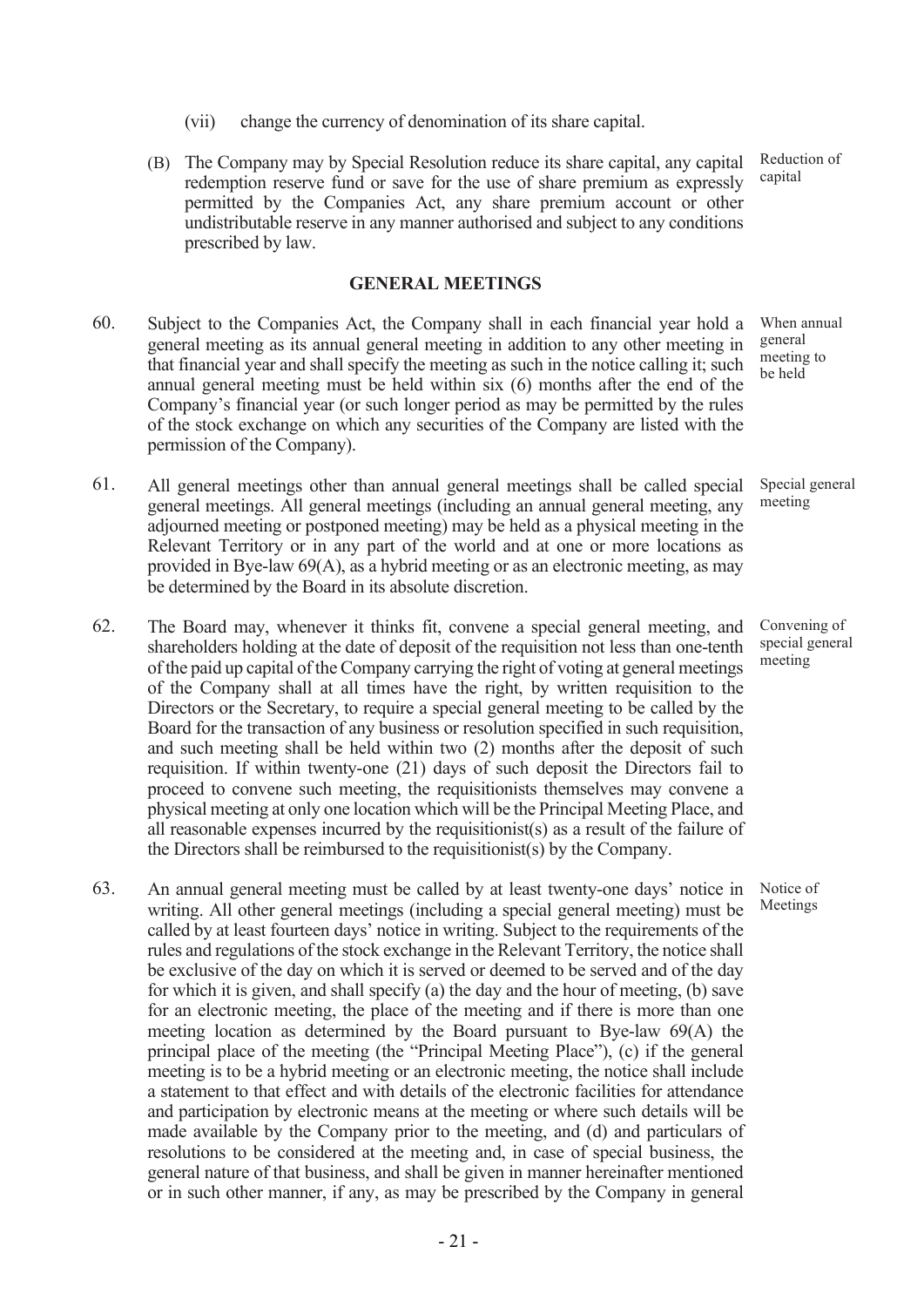meeting, to such persons as are, under these Bye-laws, entitled to receive such notices from the Company, provided that, subject to the provisions of the Companies Act and the rules and regulations of the stock exchange in the Relevant Territory, a meeting of the Company shall notwithstanding that it is called by shorter notice than that specified in this Bye-law be deemed to have been duly called if it is so agreed:

- (i) in the case of a meeting called as an annual general meeting, by all the members entitled to attend and vote thereat; and
- (ii) in the case of any other meeting, by a majority in number of the members having a right to attend and vote at the meeting, being a majority representing not less than ninety-five per cent. of the total voting rights at the meeting of all the shareholders.
- 64. (A) The accidental omission to give any notice to, or the non-receipt of any notice by, any person entitled to receive notice shall not invalidate any resolution passed or any proceeding at any such meeting. Omission to give notice
	- (B) In the case where instruments of proxy are sent out with any notice, the accidental omission to send such instrument of proxy to, or the non-receipt of such instrument of proxy by, any person entitled to receive notice of the relevant meeting shall not invalidate any resolution passed or any proceeding at any such meeting.

#### PROCEEDINGS AT GENERAL MEETINGS

- 65. All business shall be deemed special that is transacted at a special general meeting, and also all business that is transacted at an annual general meeting with the exception of sanctioning dividends, the reading, considering and adopting of the accounts and balance sheet and the reports of the Directors and Auditors and other documents required to be annexed to the balance sheet, the election of Directors and appointment of Auditors and other officers in the place of those retiring, the fixing of the remuneration of the Auditors, and the voting of ordinary or extra or special remuneration to the Directors.
- 66. For all purposes the quorum for a general meeting shall be two members present in person (or, in the case of a member being a corporation, by its duly authorised corporate representative) or by proxy or, for quorum purposes only, two persons appointed by the Clearing House as authorised representative or proxy, and entitled to vote. No business shall be transacted at any general meeting unless the requisite quorum shall be present at the commencement of the meeting.
- 67. If within fifteen minutes (or such longer time not exceeding one hour as the Chairman of the meeting may determine to wait) from the time appointed for the meeting a quorum is not present, the meeting, if convened upon the requisition of members, shall be dissolved, but in any other case it shall stand adjourned to the same day in the next week and at same time and (where applicable) same place or to such time and (where applicable) such place(s) and in such form and manner referred to in Bye-law 61 as the Chairman of the meeting (or in default, the Directors) may absolutely determine. If at such adjourned meeting or postponed meeting a quorum is not present within fifteen minutes from the time appointed for holding the meeting, the shareholder or his representative or proxy present (if the Company has only one shareholder), or the shareholders present in person (or, in the case of a shareholder being a corporation, by its duly authorised representative) or by proxy and entitled to vote shall be a quorum and may transact the business for which the meeting was called.

Special Business

Business of annual general meeting

Quorum

When if quorum not present meeting to be dissolved and when to be adjourned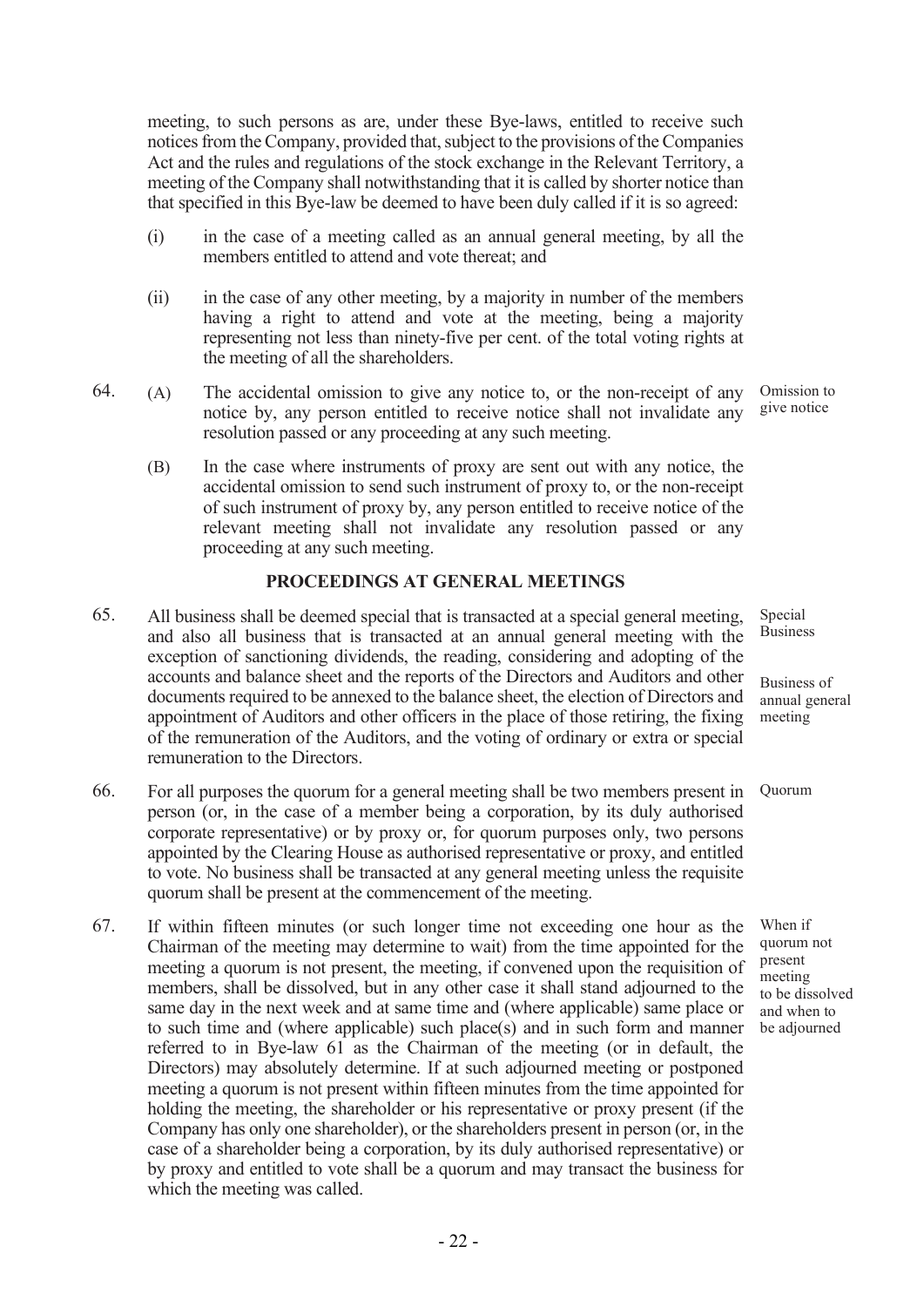- 68. The Chairman (if any) of the Board or, if he is absent or declines to take the chair at such meeting, the Deputy Chairman (if any) shall take the chair at every general meeting, or, if there be no such Chairman or Deputy Chairman, or, if at any general meeting neither of such Chairman or Deputy Chairman is present within fifteen minutes after the time appointed for holding such meeting, or both such persons decline to take the chair at such meeting, the Directors present shall choose one of their number as Chairman, and if no Director be present or if all the Directors present decline to take the chair or if the Chairman chosen shall retire from the chair, then the members present shall choose one of their own number to be Chairman.
- 69. Subject to Bye-law 69(C), the Chairman may, with the consent of any general meeting at which a quorum is present, and shall, if so directed by the meeting, adjourn any meeting from time to time (or indefinitely) and/or from place to place(s) and/or from one form to another (a physical meeting, a hybrid meeting or an electronic meeting) as the meeting shall determine. Whenever a meeting is adjourned for fourteen days or more, at least seven clear days' notice, specifying details set out in Bye-law 63 but it shall not be necessary to specify in such notice the nature of the business to be transacted at the adjourned meeting. Save as aforesaid, no member shall be entitled to any notice of an adjournment or of the business to be transacted at any adjourned meeting. No business shall be transacted at any adjourned meeting other than the business which might have been transacted at the meeting from which the adjournment took place.
	- (A) (1) The Board may, at its absolute discretion, arrange for persons entitled to attend a general meeting to do so by simultaneous attendance and participation by means of electronic facilities at such location or locations ("Meeting Location(s)") determined by the Board at its absolute discretion. Any shareholder or any proxy attending and participating in such way or any shareholder or proxy attending and participating in an electronic meeting or a hybrid meeting by means of electronic facilities is deemed to be present at and shall be counted in the quorum of the meeting.
		- (2) All general meetings are subject to the following and, where appropriate, all references to a "shareholder" or "shareholders" in this sub-paragraph (2) shall include a proxy or proxies respectively:
			- (a) where a shareholder is attending a Meeting Location and/or in the case of a hybrid meeting, the meeting shall be treated as having commenced if it has commenced at the Principal Meeting Place;
			- (b) shareholders present in person or by proxy at a Meeting Location and/or shareholders attending and participating in an electronic meeting or a hybrid meeting by means of electronic facilities shall be counted in the quorum for and entitled to vote at the meeting in question, and that meeting shall be duly constituted and its proceedings valid provided that the Chairman of the meeting is satisfied that adequate electronic facilities are available throughout the meeting to ensure that shareholders at all Meeting Locations and shareholders participating in an electronic meeting or a hybrid meeting by means of electronic facilities are able to participate in the business for which the meeting has been convened;
			- (c) where shareholders attend a meeting by being present at one of the Meeting Locations and/or where shareholders participating in an

Chairman of general meeting

Power to adjourn general meeting, businesses of adjourned meeting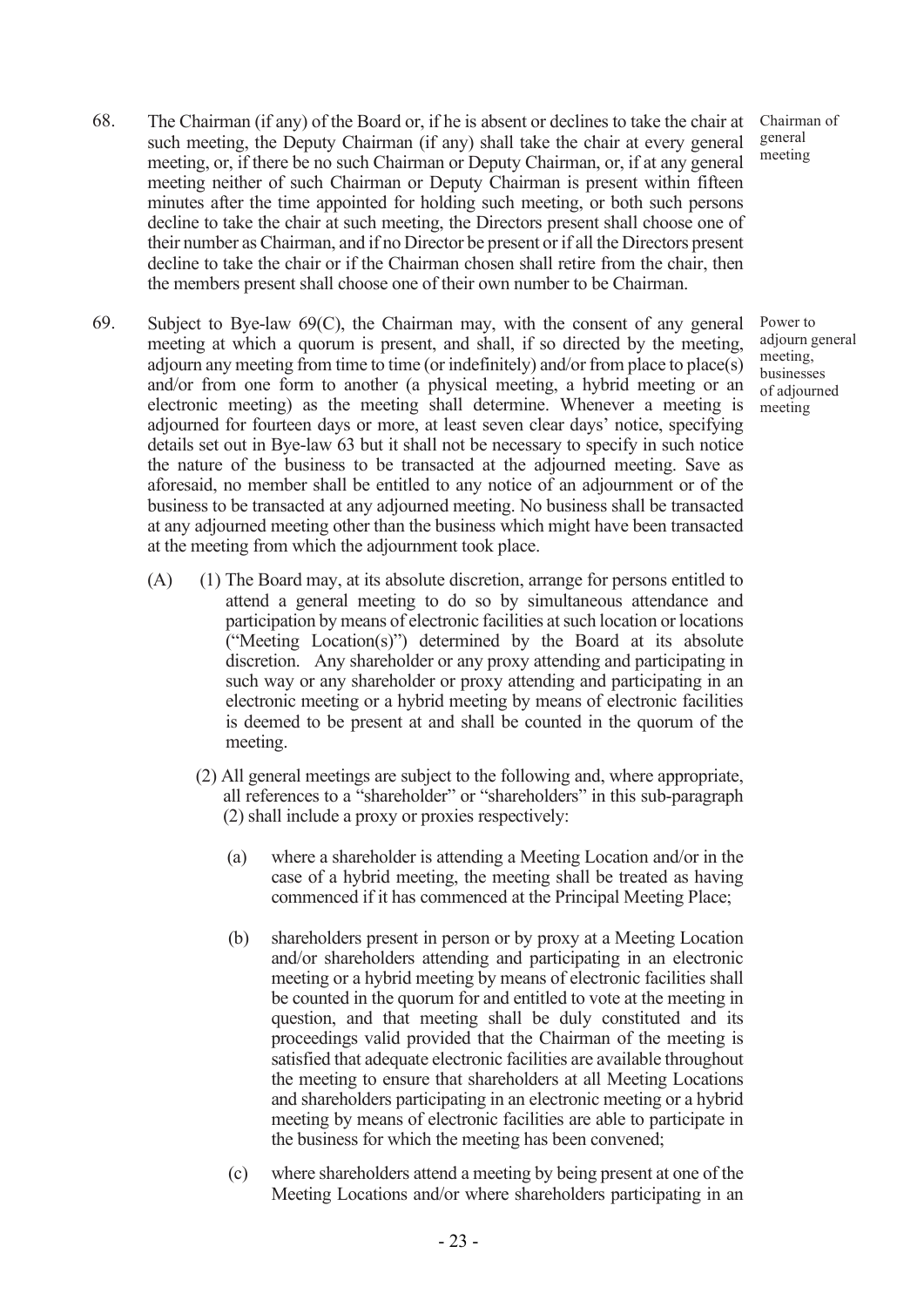electronic meeting or a hybrid meeting by means of electronic facilities, a failure (for any reason) of the electronic facilities or communication equipment, or any other failure in the arrangements for enabling those in a Meeting Location other than the Principal Meeting Place to participate in the business for which the meeting has been convened or in the case of an electronic meeting or a hybrid meeting, the inability of one or more shareholders or proxies to access, or continue to access, the electronic facilities despite adequate electronic facilities having been made available by the Company, shall not affect the validity of the meeting or the resolutions passed, or any business conducted there or any action taken pursuant to such business provided that there is a quorum present throughout the meeting.

- (d) if any of the Meeting Locations is not in the same jurisdiction as the Principal Meeting Place and/or in the case of a hybrid meeting, the provisions of these Bye-laws concerning the service and giving of notice for the meeting, and the time for lodging proxies, shall apply by reference to the Principal Meeting Place; and in the case of an electronic meeting, the time for lodging proxies shall be as stated in the notice for the meeting.
- (B) The Board and, at any general meeting, the Chairman of the meeting may from time to time make arrangements for managing attendance and/or participation and/or voting at the Principal Meeting Place, any Meeting Location(s) and/or participation in an electronic meeting or a hybrid meeting by means of electronic facilities (whether involving the issue of tickets or some other means of identification, passcode, seat reservation, electronic voting or otherwise) as it shall in its absolute discretion consider appropriate, and may from time to time change any such arrangements, provided that a shareholder who, pursuant to such arrangements, is not entitled to attend, in person or by proxy, at any Meeting Location shall be entitled so to attend at one of the other Meeting Locations; and the entitlement of any shareholder so to attend the meeting or adjourned meeting or postponed meeting at such Meeting Location or Meeting Locations shall be subject to any such arrangement as may be for the time being in force and by the notice of meeting or adjourned meeting or postponed meeting stated to apply to the meeting.
- (C) If it appears to the Chairman of the general meeting that:
	- (a) the electronic facilities at the Principal Meeting Place or at such other Meeting Location(s) at which the meeting may be attended have become inadequate for the purposes referred to in Bye-law  $69(A)(1)$  or are otherwise not sufficient to allow the meeting to be conducted substantially in accordance with the provisions set out in the notice of the meeting; or
	- (b) in the case of an electronic meeting or a hybrid meeting, electronic facilities being made available by the Company have become inadequate; or
	- (c) it is not possible to ascertain the view of those present or to give all persons entitled to do so a reasonable opportunity to communicate and/or vote at the meeting; or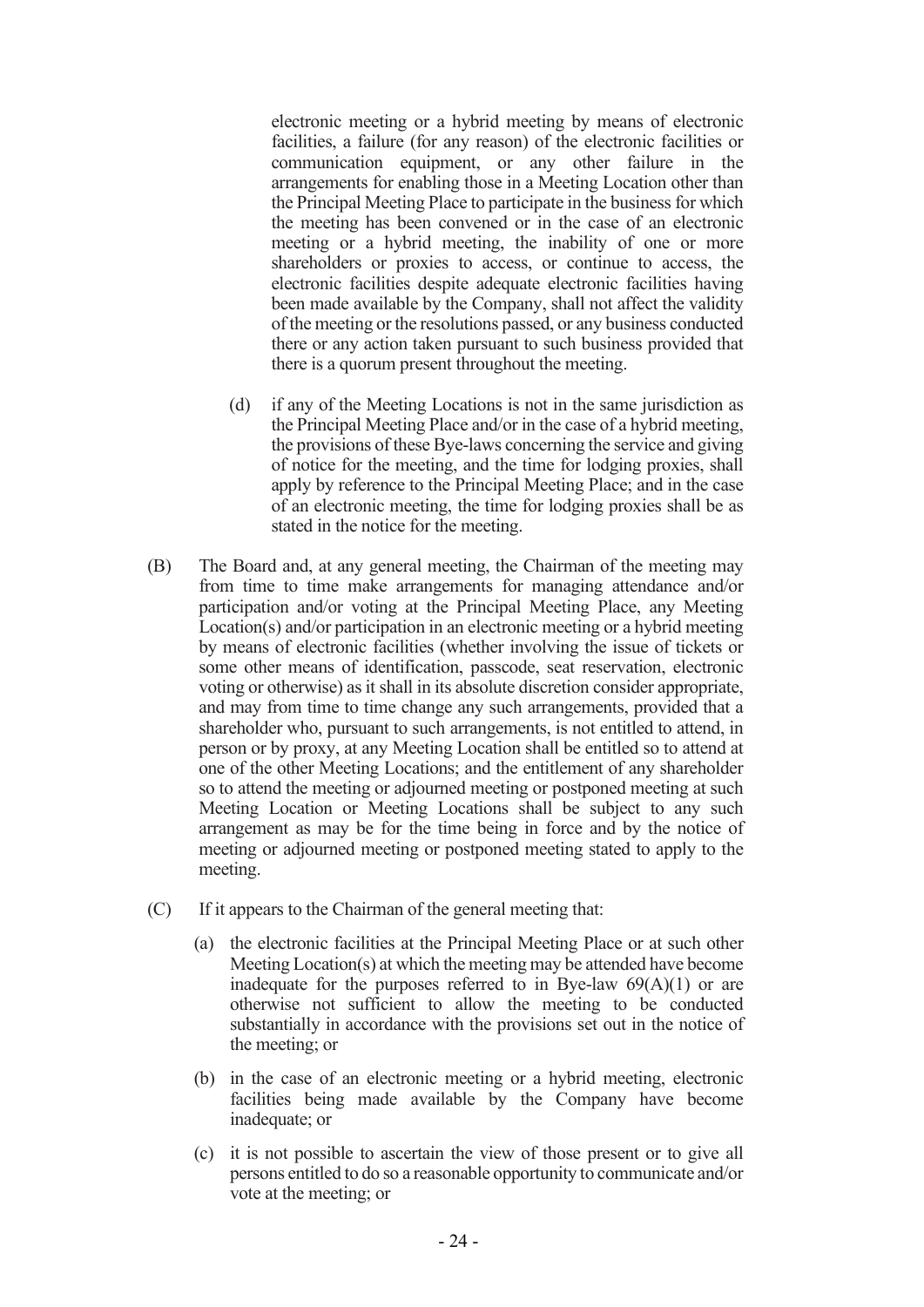(d) there is violence or the threat of violence, unruly behaviour or other disruption occurring at the meeting or it is not possible to secure the proper and orderly conduct of the meeting;

then, without prejudice to any other power which the Chairman of the meeting may have under these Bye-laws or at common law, the Chairman may, at his/her absolute discretion, without the consent of the meeting, and before or after the meeting has started and irrespective of whether a quorum is present, interrupt or adjourn the meeting (including adjournment for indefinite period). All business conducted at the meeting up to the time of such adjournment shall be valid.

- (D) The Board and, at any general meeting, the Chairman of the meeting may make any arrangement and impose any requirement or restriction the Board or the Chairman of the meeting, as the case may be, considers appropriate to ensure the security and orderly conduct of a meeting (including, without limitation, requirements for evidence of identity to be produced by those attending the meeting, the searching of their personal property and the restriction of items that may be taken into the meeting place, determining the number and frequency of and the time allowed for questions that may be raised at a meeting). Shareholders shall also comply with all requirements or restrictions imposed by the owner of the premises at which the meeting is held. Any decision made under this Bye-law shall be final and conclusive and a person who refuses to comply with any such arrangements, requirements or restrictions may be refused entry to the meeting or ejected (physically or electronically) from the meeting.
- (E) If, after the sending of notice of a general meeting but before the meeting is held, or after the adjournment of a meeting but before the adjourned meeting or postponed meeting is held (whether or not notice of the adjourned meeting or postponed meeting is required), the Directors, in their absolute discretion, consider that it is inappropriate, impracticable, unreasonable or undesirable for any reason to hold the general meeting on the date or at the time or place or by means of electronic facilities specified in the notice calling the meeting, they may change or postpone the meeting to another date, time and/or place and/or change the electronic facilities and/or change the form of the meeting (a physical meeting, an electronic meeting or a hybrid meeting) without approval from the shareholders. Without prejudice to the generality of the foregoing, the Directors shall have the power to provide in every notice calling a general meeting the circumstances in which a postponement of the relevant general meeting may occur automatically without further notice, including without limitation where a number 8 or higher typhoon signal, black rainstorm warning or other similar event is in force in Hong Kong at any time on the day of the meeting. This Bye-law shall be subject to the following:
	- (a) when a meeting is so postponed, the Company shall endeavour to post a notice of such postponement on the Company's website as soon as practicable (provided that failure to post such a notice shall not affect the automatic postponement of a meeting);
	- (b) when only the form of the meeting or electronic facilities specified in the notice are changed, the Board shall notify the shareholders of details of such change in such manner as the Board may determine;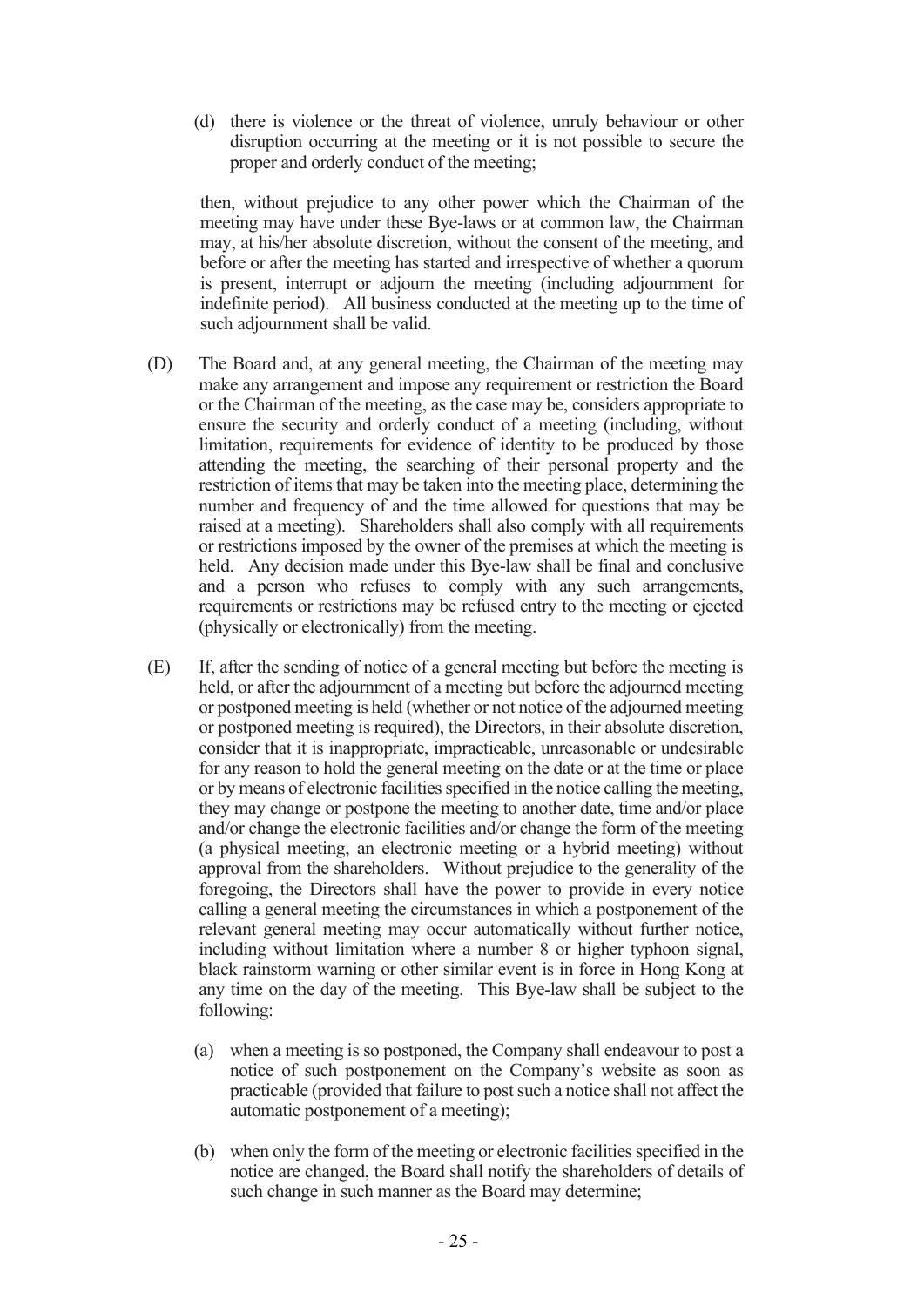- (c) when a meeting is postponed or changed in accordance with this Byelaw, subject to and without prejudice to Bye-law 69, unless already specified in the original notice of the meeting, the Board shall fix the date, time, place (if applicable) and electronic facilities (if applicable) for the postponed or changed meeting and shall notify the shareholders of such details in such manner as the Board may determine; further all proxy forms shall be valid (unless revoked or replaced by a new proxy form) if they are received as required by these Bye-laws not less than 48 hours before the time of the postponed meeting; and
- (d) notice of the business to be transacted at the postponed or changed meeting shall not be required, nor shall any accompanying documents be required to be recirculated, provided that the business to be transacted at the postponed or changed meeting is the same as that set out in the original notice of the general meeting circulated to the shareholders.
- (F) All persons seeking to attend and participate in an electronic meeting or a hybrid meeting shall be responsible for maintaining adequate facilities to enable them to do so. Subject to Bye-law  $69(C)$ , any inability of a person or persons to attend or participate in a general meeting by way of electronic facilities shall not invalidate the proceedings of and/or resolutions passed at that meeting.
- (G) Without prejudice to other provisions in Bye-law 69, a physical meeting may also be held by means of such telephone, electronic or other communication facilities as permit all persons participating in the meeting to communicate with each other simultaneously and instantaneously, and participation in such a meeting shall constitute presence in person at such meeting.
- 70. (A) At any general meeting a resolution put to the vote of the meeting shall be decided by a poll save in the case of a physical meeting, that the Chairman may in good faith, allow a resolution which relates purely to a procedural or administrative matter to be voted on by a show of hands in which case every shareholder present in person (or being a corporation, is present by a duly authorised representative), or by proxy(ies) shall have one vote provided that where more than one proxy is appointed by a shareholder which is a Clearing House (or its nominee(s)), each such proxy shall have one vote on a show of hands. For purposes of this Bye-law, procedural and administrative matters are those that (i) are not on the agenda of the general meeting or in any supplementary circular that may be issued by the Company to its shareholders; and (ii) relate to the Chairman's duties to maintain the orderly conduct of the meeting and/or allow the business of the meeting to be properly and effectively dealt with, whilst allowing all shareholders a reasonable opportunity to express their views. Votes (whether on a show of hands or by way of poll) may be cast by such means, electronic or otherwise, as the Directors or the Chairman of the meeting may determine.
	- (B) In the case of a physical meeting where a show of hands is allowed, before or on the declaration of the result of the show of hands, a poll may be demanded:
		- (a) by at least three shareholders present in person or in the case of a shareholder being a corporation by its duly authorised representative or by proxy for the time being entitled to vote at the meeting; or

Voting by poll only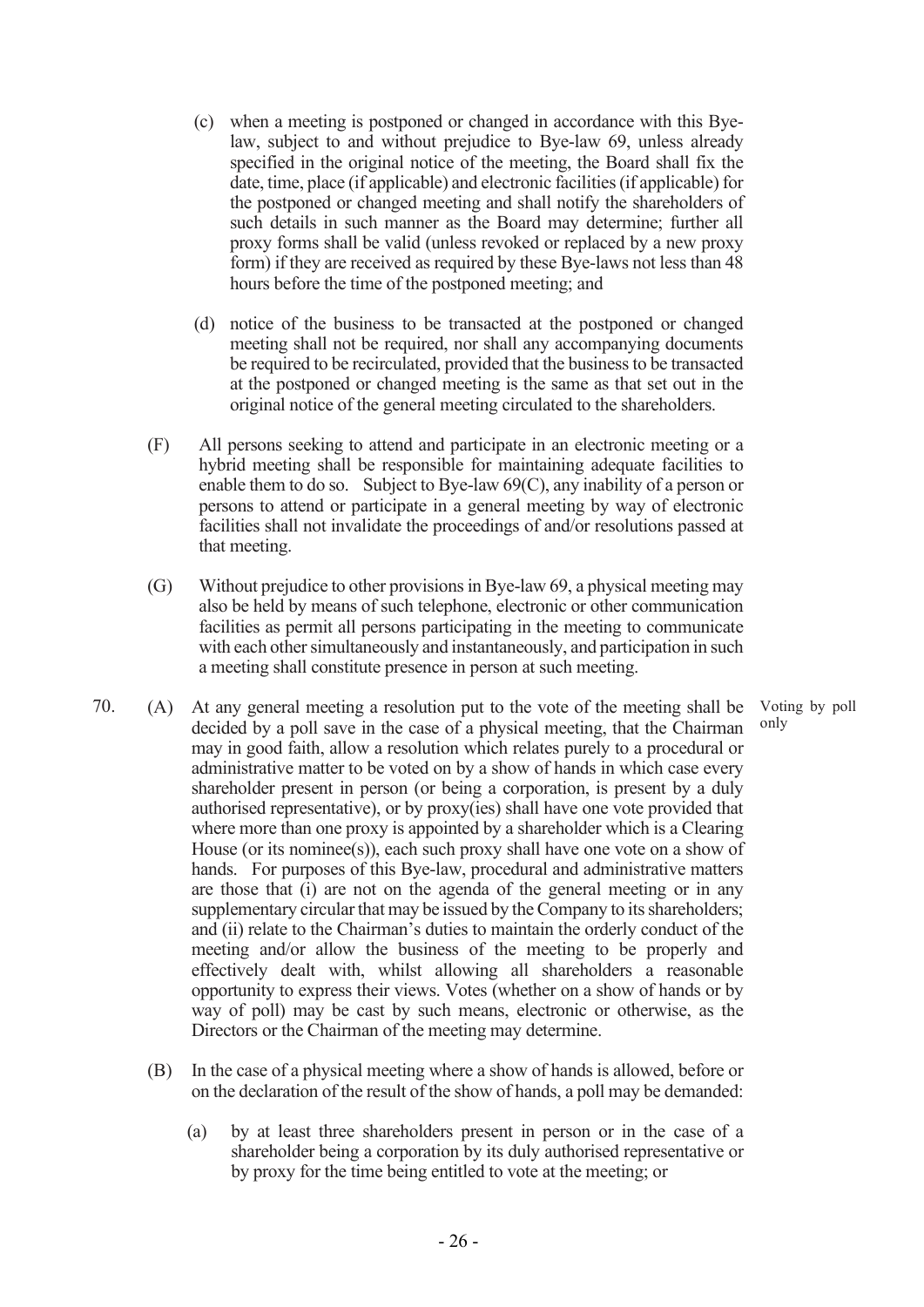- (b) by a shareholder or shareholders present in person or in the case of a shareholder being a corporation by its duly authorised representative or by proxy and representing not less than one tenth of the total voting rights of all shareholders having the right to vote at the meeting; or
- (c) by a shareholder or shareholders present in person or in the case of a shareholder being a corporation by its duly authorised representative or by proxy and holding shares in the Company conferring a right to vote at the meeting being shares on which an aggregate sum has been paid up equal to not less than one tenth of the total sum paid up on all shares conferring that right; or
- (d) by the Chairman of the Meeting.

A demand by a person as proxy for a shareholder or in the case of a shareholder being a corporation by its duly authorised representative shall be deemed to be the same as a demand by the shareholder.

- 71. Where a resolution is voted on by a show of hands, a declaration by the Chairman Poll that a resolution has been carried, or carried unanimously, or by a particular majority, or not carried by a particular majority, or lost, and an entry to that effect made in the minute book of the Company, shall be conclusive evidence of the facts without proof of the number or proportion of the votes recorded for or against the resolution.
- 72. The poll shall be taken in such manner (including the use of ballot or voting papers or tickets) and at such time and place, not being more than thirty (30) days from the date of the meeting or adjourned meeting, as the Chairman directs. No notice need be given of a poll not taken immediately. The result of the poll shall be deemed to be the resolution of the meeting at which the poll was demanded. Poll
- 73. In the case of an equality of votes, the Chairman of the meeting at which poll is demanded, shall be entitled to a second or casting vote. In case of any dispute as to the admission or rejection of any vote the Chairman shall determine the same, and such determination shall be final and conclusive.
- 74. For the purposes of section 106 of the Companies Act, a Special Resolution of the Company, and of any relevant class of shareholders, shall be required to approve any amalgamation agreement as referred to in that section.
- 75. If an amendment shall be proposed to any resolution under consideration but shall in good faith be ruled out of order by the Chairman, the proceedings shall not be invalidated by any error in such ruling. In the case of a resolution duly proposed as a Special Resolution no amendment thereto (other than a mere clerical amendment to correct a patent error) may in any event be considered or voted upon.

## VOTES OF MEMBERS

76. Subject to any special rights, privileges or restrictions as to voting for the time being attached to any class or classes of shares, at any general meeting on a poll every member present in person (or, in the case of a member being a corporation, by its duly authorised corporate representative) or by proxy shall have one vote for every share of which he is the holder which is fully paid up or credited as fully paid up (but so that no amount paid up or credited as paid up on a share in advance of calls or instalments shall be treated for the purposes of this Bye-law as paid up on the share). On a poll a member entitled to more than one vote need not use all his votes or cast all the votes he uses in the same way.

Chairman to have casting vote

Approval of amalgamation agreement

Amendments to Resolutions

Votes of members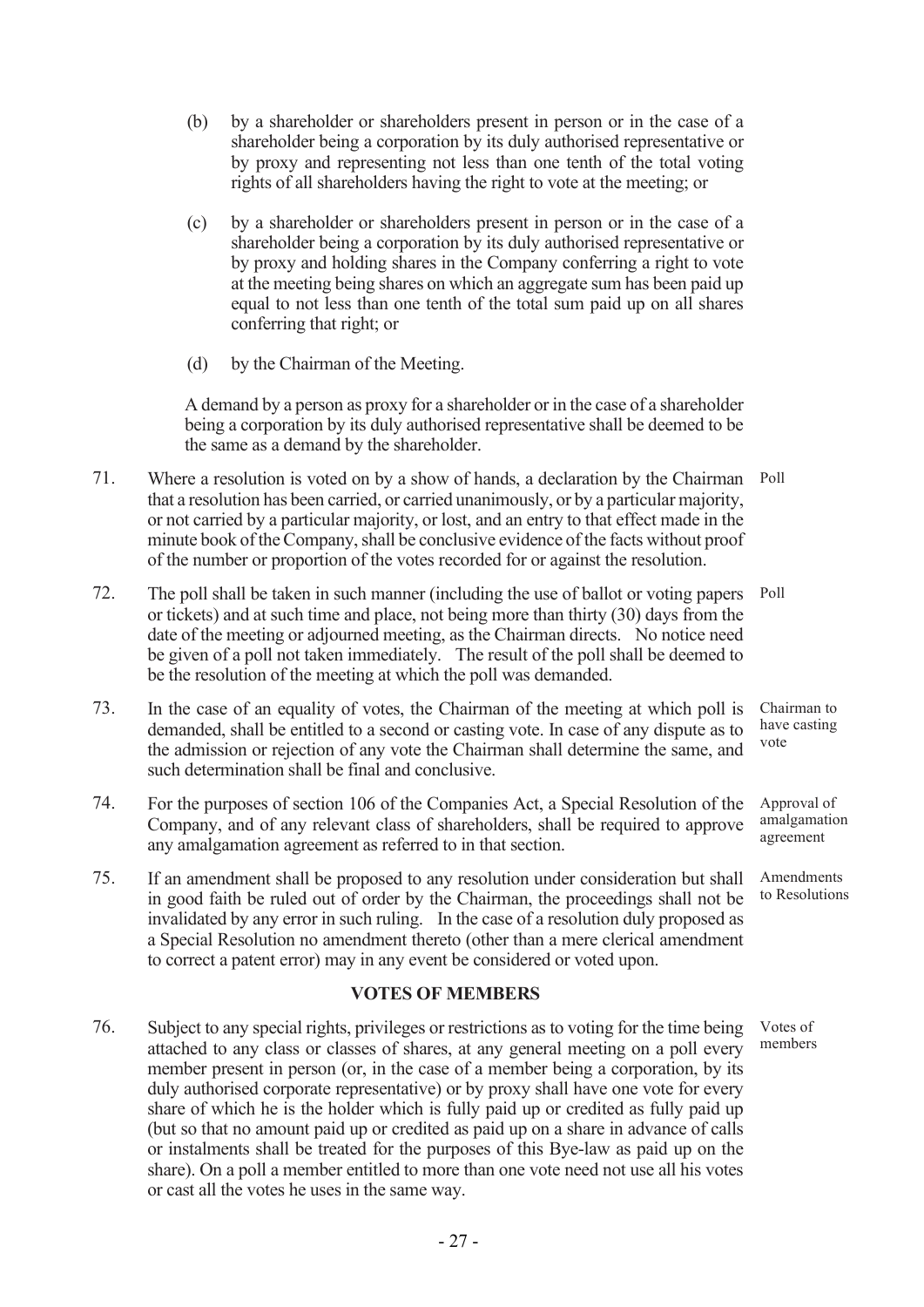- 76A. Where the Company has knowledge that any member is, under the applicable Statutes and/or the rules and regulations of the stock exchange in the Relevant Territory from time to time, required to abstain from voting on any particular resolution or restricted to voting only for or only against any particular resolution, any votes cast by or on behalf of such member in contravention of such requirement or restriction shall not be counted.
- 77. Any person entitled under Bye-law 46 to be registered as the holder of any shares may vote at any general meeting in respect thereof in the same manner as if he were the registered holder of such shares, provided that at least 48 hours before the time of the holding of the meeting or adjourned meeting or postponed meeting (as the case may be) at which he proposes to vote, he shall satisfy the Board of his right to be registered as the holder of such shares or the Board shall have previously admitted his right to vote at such meeting in respect thereof.
- 78. Where there are joint registered holders of any share, any one of such persons may vote at any meeting, either personally or by proxy, in respect of such share as if he were solely entitled thereto: but if more than one of such joint holders be present at any meeting personally or by proxy, that one of the said persons so present whose name stands first on the register in respect of such share shall alone be entitled to vote in respect thereof. Several executors or administrators of a deceased member in whose name any share stands shall for the purposes of this Bye-law be deemed joint holders thereof.
- 79. A member of unsound mind or in respect of whom an order has been made by any court having jurisdiction in lunacy may vote, whether on a show of hands or on a poll, by his committee, receiver, curator bonis or other person in the nature of a committee, receiver or curator bonis appointed by that court, and any such committee, receiver, curator bonis or other person may on a poll vote by proxy. Evidence to the satisfaction of the Board of the authority of the person claiming to exercise the right to vote shall be delivered to such place or one of such places (if any) as is specified in accordance with these Bye-laws for the deposit of instruments of proxy or, if no place is specified, at the Registration Office, not less than the last time at which a valid instrument of proxy could be so delivered.
- 80. (A) Save as expressly provided in these Bye-laws, no person other than a member duly registered and who shall have paid everything for the time being due from him payable to the Company in respect of his shares shall be entitled to be present or to vote (save as proxy for another member) either personally or by proxy or to be reckoned in a quorum (save as proxy for another member), at any general meeting.
	- (B) Subject to paragraph (C) of this Bye-law, no objection shall be raised to the qualification of any voter except at the meeting or adjourned meeting or postponed meeting at which the vote objected to is given or tendered, and every vote not disallowed at such meeting shall be valid for all purposes. Any such objection made in due time shall be referred to the Chairman, whose decision shall be final and conclusive.
	- (C) Where any shareholder is, under the Listing Rules, required to abstain from voting on any particular resolution or restricted to voting only for or only against any particular resolution, any votes cast by or on behalf of such shareholder in contravention of such requirement or restriction shall not be counted.

Votes in respect of deceased and bankrupt members

Joint holders

Votes of member of unsound mind

Qualification for voting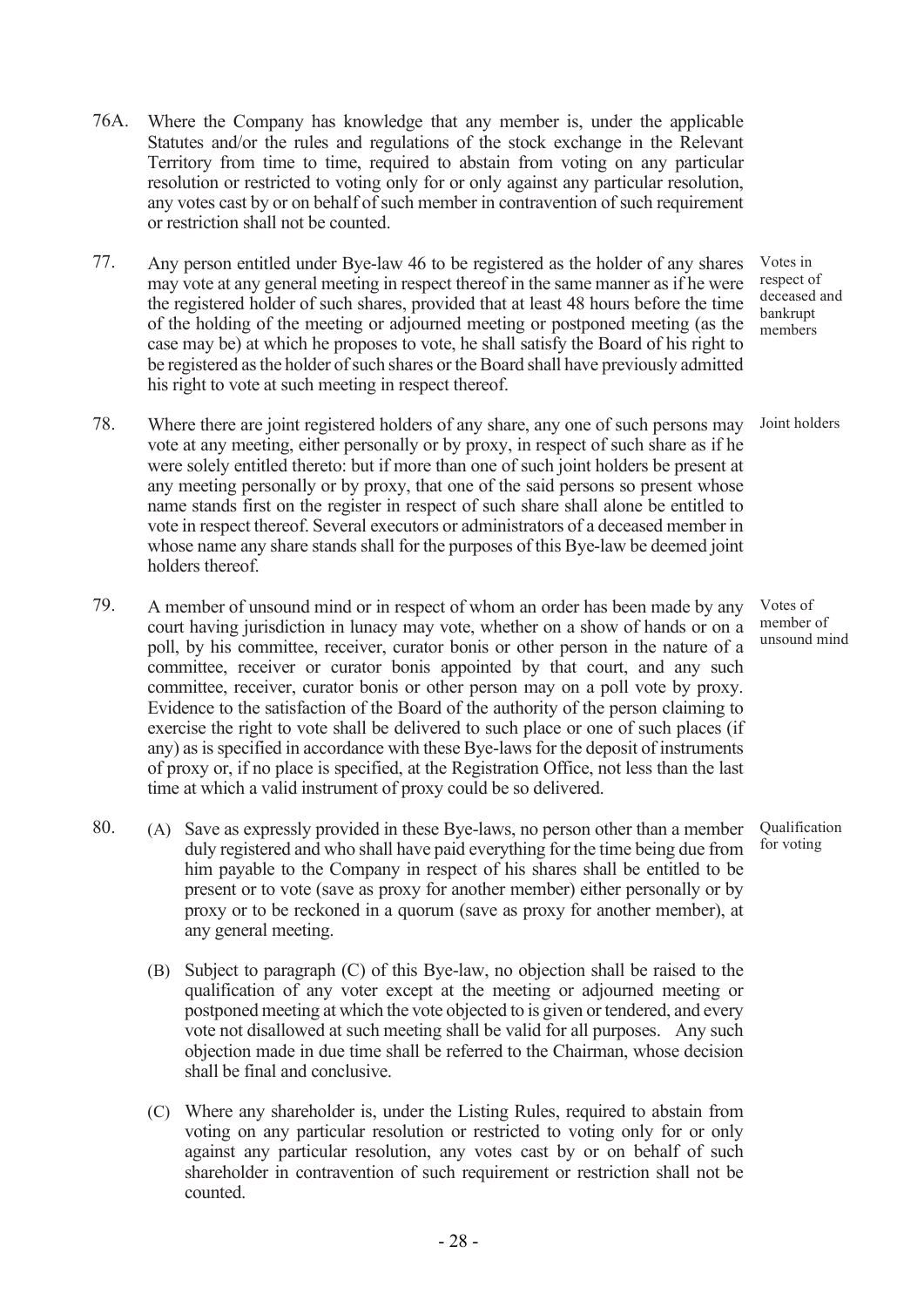- (D) All shareholders shall have the right to (a) speak at a general meeting; and (b) vote at a general meeting except where a shareholder is required, by the Listing Rules, to abstain from voting to approve the matter under consideration.
- 81. Any shareholder entitled to attend and vote at a meeting of the Company shall be Proxies entitled to appoint another person as his proxy to attend and vote instead of him. A shareholder who is the holder of two or more shares may appoint more than one proxy to represent him and vote on his behalf at a general meeting of the Company or at a class meeting. A proxy need not be a shareholder of the Company. On a poll votes may be given either personally (or, in the case of a shareholder being a corporation, by its duly authorised representative) or by proxy. A proxy shall be entitled to exercise the same powers on behalf of a shareholder who is an individual and for whom he acts as proxy as such shareholder could exercise. In addition, a proxy shall be entitled to exercise the same powers on behalf of a shareholder which is a corporation and for which he acts as proxy as such shareholder could exercise if it were an individual shareholder.
- 82. The instrument appointing a proxy shall be in writing under the hand of the appointor or of his attorney duly authorised in writing, or if the appointor is a corporation, either under seal or under the hand of an officer or attorney duly authorised. In the case of an instrument of proxy purporting to be signed on behalf of a corporation by an officer thereof it shall be assumed, unless the contrary appears, that such officer was duly authorised to sign such instrument of proxy on behalf of the corporation without further evidence of the facts.

Instrument appointing proxy to be in writing

Appointment of proxy must be deposited

- 83. (A) The Company may, at its absolute discretion, provide an electronic address for the receipt of any document or information relating to proxies for a general meeting (including any instrument of proxy or invitation to appoint a proxy, any document necessary to show the validity of, or otherwise relating to, an appointment of proxy (whether or not required under these Bye-laws) and notice of termination of the authority of a proxy). If such an electronic address is provided, the Company shall be deemed to have agreed that any such document or information (relating to proxies as aforesaid) may be sent by electronic means to that address, subject as hereinafter provided and subject to any other limitations or conditions specified by the Company when providing the address. Without limitation, the Company may from time to time determine that any such electronic address may be used generally for such matters or specifically for particular meetings or purposes and, if so, the Company may provide different electronic addresses for different purposes. The Company may also impose any conditions on the transmission of and its receipt of such electronic communications including, for the avoidance of doubt, imposing any security or encryption arrangements as may be specified by the Company. If any document or information required to be sent to the Company under this Bye-law is sent to the Company by electronic means, such document or information is not treated as validly delivered to or deposited with the Company if the same is not received by the Company at its designated electronic address provided in accordance with this Bye-law or if no electronic address is so designated by the Company for the receipt of such document or information.
	- (B) The instrument appointing a proxy and the power of attorney or other authority, if any, under which it is signed or a notarially certified copy of that power or authority shall be deposited at such place or one of such places (if any) as is specified in the notice of meeting or in the instrument of proxy issued by the Company (or, if no place is specified, at the Registration Office) , or if the

- 29 -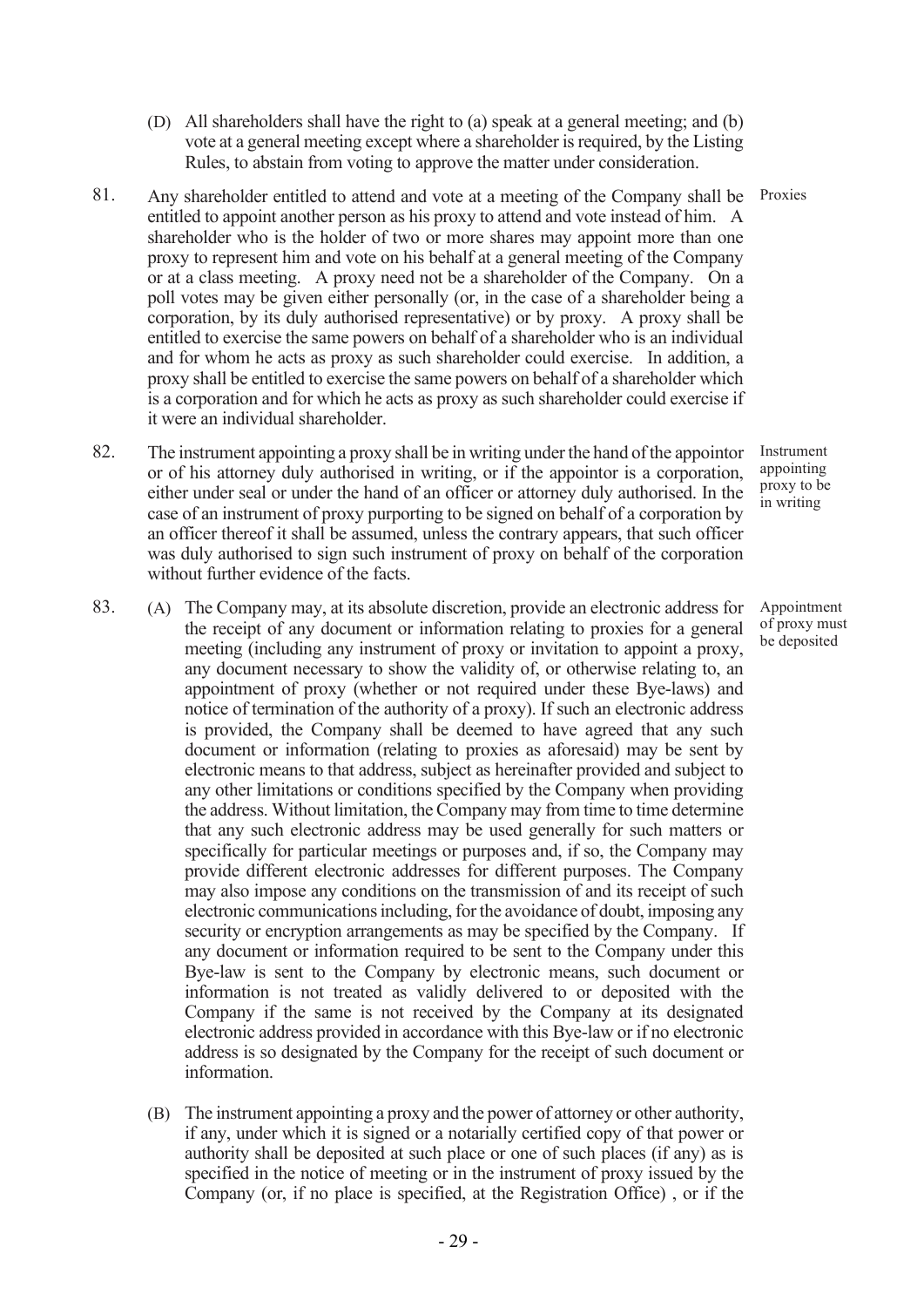Company has provided an electronic address in accordance with the preceding paragraph, shall be received at the electronic address specified, not less than forty-eight hours before the time for holding the meeting or adjourned meeting or postponed meeting or poll (as the case may be) at which the person named in such instrument proposes to vote, and in default the instrument of proxy shall not be treated as valid. No instrument appointing a proxy shall be valid after the expiration of twelve months from the date of its execution, except at an adjourned meeting or postponed meeting or on a poll demanded at a meeting or an adjourned meeting or postponed meeting in a case where the meeting was originally held within twelve months from such date. Delivery of an instrument appointing a proxy shall not preclude a member from attending and voting at the meeting or upon the poll concerned and, in such event, the instrument appointing a proxy shall be deemed to be revoked.

- 84. Every instrument of proxy, whether for a specified meeting or otherwise, shall be in Form of proxy such form as the Board may from time to time approve.
- 85. The instrument appointing a proxy to vote at a general meeting shall: (i) be deemed to confer authority upon the proxy to demand or join in demanding a poll and to vote on any resolution (or amendment thereto) put to the meeting for which it is given as the proxy thinks fit. Provided that any form issued to a member for use by him for appointing a proxy to attend and vote at a special general meeting or at an annual general meeting at which any business is to be transacted shall be such as to enable the member, according to his intention, to instruct the proxy to vote in favour of or against (or, in default of instructions, to exercise his discretion in respect of) each resolution dealing with any such business; and (ii) unless the contrary is stated therein, be valid as well for any adjournment or postponed meeting of the meeting as for the meeting to which it relates.
- 86. A vote given in accordance with the terms of an instrument of proxy or power of attorney or by the duly authorised representative of a corporation shall be valid notwithstanding the previous death or insanity of the principal or revocation of the proxy or power of attorney or other authority under which the proxy was executed or the transfer of the share in respect of which the proxy is given, provided that no intimation in writing of such death, insanity, revocation or transfer as aforesaid shall have been received by the Company at its Registration Office, or at such other place as is referred to in Bye-law 83, at least two hours before the commencement of the meeting or adjourned meeting or postponed meeting at which the proxy is used.
- 87. (A) Any corporation which is member of the Company may, by resolution of its directors or other governing body or by power of attorney, authorise such person as it thinks fit to act as its corporate representative at any meeting of the Company or of any class of members of the Company, and the person so authorised shall be entitled to exercise the same powers on behalf of the corporation which he represents as that corporation could exercise if it were an individual member of the Company. References in these Bye-laws to a member present in person at a meeting shall, unless the context otherwise requires, include a corporation which is a member represented at the meeting by such duly authorised corporate representative.
	- (B) If a Clearing House (or its nominee) is a shareholder of the Company, it may appoint such person or persons as it thinks fit to act as its proxy or proxies or as its corporate representative or representatives, at any meeting of the Company or at any meeting of any class of shareholders of the Company provided that, if more than one proxy or, corporate representative is so

 $-30-$ 

Authority under instrument appointing proxy

When vote by proxy valid though authority revoked

Corporation acting by corporate representatives at meetings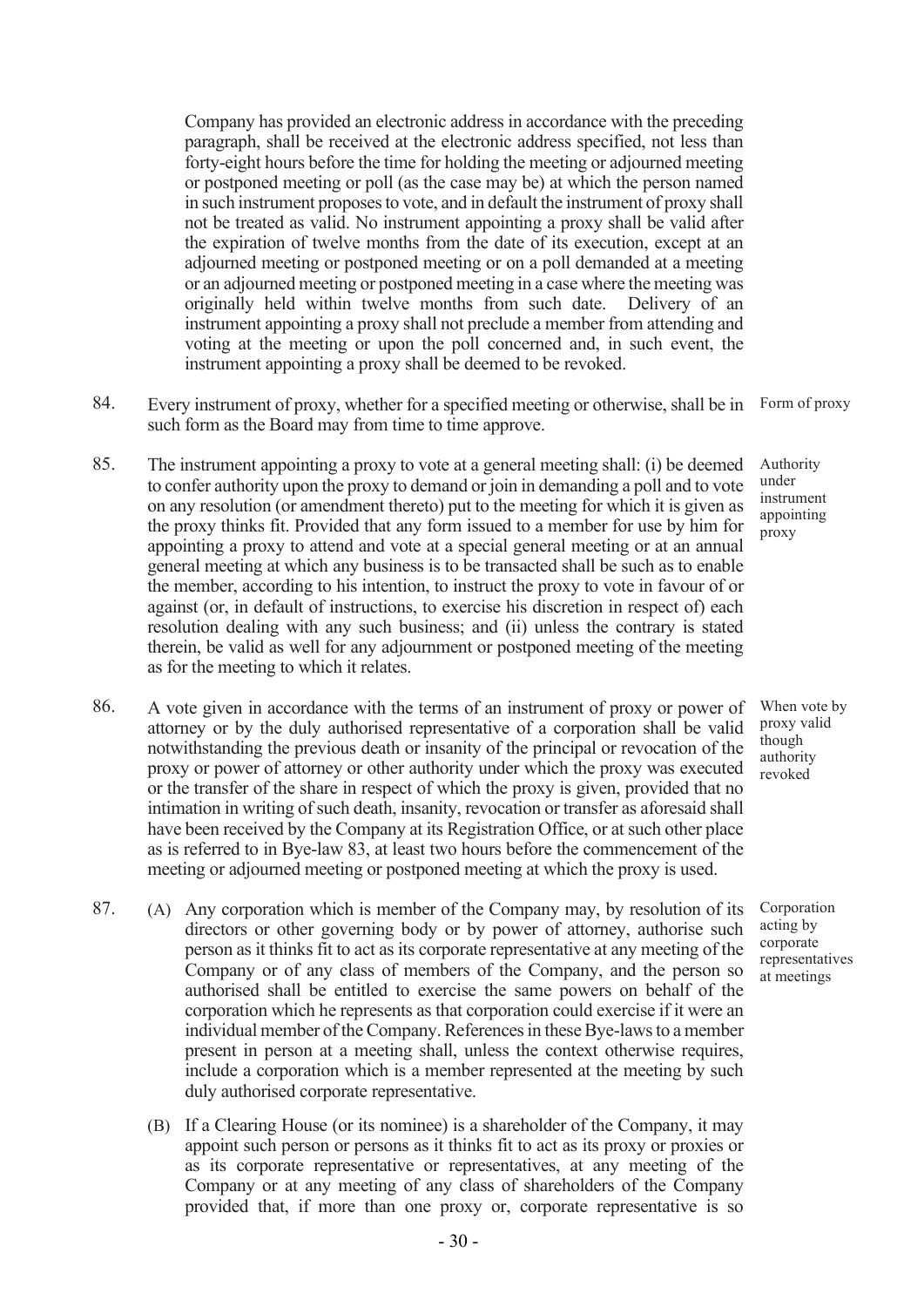appointed, the appointment shall specify the number and class of shares in respect of which each such proxy or corporate representative is so appointed. A person so appointed under the provisions of this Bye-law shall be entitled to exercise the same rights and powers on behalf of the Clearing House (or its nominee) which he represents as that Clearing House (or its nominee) could exercise as if it were an individual shareholder including to speak and, where a show of hands is allowed, the right to vote individually on a show of hands. The number of persons a Clearing House (or its nominee) may appoint to act as its proxies or corporate representatives shall not exceed the number of shares held by a Clearing House (or its nominee), being shares in respect of which there is an entitlement to attend and vote at the relevant meeting.

### REGISTERED OFFICE

88. The Registered Office of the Company shall be at such place in Bermuda as the Board shall from time to time appoint. Registered office

### BOARD OF DIRECTORS

- 89. The number of Directors shall not be less than two (unless otherwise determined by the members in general meeting pursuant to Bye-law 101). The Board shall cause to be kept a register of the Directors and Secretaries.
- 90. A Director may at any time, by notice in writing signed by him delivered to the Registered Office of the Company or at the Head Office or at a meeting of the Board, appoint any person (including another Director) to act as alternate Director in his place during his absence and may in like manner at any time determine such appointment. If such person is not another Director such appointment unless previously approved by the Board, shall have effect only upon and subject to being so approved. The appointment of an alternate Director shall determine on the happening of any event which were he a Director, would cause him to vacate such office or if his appointor ceases to be a Director.
- 91. (A) An alternate Director shall (except when absent from the territory in which the Head Office is for the time being situate) be entitled to receive notices of meetings of the Board and shall be entitled to attend and vote as a Director at any such meeting at which the Director appointing him is not personally present and generally at such meeting to perform all the functions of his appointor as a Director and for the purposes of the proceedings at such meeting the provisions of these presents shall apply as if he (instead of his appointor) were a Director. If he shall be himself a Director or shall attend any such meeting as an alternate for more than one Director his voting rights shall be cumulative. If his appointor is for the time being absent from the territory in which the Head Office is for the time being situate or otherwise not available or unable to act, his signature to any resolution in writing of the Directors shall be as effective as the signature of his appointor. To such extent as the Board may from time to time determine in relation to any committee of the Board, the foregoing provisions of this paragraph shall also apply mutatis mutandis to any meeting of any such committee of which his appointor is a member. An alternate Director shall not, save as aforesaid, have power to act as a Director nor shall he be deemed to be a Director for the purposes of these Bye-laws.

Constitution of Board

Rights of alternate Directors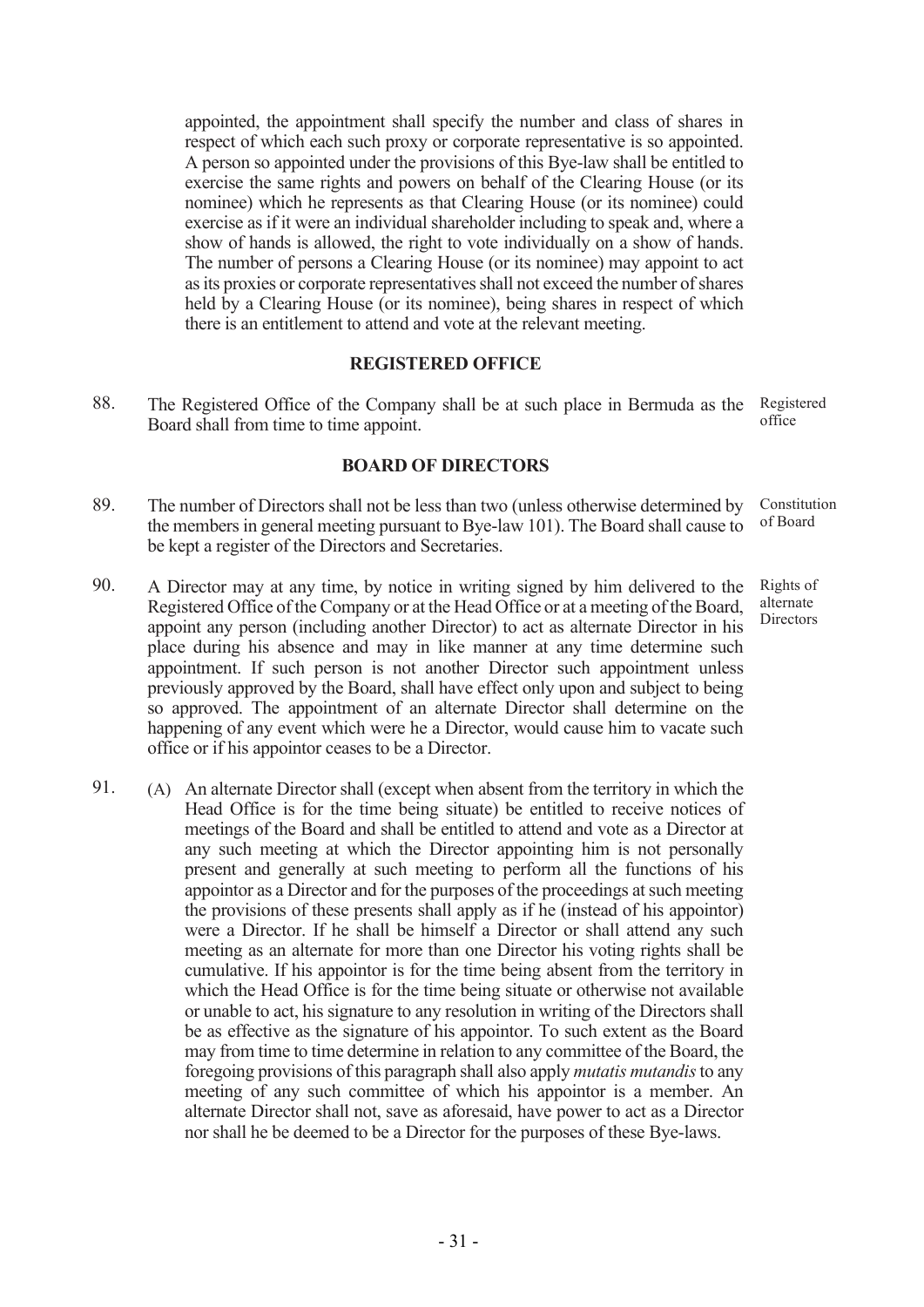- (B) An alternate Director shall be entitled to contract and be interested in and benefit from contracts or arrangements or transactions and to be repaid expenses and to be indemnified to the same extent mutatis mutandis as if he were a Director, but he shall not be entitled to receive from the Company in respect of his appointment as alternate Director any remuneration except only such part (if any) of the remuneration otherwise payable to his appointor as such appointor may by notice in writing to the Company from time to time direct.
- 92. A Director or an alternate director shall not be required to hold any qualification shares but shall nevertheless be entitled to attend and speak at all general meetings of the Company and of any class of members of the Company.
- 93. The Directors shall be entitled to receive by way of remuneration for their services as Directors such sum as shall from time to time be determined by the Company in general meeting, such sum (unless otherwise directed by the resolution by which it is voted) to be divided amongst the Directors in such proportions and in such manner as the Board may agree, or failing agreement, equally, except that in such event any Director holding office for less than the whole of the relevant period in respect of which the remuneration is paid shall only rank in such division in proportion to the time during such period for which he has held office. The foregoing provisions shall not apply to a Director who holds any salaried employment or office in the Company except in the case of sums paid in respect of Directors' fees.
- 94. The Directors shall also be entitled to be repaid all travelling, hotel and other expenses reasonably incurred by them respectively in or about the performance of their duties as Directors, including their expenses of travelling to and from board meetings, committee meetings or general meetings or otherwise incurred whilst engaged on the business of the Company or in the discharge of their duties as Directors.
- 95. The Board may grant special remuneration to any Director who, being called upon, shall perform any special or extra services to or at the request of the Company. Such special remuneration may be made payable to such Director in addition to or in substitution for his ordinary remuneration as a Director, and may be made payable by way of salary, commission or participation in profits or otherwise as may be arranged.
- 96. (A) Notwithstanding Bye-laws 93, 94 and 95, the remuneration of a Managing Director, Joint Managing Director, Deputy Managing Director or other Executive Director or a Director appointed to any other office in the management of the Company may from time to time be fixed by the Board and may be by way of salary, commission, or participation in profits or otherwise or by all or any of those modes and with such other benefits (including pension and/or gratuity and/or other benefits on retirement) and allowances as the Board may from time to time decide. Such remuneration shall be in addition to his remuneration as a Director.
	- (B) Payments to any director or past director of the Company of any sum by way of compensation for loss of office or as consideration for or in connection with his retirement from office (not being a payment to which the director is contractually entitled) must be approved by the Company in general meeting.

No qualification shares for Director

> Directors' remuneration

Directors' expenses

Special remuneration

Remuneration of Managing Directors, etc.

Payments for compensation for loss of office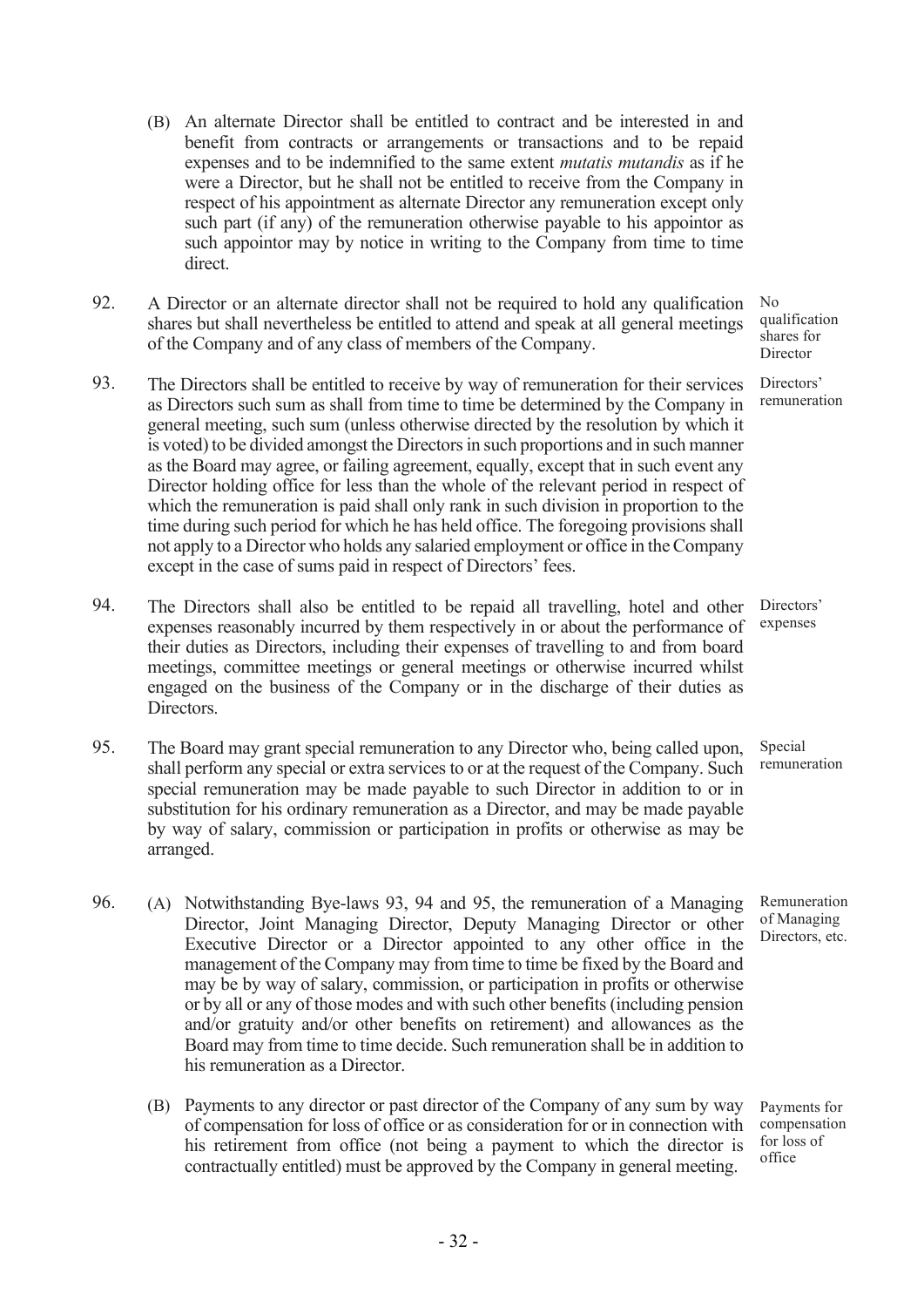97. (A) A Director shall vacate his office:

- (i) If he becomes bankrupt or has a receiving order made against him or suspends payment or compounds with his creditors generally;
- (ii) if he becomes a lunatic or of unsound mind;
- (iii) if he absents himself from the meetings of the Board during a continuous period of six months, without special leave of absence from the Board, and his alternate Director (if any) shall not during such period have attended in his stead, and the Board passes a resolution that he has by reason of such absence vacated his office;
- (iv) if he becomes prohibited by law from acting as a Director;
- (v) if by notice in writing delivered to the Company at its Registered Office or at the Head Office he resigns his office;
- (vi) if he shall be removed from office by an Ordinary Resolution of the Company under Bye-law 104.
- (B) No director shall be required to vacate office or be ineligible for re-election or re-appointment as a Director, and no person shall be ineligible for appointment as a Director by reason only of his having attained any particular age.

Director's interests

- 98. (A) A Director may hold any other office or place of profit with the Company (except that of Auditor) in conjunction with his office of Director for such period and upon such terms as the Board may determine, and may be paid such extra remuneration therefor (whether by way of salary, commission, participation in profits or otherwise) as the Board may determine, and such extra remuneration shall be in addition to any remuneration provided for, by or pursuant to any other Bye-law.
	- (B) A Director may act by himself or his firm in a professional capacity for the Company (otherwise than as Auditor) and he or his firm shall be entitled to remuneration for professional services as if he were not a Director.
	- (C) A Director of the Company may be or become a director or other officer of, or otherwise interested in, any company promoted by the Company or any other company in which the Company may be interested, and shall not be liable to account to the Company or the members for any remuneration, profit or other benefit received by him as a director or officer of or from his interest in such other company. The Board may also cause the voting power conferred by the shares in any other company held or owned by the Company to be exercised in such manner in all respects as it thinks fit, including the exercise thereof in favour of any resolution appointing the Directors or any of them to be directors or officers of such other company, or voting or providing for the payment of remuneration to the directors or officers of such other company.
	- (D) A Director shall not vote or be counted in the quorum on any resolution of the Board concerning his own appointment as the holder of any office or place of profit with the Company or any other company in which the Company is interested (including the arrangement or variation of the terms thereof, or the termination thereof).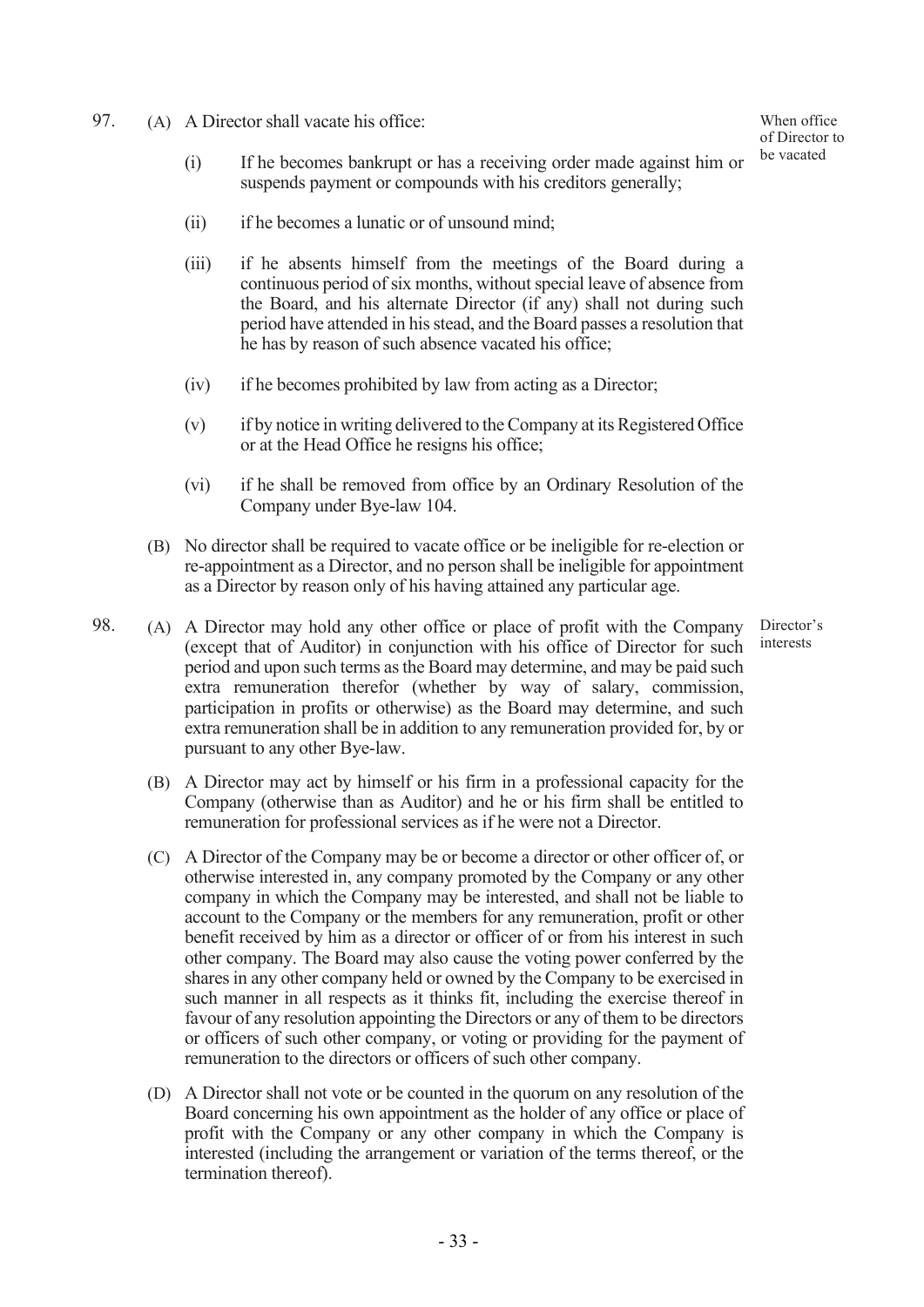- (E) Subject to the Companies Act and to paragraph (G) of this Bye-law, where arrangements are under consideration concerning the appointment (including the arrangement or variation of the terms thereof, or the termination thereof) of two or more Directors to offices or places of profit with the Company or any other company in which the Company is interested, a separate resolution may be put in relation to each Director and in such case each of the Directors concerned shall be entitled to vote (and be counted in the quorum) in respect of each resolution except that concerning his own appointment (or the arrangement or variation of the terms thereof, or the termination thereof) to the office or place of profit with the Company or any such other company as aforesaid).
- (F) Subject to the Companies Act and to the next paragraph of this Bye-law, no Director or proposed or intended Director shall be disqualified by his office from contracting with the Company, either with regard to his tenure of any office or place of profit or as vendor, purchaser or in any other manner whatever, nor shall any such contract or any other contract or arrangement in which any Director is in any way interested be liable to be avoided, nor shall any Director so contracting or being so interested be liable to account to the Company or the members for any remuneration, profit or other benefits realised by any such contract or arrangement by reason of such Director holding that office or the fiduciary relationship thereby established.
- (G) A Director who to his knowledge, is in any way, whether directly or indirectly, interested in a contract or arrangement or proposed contract or arrangement with the Company shall declare the nature of his interest at the meeting of the Board at which the question of entering into the contract or arrangement is first taken into consideration, if he knows his interest then exists, or in any other case at the first meeting of the Board after he knows that he is or has become so interested. For the purposes of this Bye-law, a general notice to the Board by a Director to the effect that (a) he is a member of a specified company or firm and is to be regarded as interested in any contract or arrangement which may after the date of the notice be made with that company or firm or (b) he is to be regarded as interested in any contract or arrangement which may after the date of the notice be made with a specified person who is connected with him, shall be deemed to be a sufficient declaration of interest under this Bye-law in relation to any such contract or arrangement; provided that no such notice shall be effective unless either it is given at a meeting of the Board or the Director takes reasonable steps to secure that it is brought up and read at the next Board meeting after it is given.
- (H) To the extent required by the rules of the stock exchange of the Relevant Territory, a Director shall not vote (nor be counted in the quorum) on any resolution of the Board approving any contract, arrangement or any other proposal in which he or any of his close associates has a material interest.
- (I) If any question shall arise at any meeting of the Board as to the materiality of the interest of a Director (other than the Chairman of the meeting) or as to the entitlement of any Director (other than such Chairman) to vote or be counted in the quorum and such question is not resolved by his voluntarily agreeing to abstain from voting or not to be counted in the quorum, such question shall be referred to the Chairman of the meeting and his ruling in relation to such other Director shall be final and conclusive except in a case where the nature or extent of the interest of the Director and/or his close associate(s) concerned as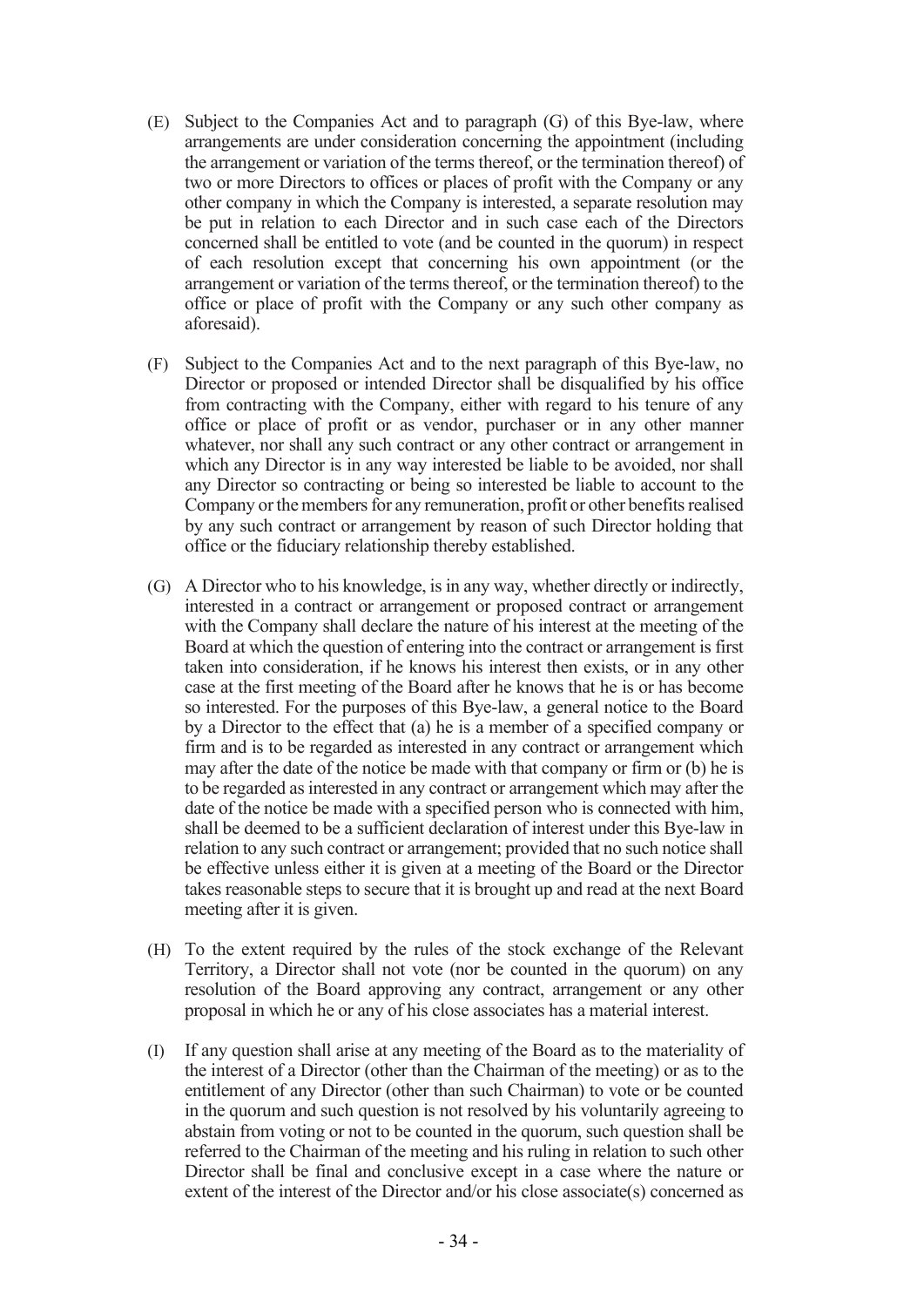known to such Director has not been fairly disclosed to the Board. If any question as aforesaid shall arise in respect of the Chairman of the meeting such question shall be decided by a resolution of the Board (for which purpose such Chairman shall be counted in the quorum but shall not vote thereon) and such resolution shall be final and conclusive except in a case where the nature or extent of the interest of such Chairman as known to such Chairman has not been fairly disclosed to the Board.

(J) The Company may by Ordinary Resolution ratify any transaction not duly authorised by reason of a contravention of this Bye-law provided that no Director who is interested in such transaction, together with any of his close associates, shall vote upon such Ordinary Resolution in respect of any shares in the Company in which he is interested.

### APPOINTMENT AND RETIREMENT OF DIRECTORS

- 99. (A) Subject to the manner of retirement by rotation of the directors of the Company as from time to time prescribed under the rules and regulations of the stock exchange in the Relevant Territory and notwithstanding any contractual or other terms on which any director of the Company may be appointed or engaged, every director of the Company shall be subject to retirement by rotation at least once every three years.
	- (B) A retiring Director shall be eligible for re-election. The Company at any general meeting at which any Directors retire may fill the vacated office by electing a like number of persons to be Directors.
- 100. If at any general meeting at which an election of Directors ought to take place, the places of the retiring Directors are not filled, the retiring Directors or such of them as have not had their places filled shall be deemed to have been re-elected and shall, if willing, continue in office until the next annual general meeting and so on from year to year until their places are filled, unless:
	- (i) it shall be determined at such meeting to reduce the number of Directors; or
	- (ii) it is expressly resolved at such meeting not to fill up such vacated offices; or
	- (iii) in any such case the resolution for re-election of a Director is put to the meeting and lost; or
	- (iv) such Director has given notice in writing to the Company that he is not willing to be re-elected.
- 101. The Company in general meeting shall from time to time fix and may from time to time by Ordinary Resolution, increase or reduce the maximum and minimum number of Directors but so that the number of Directors shall never be less than two.

Power of general meeting to increase or reduce number of Directors

102. (A) Subject to the Statutes and the provisions of these Bye-laws, the Company may from time to time in general meeting by Ordinary Resolution elect any person to be a Director to either fill a casual vacancy or as an addition to the Board. Appointment of Directors

Retirement of Directors

Retiring Directors to remain in office till successors appointed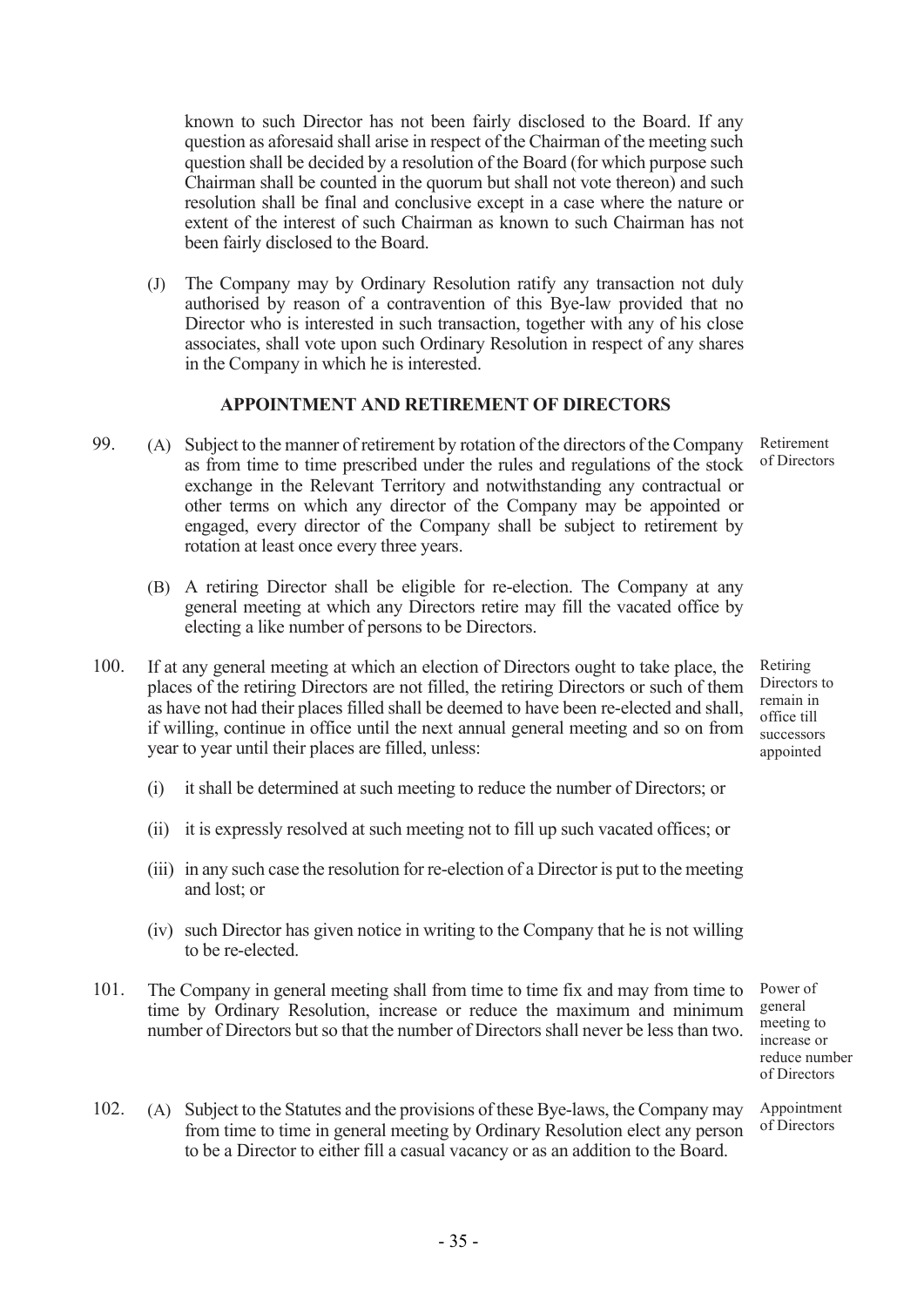- (B) The Board shall have power from time to time and at any time to appoint any person as a Director either to fill a casual vacancy or as an addition to the Board but so that the number of directors so appointed shall not exceed the maximum number determined from time to time by the members in general meeting. Any Director so appointed shall hold office only until the first annual general meeting of the Company after his appointment and shall then be eligible for re-election at that meeting but shall not be taken into account in determining the Directors or the number of Directors who are to retire by rotation at such meeting.
- 103. No person (other than a retiring Director) shall be appointed or re-appointed a Director at any general meeting under Bye-law 102 unless: (a) he is recommended by the Board for election; or (b) he is nominated by notice in writing by a shareholder (other than the person to be proposed) entitled to attend and vote at the meeting, and such notice of nomination shall be given to the Secretary within the seven-day period commencing on and including the day after the despatch of the notice of the meeting (or such other period as may be determined by the Directors from time to time). The notice of nomination shall be accompanied by a notice signed by the proposed candidate indicating his willingness to be appointed or re-appointed.
- 104. The shareholders may by Ordinary Resolution at a special general meeting called for the purpose remove any Director (including a Managing Director or other Executive Director) before the expiration of his term of office notwithstanding anything in these Bye-laws or in any agreement between the Company and such Director (but without prejudice to any claim which such Director may have for damages for any breach of any contract between him and the Company). Provided that notice of any such meeting shall be served on the Director concerned not less than 14 days before the meeting and such Director shall be entitled to be heard at such meeting. The members may elect another person in place of any Director removed hereby and hereunder. Any person so elected shall hold office only until the next following annual general meeting of the Company and shall then be eligible for re-election, but shall not be taken into account in determining the Directors who are to retire by rotation at such meeting.

## BORROWING POWERS

- 105. The Board may from time to time at its discretion exercise all the powers of the Company to raise or borrow or to secure the payment of any sum or sums of money for the purposes of the Company and to mortgage or charge its undertaking, property and uncalled capital or any part thereof.
- 106. The Board may raise or secure the payment or repayment of such sum or sums in such manner and upon such terms and conditions in all respects as it thinks fit and in particular by the issue of debentures, debenture stock, bonds or other securities of the Company, whether outright or as collateral security for any debt, liability or obligation of the Company or of any third party.
- 107. Debentures, debenture stock, bonds and other securities may be made assignable free from any equities between the Company and the person to whom the same may be issued.
- 108. Any debentures, debenture stock, bonds or other securities may be issued at a discount (other than shares), premium or otherwise and with any special privileges as to redemption, surrender, drawings, allotment of shares, attending and voting at general meetings of the Company, appointment of Directors and otherwise.

Notice to be given which person proposed for election

Power to remove Director by **Ordinary** Resolution

Power to borrow

Conditions on which money may be borrowed

Assignment

Special privileges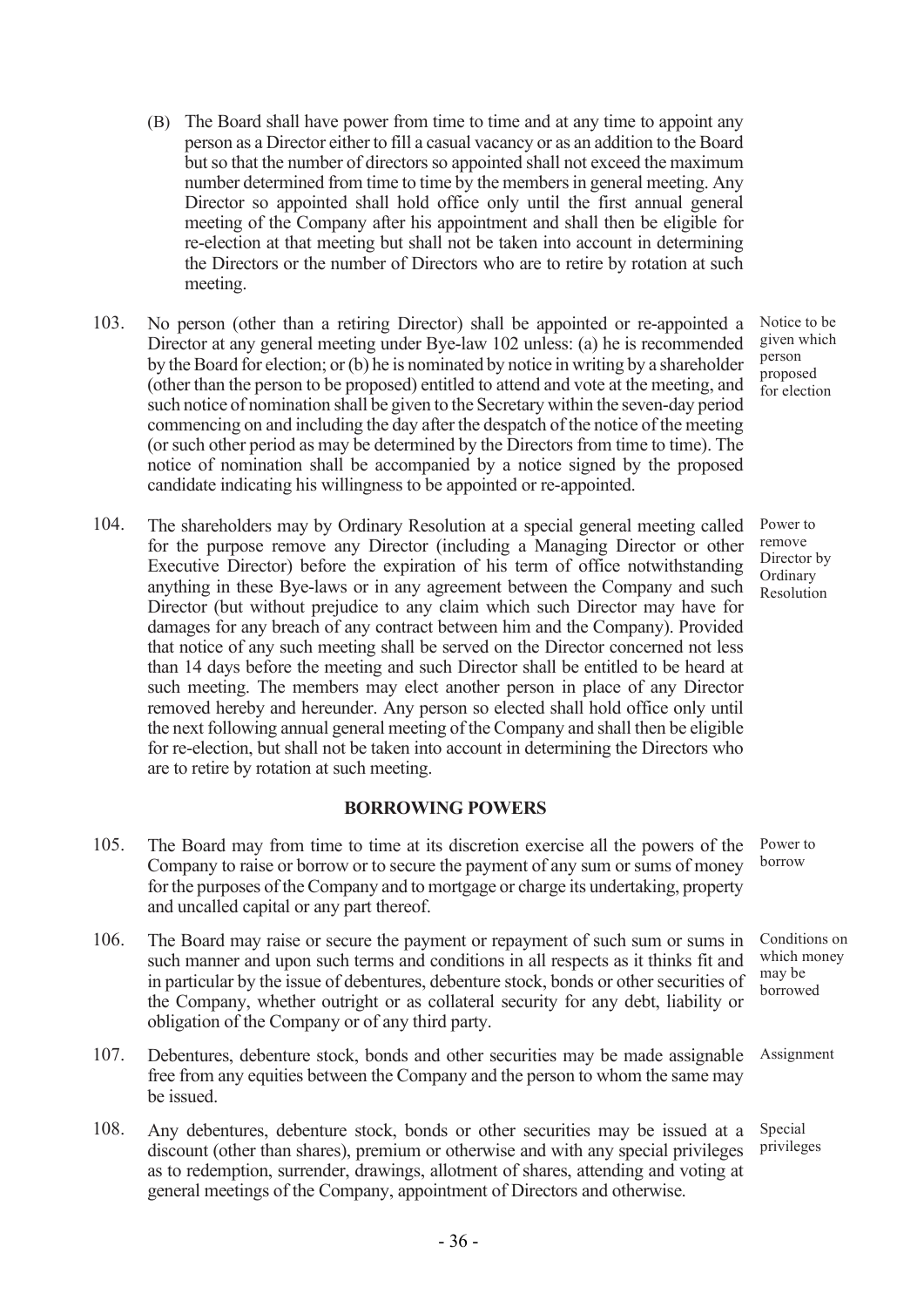109. (A) The Board shall cause a proper register to be kept of all mortgages and charges specifically affecting the property of the Company and shall duly comply with such provisions of the Companies Act with regard to the registration of mortgages and charges as may be specified or required.

- (B) If the Company issues a series of debentures or debenture stock not transferrable by delivery, the Board shall cause a proper register to be kept of the holders of such debentures.
- 110. Where any uncalled capital of the Company is charged, all persons taking any subsequent charge thereon shall take the same subject to such prior charge, and shall not be entitled, by notice to the members or otherwise, to obtain priority over such prior charge.

### MANAGING DIRECTORS, ETC.

- 111. The Board may from time to time appoint any one or more of its body to the office of Managing Director, Joint Managing Director, Deputy Managing Director or other Executive Director and/or such other office in the management of the business of the Company as it may decide for such period and upon such terms as it thinks fit and upon such terms as to remuneration as it may decide in accordance with Bye-law 96. Powers to appoint Managing Directors, etc.
- 112. Every Director appointed to an office under Bye-law 111 hereof shall, but without prejudice to any claim for damages for breach of any contract of service between himself and the Company, be liable to be dismissed or removed therefrom by the Board. Removal of Managing Director, etc.
- 113. A Director appointed to an office under Bye-law 111 shall be subject to the same provisions as to rotation, resignation and removal as the other Directors of the Company, and he shall ipso facto and immediately cease to hold such office if he shall cease to hold the office of Director for any cause.
- 114. The Board may from time to time entrust to and confer upon a Managing Director, Joint Managing Director, Deputy Managing Director or Executive Director all or any of the powers of the Board that it may think fit provided that the exercise of all powers by such Director shall be subject to such regulations and restrictions as the Board may from time to time make and impose, and the said powers may at any time be withdrawn, revoked and varied, but no person dealing in good faith and without notice of such withdrawal, revocation or variation shall be affected thereby.

#### MANAGEMENT

115. (A) The management of the business of the Company shall be vested in the Board which, in addition to the powers and authorities expressly conferred upon it by these Bye-laws, may exercise all such powers and do all such acts and things as may be exercised or done or approved by the Company and are not hereby or by the Statutes expressly directed or required to be exercised or done by the Company in general meeting, but subject nevertheless to the provisions of the Statutes and of these Bye-laws and to any regulations from time to time made by the Company in general meeting not being inconsistent with such provisions or these Bye-laws, provided that no regulation so made shall invalidate any prior act of the Board which would have been valid if such regulation had not been made.

Register of charges to be kept

Register of debentures or debenture stock

Mortgage of uncalled capital

Cessation of

appointment

Powers may be delegated

General powers of Company vested in Board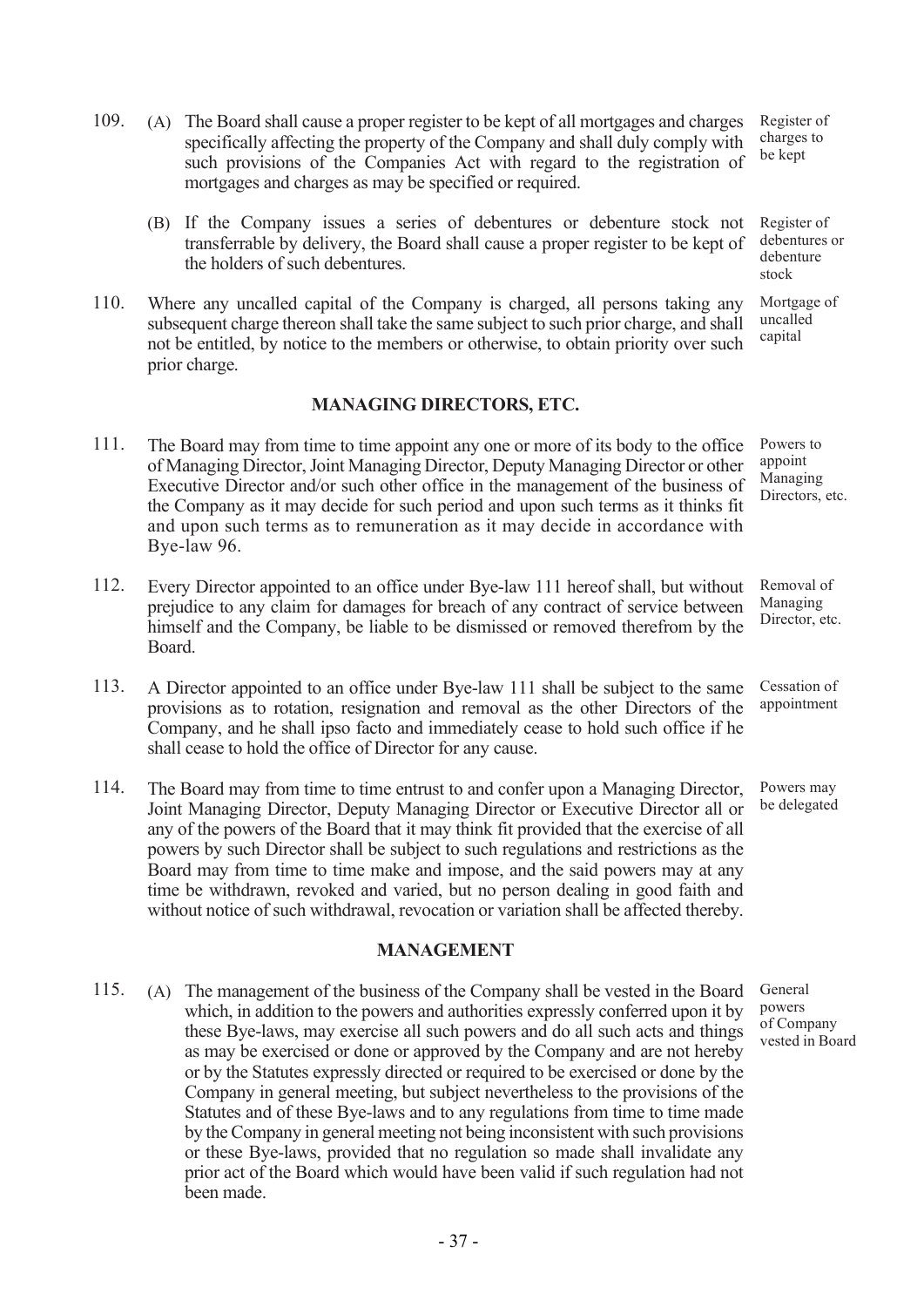- (B) Without prejudice to the general powers conferred by these Bye-laws, it is hereby expressly declared that the Board shall have the following powers:
	- (i) to give to any person the right or option of requiring at a future date that an allotment shall be made to him of any share at par or at such premium as may be agreed; and
	- (ii) to give to any Directors, officers or employees of the Company an interest in any particular business or transaction or participation in the profits thereof or in the general profits of the Company either in addition to or in substitution for a salary or other remuneration.

## **MANAGERS**

- 116. The Board may from time to time appoint a general manager, manager or managers of the business of the Company and may fix his or their remuneration either by way of salary or commission or by conferring the right to participation in the profits of the Company or by a combination of two or more of these modes and pay the working expenses of any of the staff of the general manager, manager or managers who may be employed by him or them upon the business of the Company. and
- 117. The appointment of such general manager, manager or managers may be for such period as the Board may decide and the Board may confer upon him or them all or any of the powers of the Board and such title or titles as it may think fit.
- 118. The Board may enter into such agreement or agreements with any such general manager, manager or managers upon such terms and conditions in all respects as the Board may in its absolute discretion think fit, including a power for such general manager, manager or managers to appoint an assistant manager or managers or other employees whatsoever under them for the purpose of carrying on the business of the Company.

## CHAIRMAN AND OTHER OFFICERS

119. The Board shall from time to time elect or otherwise appoint a director to be Chairman and may also, but shall not be required to, elect any Deputy Chairman (or two or more Deputy Chairmen) or a President or Deputy President (or two or more Deputy Presidents) and determine the period for which each of them is to hold office. The Chairman or, in his absence, the Deputy Chairman shall preside at meetings of the Board, but if no such Chairman or Deputy Chairman be elected or appointed, or if at any meeting the Chairman or Deputy Chairman is not present within five minutes after the time appointed for holding the same, the Directors present shall choose one of their number to be Chairman of such meeting. All the provisions of Bye-laws 112, 113 and 114 shall *mutatis mutandis* apply to any Directors elected or otherwise appointed to any office in accordance with the provisions of this Bye-law. Chairman

## PROCEEDINGS OF THE DIRECTORS

120. The Board may meet together for the despatch of business, adjourn and otherwise regulate their meetings and proceedings as it thinks fit and may determine the quorum necessary for the transaction of business. Unless otherwise determined two Directors shall be a quorum. For the purpose of this Bye-law an alternate Director shall be counted in a quorum but, notwithstanding that an alternate Director is also a Director or is an alternate for more than one Director, he shall for quorum purposes

Meeting of the Board, quorum, etc.

Appointment remuneration of manager

Tenure of office and powers

Terms and conditions of appointment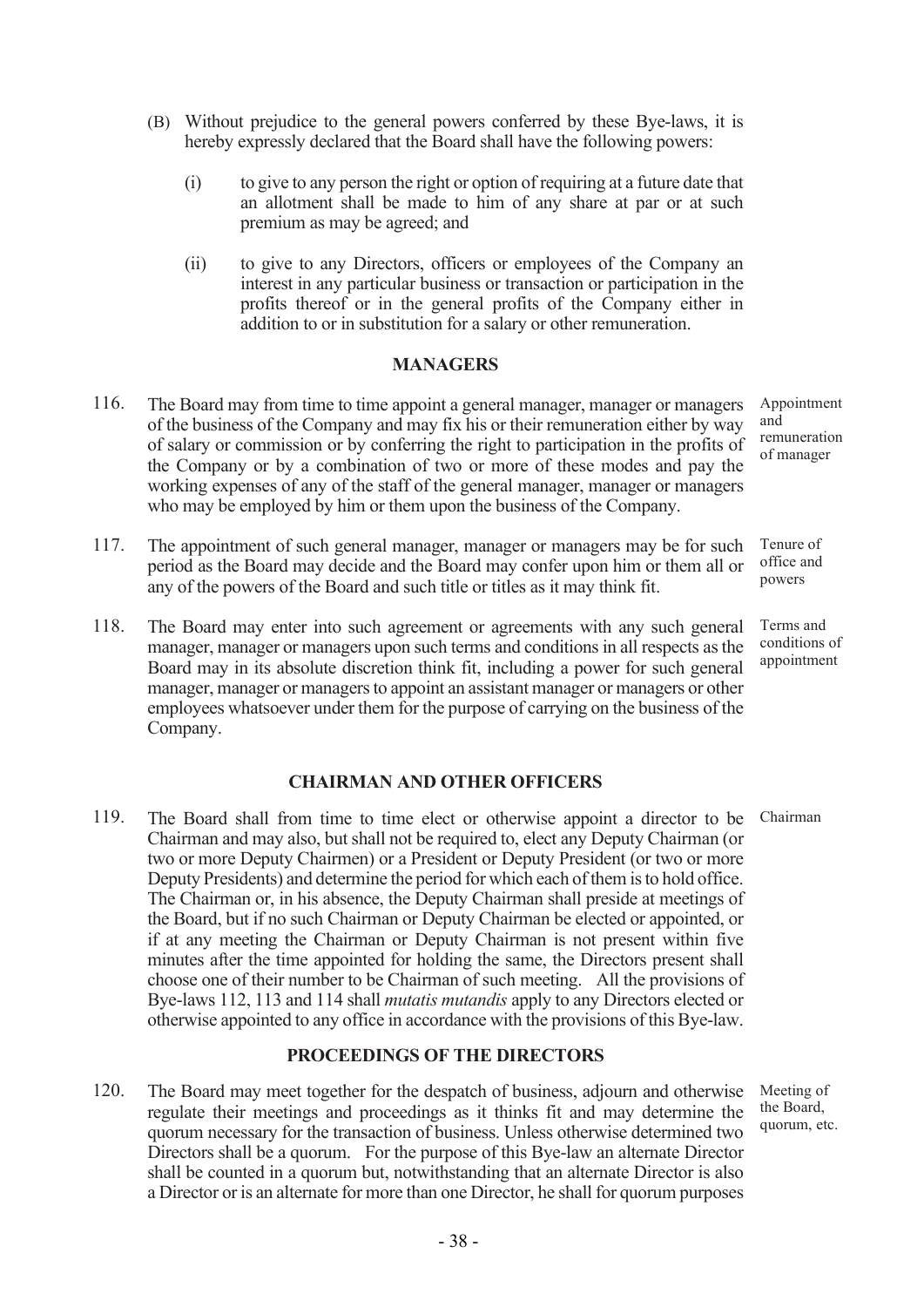count as only one Director. Any Director may participate in a meeting of the Board or of any committee of the Board by means of a conference telephone or similar communications equipment by means of which all persons participating in the meeting are capable of hearing each other.

- 121. A Director may, and on request of a Director the Secretary shall, at any time summon a meeting of the Board which may be held in any part of the world provided that no such meeting shall be summoned to be held outside the territory in which the Head Office is for the time being situate without the prior approval of the Directors. Notice thereof shall be given to each Director and alternate Director either in writing or by telephone or by telex or telegram at the address from time to time notified to the Company by such Director or in such other manner as the Board may from time to time determine. A Director absent or intended to be absent from the territory in which the Head Office is for the time being situate may request the Board that notices of Board meetings shall during his absence be sent in writing to him at his last known address or any other address given by him to the Company for this purpose, but such notices need not be given any earlier than notices given to Directors not so absent. A Director may waive notice of any meeting either prospectively or retrospectively.
- 122. Questions arising at any meeting of the Board shall be decided by a majority of How questions votes, and in case of an equality of votes the Chairman shall have a second or casting vote. to be decided
- 123. A meeting of the Board for the time being at which a quorum is present shall be competent to exercise all or any of the authorities, powers and discretions by or under these Bye-laws for the time being vested in or exercisable by the Board generally.
- 124. The Board may delegate any of its powers to committees consisting of such member or members of its body and such other persons as the Board thinks fit, and it may from time to time revoke such delegation or revoke the appointment of and discharge any such committees either wholly or in part, and either as to persons or purposes, but every committee so formed shall in the exercise of the powers so delegated conform to any regulations that may from time to time be imposed upon it by the Board.
- 125. All acts done by any such committee in conformity with such regulations and in fulfilment of the purposes for which it is appointed, but not otherwise, shall have the like force and effect as if done by the Board, and the Board shall have power, with the consent of the Company in general meeting, to remunerate the members of any special committee, and charge such remuneration to the current expenses of the Company.
- 126. The meetings and proceedings of any such committee consisting of two or more members shall be governed by the provisions herein contained for regulating the meetings and proceedings of the Board so far as the same are applicable thereto and are not replaced by any regulations imposed by the Board pursuant to Bye-law 124.
- 127. All acts bona fide done by any meeting of the Board or by any such committee or by any person acting as a Director shall, notwithstanding that it shall be afterwards discovered that there was some defect in the appointment of such Director or persons acting as aforesaid or that they or any of them were disqualified, be as valid as if every such person had been duly appointed and was qualified to be a director or member of such committee.

When acts of Board or committee to be valid notwithstanding defects

Convening of Board meeting

Powers of meeting

Power to appoint committee and to delegate

Act of committee to be of same effect as acts of Board

Proceedings of committee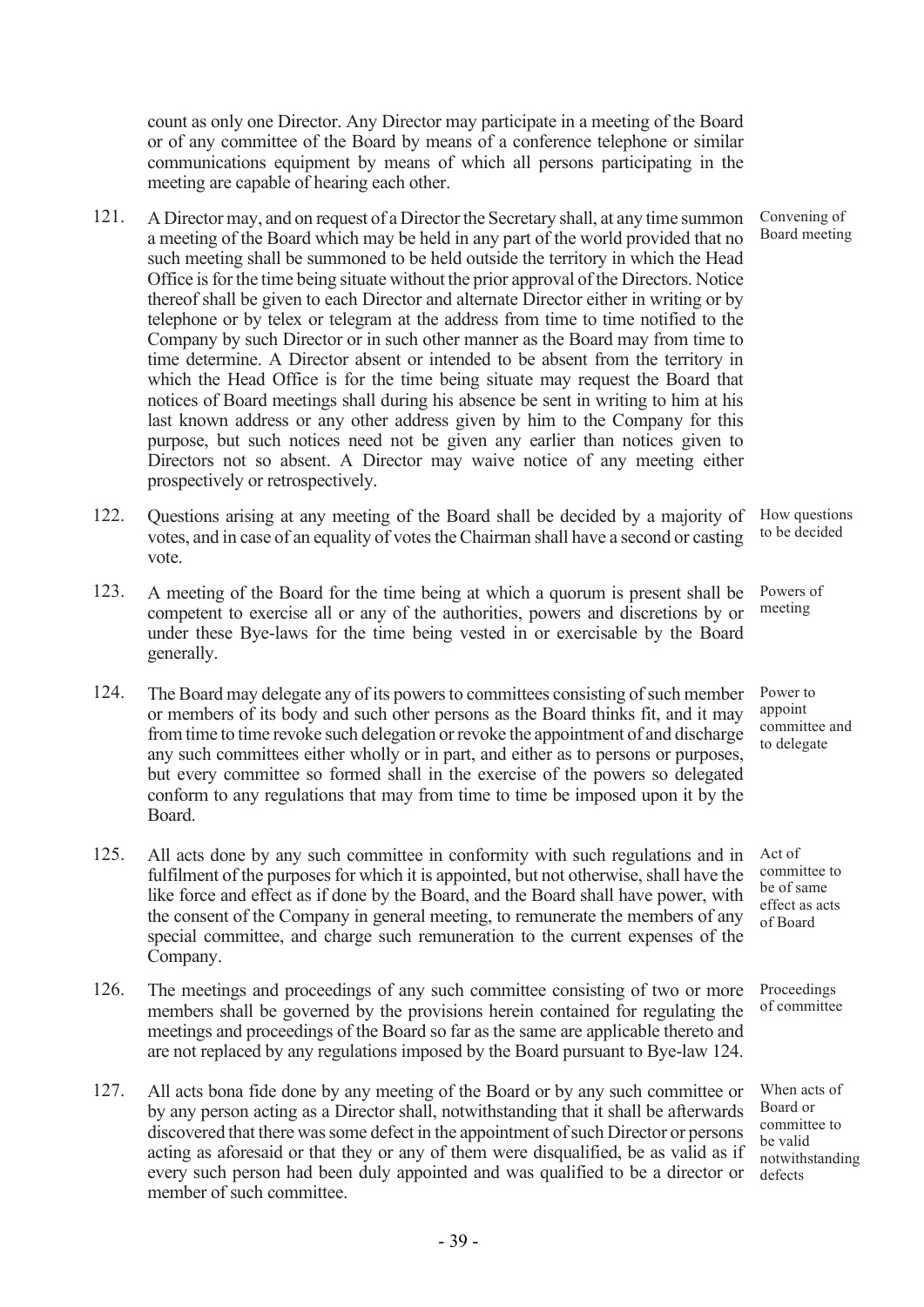- 128. The continuing Directors may act notwithstanding any vacancy in their body, but, if and so long as their number is reduced below the number fixed by or pursuant to these Bye-laws as the necessary quorum of directors, the continuing Director or Directors may act for the purpose of increasing the number of Directors to that number or of summoning a general meeting of the Company but for no other purpose.
- 129. A resolution in writing signed by all the Directors except such as are absent from the territory in which the Head Office is for the time being situate or temporarily unable to act through ill-health or disability (or their alternate Directors) shall (so long as such a resolution shall be signed by at least two Directors or their alternates and provided that a copy of such resolution has been given or the contents thereof communicated to all the Directors (or their alternates) for the time being entitled to receive notices of Board meetings) be as valid and effectual as if it had been passed at a meeting of the Board duly convened and held. Any such resolution in writing may consist of several documents in like form each signed by one or more of the Directors or alternate Directors.

## MINUTES

- 130. (A) The Board shall cause minutes to be made of:
	- (i) all appointments of officers made by the Board;
	- (ii) the names of the Directors present at each meeting of the Board and of committees appointed pursuant to Bye-law 124; and
	- (iii) all resolutions and proceedings at all meetings of the Company and of the Board and of such committees.
	- (B) Any such minutes shall be conclusive evidence of any such proceedings if they purport to be signed by the Chairman of the meeting at which the proceedings were held or by the Chairman of the next succeeding meeting.
	- (C) The Directors shall duly comply with the provisions of the Companies Act in regard to keeping a register of members and to the production and furnishing of copies of or extracts from such register.
	- (D) Any register, index, minutes book, book of account or other book required by these presents or the Statutes to be kept by or on behalf of the Company may be kept either by making entries in bound books or by recording them in any other manner which shall include, without prejudice to the generality thereof, recording by means of magnetic tape, microfilm, computer or any other non-manual system of recording. In any case in which bound books are not used, the Directors shall take adequate precautions for guarding against falsification and for facilitating its discovery.

#### **SECRETARY**

131. The Secretary shall be appointed by the Board for such term, at such remuneration and upon such conditions as it may think fit, and any Secretary so appointed may be removed by the Board. Anything required or authorised by the Statutes or these Bye-laws to be done by or to the Secretary, if the office is vacant or there is for any other reason no Secretary capable of acting, may be done by or to any assistant or deputy Secretary, or if there is no assistant or deputy Secretary capable of acting, by or to any officer of the Company

Minutes of proceedings of meetings and directors

Directors' power when vacancies exist

Directors' resolutions

Appointment of secretary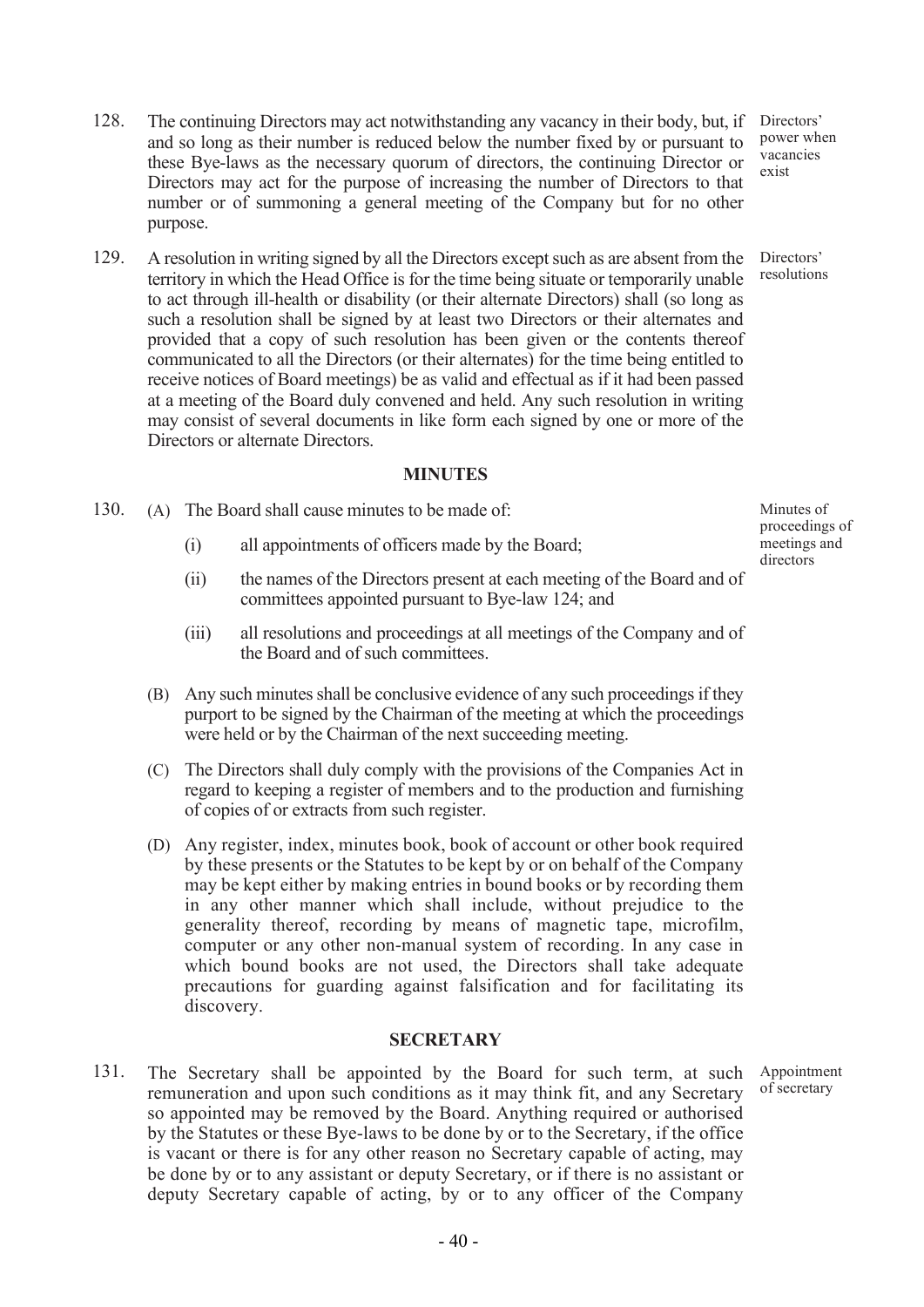authorised generally or specially on behalf of the Board. If the Secretary appointed is a corporation or other body, it may act and sign by the hand of any one or more of its directors or officers duly authorised.

- 132. The duties of the Secretary shall be those prescribed by the Companies Act and these Bye-laws, together with such other duties as may from time to time be prescribed by the Board.
- 133. A provision of the Statutes or of these Bye-laws requiring or authorising a thing to be done by or to a Director and the Secretary shall not be satisfied by its being done by or to the same person acting both as Director and as, or in place of, the Secretary.

### GENERAL MANAGEMENT AND USE OF THE SEAL

- 134. (A) Subject to the Statutes, the Company shall have one or more Seals as the Directors may determine. The Directors shall provide for the safe custody of each Seal, and no Seal shall be used without the authority of the Directors or a committee authorised by the Directors in that behalf. seal
	- (B) Every instrument to which a Seal shall be affixed shall be signed The Seal autographically by one Director and the Secretary or by two Directors or some other person appointed by the Board for the purpose provided that as regards any certificates for shares or debentures or other securities of the Company the Directors may by resolution determine that such signatures or either of them shall be dispensed with or affixed by some method or system of mechanical signature other than autographic as specified in such resolution or that such certificates need not be signed by any person.
	- (C) The Company may have a Securities Seal for use for sealing certificates for shares or other securities issued by the Company and no signature of any Director, officer or other person and no mechanical reproduction thereof shall be required on any such certificates or other document and any such certificates or other document to which such Securities Seal is affixed shall be valid and deemed to have been sealed and executed with the authority of the Board notwithstanding the absence of any such signature or mechanical reproduction as aforesaid. Securities Seal
- 135. All cheques, promissory notes, drafts, bills of exchange and other negotiable instruments, and all receipts for moneys paid to the Company shall be signed, drawn, accepted, indorsed or otherwise executed, as the case may be, in such manner as the Board shall from time to time by resolution determine. The Company's banking accounts shall be kept with such banker or bankers as the Board shall from time to time determine.
- 136. (A) The Board may from time to time and at any time, by power of attorney under the Seal, appoint any company, firm or person or any fluctuating body of persons, whether nominated directly or indirectly by the Board, to be the attorney or attorneys of the Company for such purposes and with such powers, authorities and discretions (not exceeding those vested in or exercisable by the Board under these Bye-laws) and for such period and subject to such conditions as it may think fit, and any such power of attorney may contain such provisions for the protection and convenience of persons dealing with any such attorney as the Board may think fit, and may also authorise any such attorney to sub-delegate all or any of the powers, authorities and discretions vested in him.

Duties of the Secretary

Same person not to act in two capacities at once

Custody of

Cheques and banking arrangements

Power to appoint attorney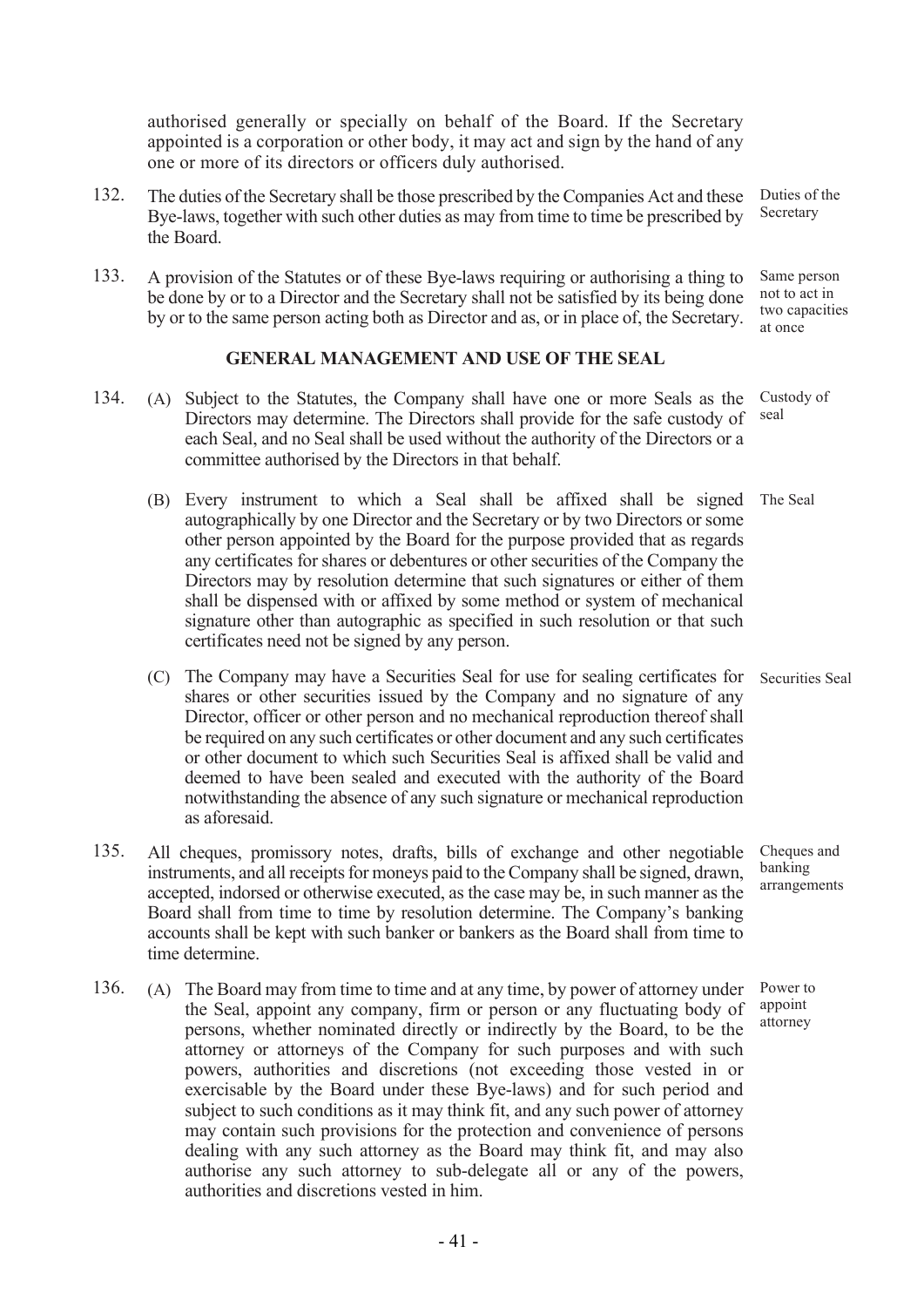- (B) The Company may, by writing under its Seal, empower any person, either generally or in respect of any specified matter, as its attorney to execute deeds and instruments on its behalf and to enter into contracts and sign the same on its behalf and every deed signed by such attorney on behalf of the Company and under his seal shall bind the Company and have the same effect as if it were under the Seal of the Company.
- 137. The Board may establish any committees, regional or local boards or agencies for managing any of the affairs of the Company, either in the Relevant Territory or elsewhere, and may appoint any persons to be members of such committees, regional or local boards or agencies and may fix their remuneration, and may delegate to any committee, regional or local board or agent any of the powers, authorities and discretions vested in the Board (other than its powers to make calls and forfeit shares), with power to sub-delegate, and may authorise the members of any regional or local board or any of them to fill any vacancies therein and to act notwithstanding vacancies, and any such appointment or delegation may be upon such terms and subject to such conditions as the Board may think fit, and the Board may remove any person so appointed and may annul or vary any such delegation, but no person dealing in good faith and without notice of any such annulment or variation shall be affected thereby.
- 138. The Board may establish and maintain or procure the establishment and maintenance of any contributory or non-contributory pension or superannuation funds for the benefit of, or give or procure the giving of donations, gratuities, pensions, allowances or emoluments to, any persons who are or were at any time in the employment or service of the Company, or of any company which is a subsidiary of the Company, or is allied or associated with the Company or with any such subsidiary company, or who are or were at any time directors or officers of the Company or of any such other company as aforesaid, and who hold or who have held any salaried employment or office in the Company or such other company, and the spouses, widows, widowers, families and dependants of any such persons. The Board may also establish and subsidise or subscribe to any institutions, associations, clubs or funds calculated to be for the benefit of or to advance the interests and well-being of the Company or of any such other company as aforesaid or of any such persons as aforesaid, and may make payments for or towards the insurance of any such persons as aforesaid, and subscribe or guarantee money for charitable or benevolent objects or for any exhibition or for any public, general or useful object. The Board may do any of the matters aforesaid, either alone or in conjunction with any such other company as aforesaid. Any Director holding any such employment or office shall be entitled to participate in and retain for his own benefit any such donation, gratuity, pension, allowance or emolument.

## AUTHENTICATION OF DOCUMENTS

139. Any Director or the Secretary or other authorised officer of the Company shall have power to authenticate any documents affecting the constitution of the Company and any resolutions passed by the Company or the Directors or any committee, and any books, records, documents and accounts relating to the business of the Company, and to certify copies thereof or extracts therefrom as true copies or extracts; and where any books, records, documents or accounts are elsewhere than at the Registered Office or the Head Office, the local manager or such other officer of the Company having the custody thereof shall be deemed to be the authorised officer of the Company as aforesaid. A document purporting to be a copy of a resolution, or an extract from the minutes of a meeting, of the Company or of the Directors or any local board or committee which is certified as aforesaid shall be conclusive evidence

Execution of deeds by attorney

Regional or local boards

Power to establish pension .<br>funds

Power to Authenticate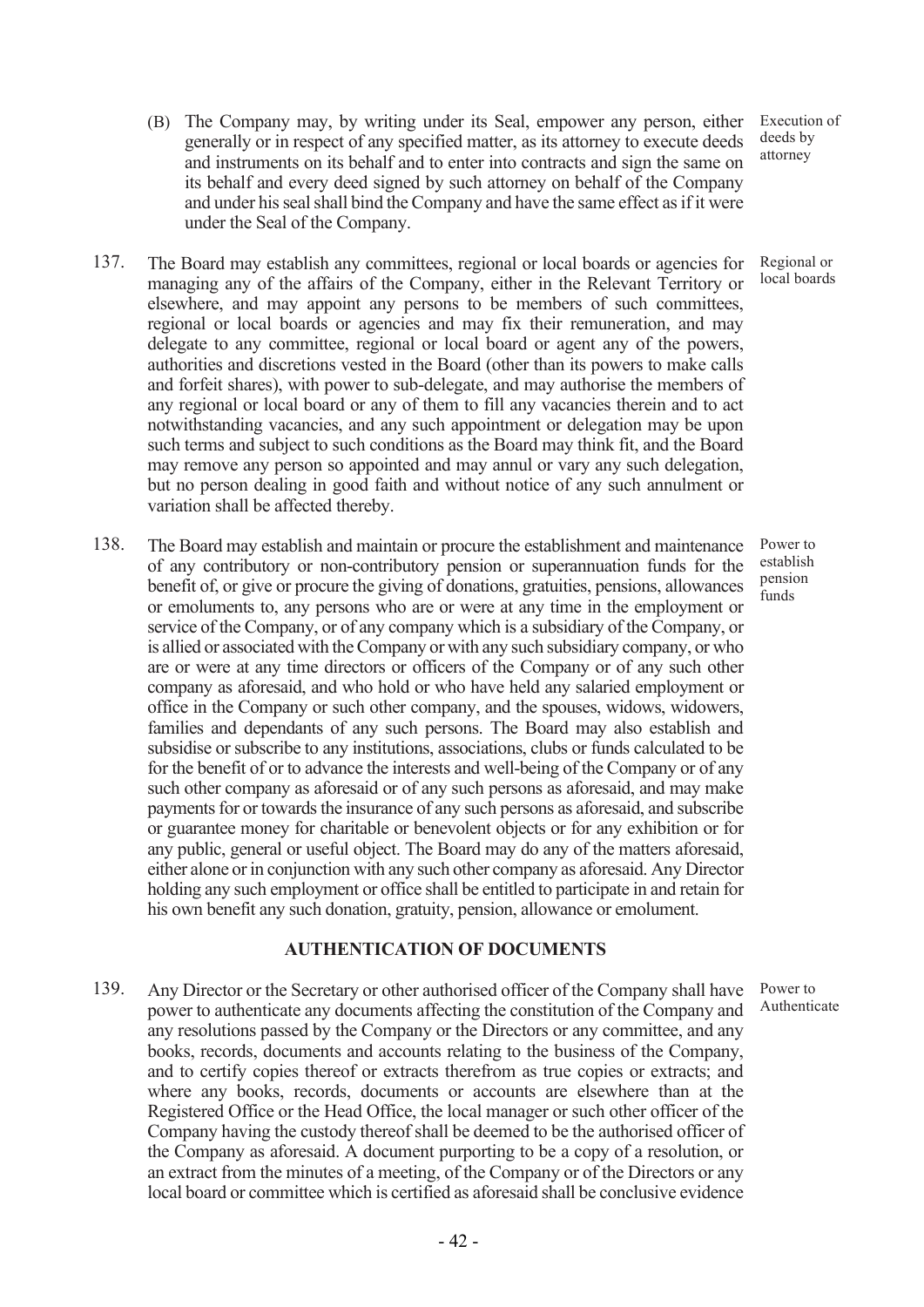in favour of all persons dealing with the Company upon the faith thereof that such resolution has been duly passed or, as the case may be, that any minutes so extracted is a true and accurate record of proceedings at a duly constituted meeting.

### CAPITALISATION OF RESERVES

- 140. (A) The Company in general meeting may, upon the recommendation of the Board, resolve to capitalise any part of the Company's reserves (including any contributed surplus account and also including any share premium account or other undistributable reserve, but subject to the provisions of the law with regard to unrealised profits) or undivided profits not required for the payment or provision of the dividend on any shares with a preferential right to dividend, and accordingly that such part be sub-divided amongst the members who would have been entitled thereto if distributed by way of dividend and in the same proportions, on condition that the same be not paid in cash but be applied either in or towards paying up any amounts for the time being unpaid on any shares held by such members respectively or paying up in full unissued shares or debentures or other securities of the Company to be allotted and distributed credited as fully paid to and amongst such members in the proportion aforesaid, or partly in one way and partly in the other; provided that for the purpose of this Bye-law, any amount standing to the credit of any share premium account may only be applied in the paying up of unissued shares to be issued to members of the Company as fully paid up shares.
	- (B) Whenever such a resolution as aforesaid shall have been passed the Board shall make all appropriations and applications of the reserves or profits and undivided profits resolved to be capitalised thereby, and all allotments and issues of fully paid shares, debentures, or other securities and generally shall do all acts and things required to give effect thereto. For the purpose of giving effect to any resolution under this Bye-law, the Board may settle any difficulty which may arise in regard to a capitalisation issue as it thinks fit, and in particular may disregard fractional entitlements or round the same up or down and may determine that cash payments shall be made to any members in lieu of fractional entitlements or that fractions of such value as the Board may determine may be disregarded in order to adjust the rights of all parties or that fractional entitlements shall be aggregated and sold and the benefit shall accrue to the Company rather than to the members concerned. The Board may appoint any person to sign on behalf of the persons entitled to share in a capitalisation issue a contract for allotment and such appointment shall be effective and binding upon all concerned, and the contract may provide for the acceptance by such persons of the shares, debentures or other securities to be allotted and distributed to them respectively in satisfaction of their claims in respect of the sum so capitalised.

### DIVIDENDS AND RESERVES

- 141. Subject to Bye-law 143, the Company in general meeting may declare dividends in any currency but no dividends shall exceed the amount recommended by the Board.
- 142. (A) The Board may subject to Bye-law 143 from time to time pay to the members such interim dividends as appear to the Board to be justified by the position of the Company and, in particular (but without prejudice to the generality of the foregoing), if at any time the share capital of the Company is divided into different classes, the Board may pay such interim dividends in respect of those

Power to capitalise

Effect of resolution to capitalise

Power to declare dividends

Board's power to pay interim dividends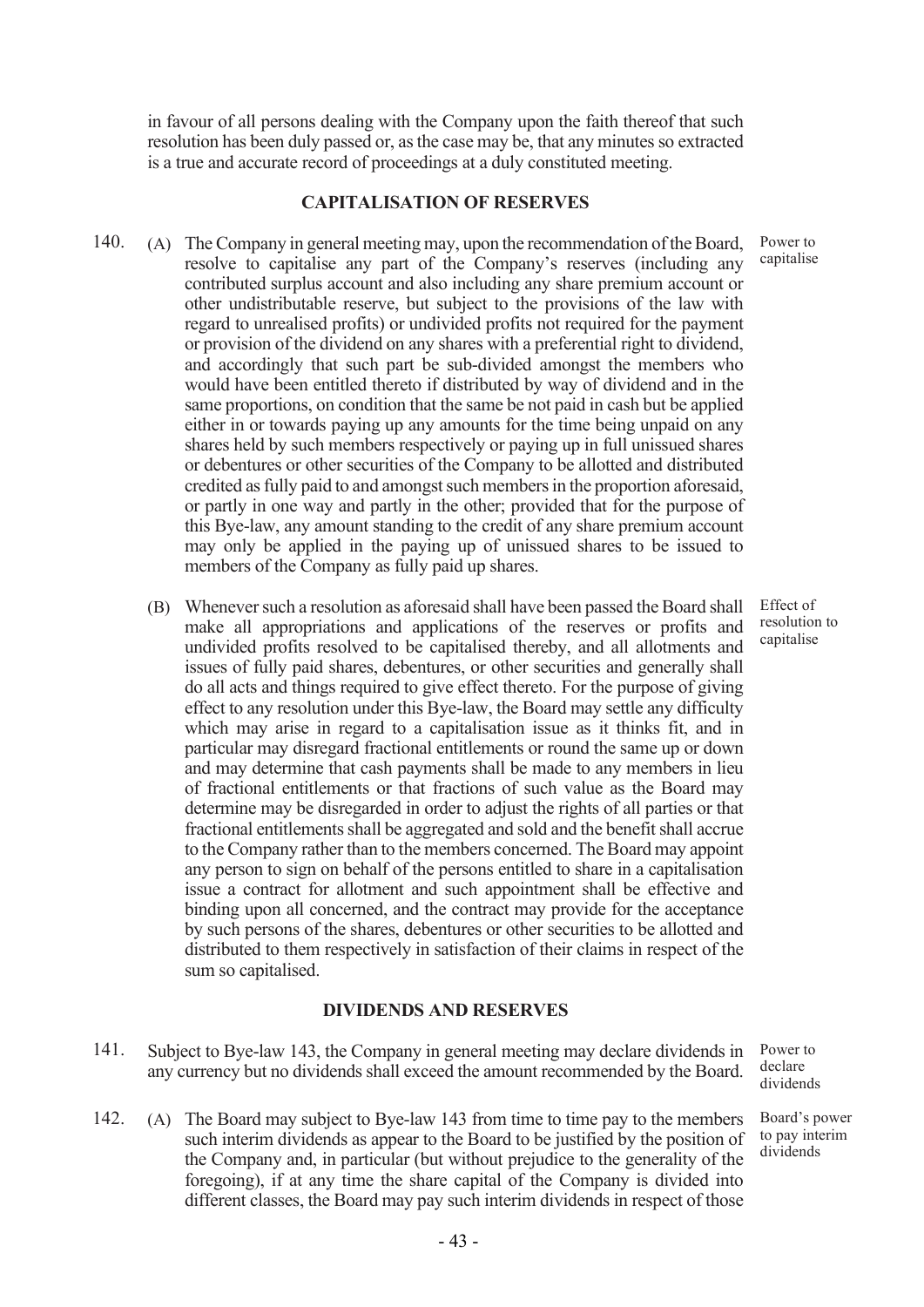shares in the capital of the Company which confer on the holders thereof deferred or non-preferential rights as well as in respect of those shares which confer on the holders thereof preferential rights with regard to dividend and provided that the Board acts bona fide the Board shall not incur any responsibility to the holders of shares conferring any preference for any damage that they may suffer by reason of the payment of an interim dividend on any shares having deferred or non-preferential rights.

- (B) The Board may also pay half-yearly or at other suitable intervals to be settled by it any dividend which may be payable at a fixed rate if the Board is of the opinion that the profits justify the payment.
- 143. (A) No dividend shall be paid or distribution made out of contributed surplus if to do so would render the Company unable to pay its liabilities as they become due or the realisable value of its assets would thereby become less than its liabilities.

Dividend not to be paid out of capital

- (B) Subject to the provisions of the Companies Act (but without prejudice to paragraph (A) of this Bye-law), where any asset, business or property is bought by the Company as from a past date (whether such date be before or after the incorporation of the Company) the profits and losses thereof as from such date may at the discretion of the Directors in whole or in part be carried to revenue account and treated for all purposes as profits or losses of the Company, and be available for dividend accordingly. Subject as aforesaid, if any shares or securities are purchased cum dividend or interest, such dividend or interest may at the discretion of the Board be treated as revenue, and it shall not be obligatory to capitalise the same or any part thereof.
- (C) Subject to Bye-law 143 (D) all dividends and other distributions in respect of shares in the Company shall be stated and discharged, in the case of shares denominated in Hong Kong dollars, in Hong Kong dollars, and in the case of shares denominated in United States dollars, in United States dollars, provided that, in the case of shares denominated in Hong Kong dollars, the Board may determine in the case of any distribution that shareholders may elect to receive the same in United States dollars or any other currency selected by the Board, conversion to be effected at such rate of exchange as the Board may determine.
- (D) If, in the opinion of the Board, any dividend or other distribution in respect of shares or any other payment to be made by the Company to any shareholder is of such a small amount as to make payment to that shareholder in the relevant currency impracticable or unduly expensive either for the Company or the shareholder then such dividend or other distribution or other payment may, at the discretion of the Board, be paid or made in the currency of the country of the relevant shareholder (as indicated by the address of such shareholder on the register).
- 144. Notice of the declaration of an interim dividend shall be given by advertisement in the Relevant Territory and in such other territory or territories as the Board may determine and in such manner as the Board shall determine.
- 145. No dividend or other moneys payable on or in respect of a share shall bear interest as against the Company.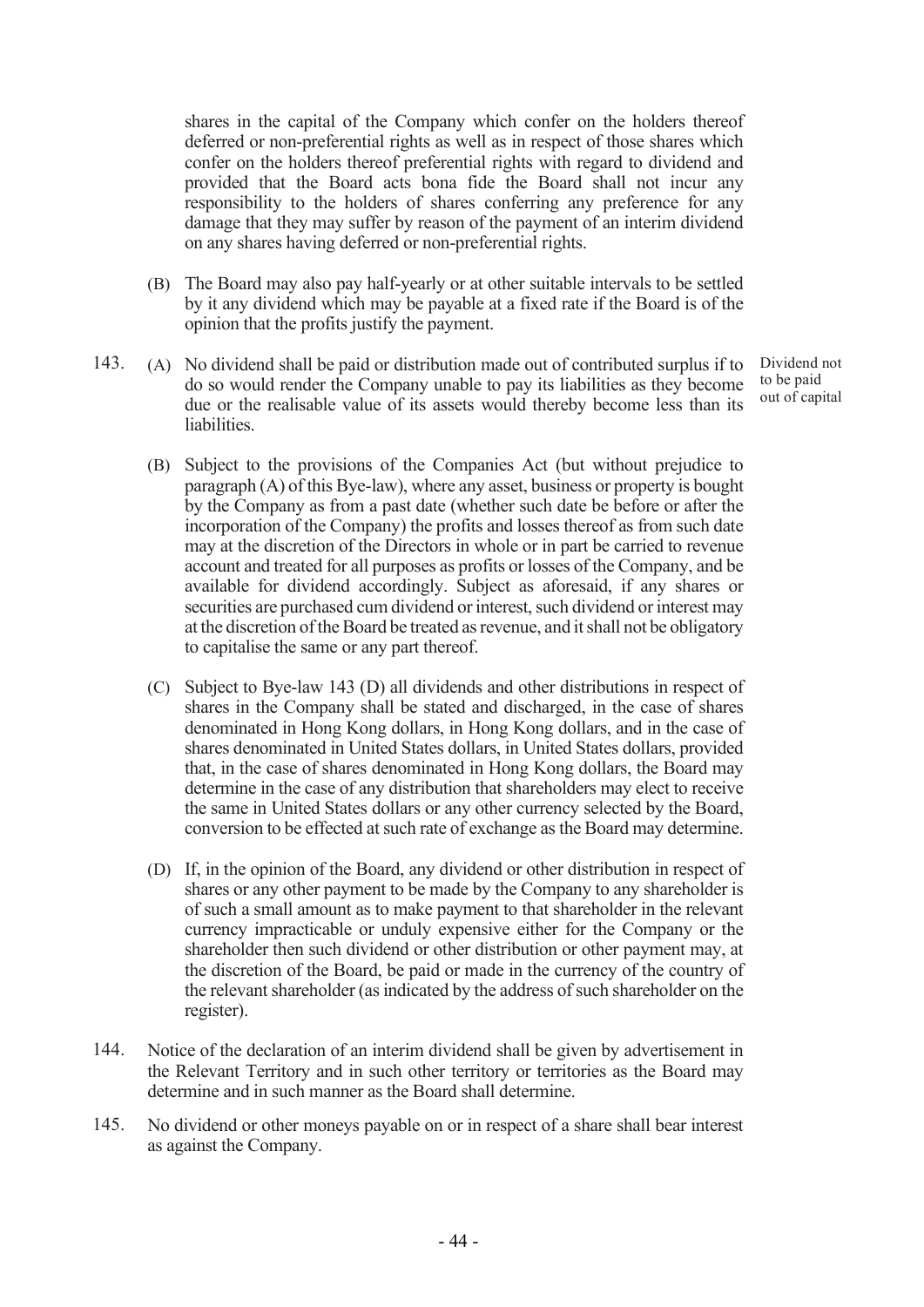146. Whenever the Board or the Company in general meeting has resolved that a dividend be paid or declared, the Board may further resolve that such dividend be satisfied wholly or in part by the distribution of specific assets of any kind and in particular of paid up shares, debentures or warrants to subscribe securities of the Company or any other company, or in any one or more of such ways, with or without offering any rights to shareholders to elect to receive such dividend in cash, and where any difficulty arises in regard to the distribution the Board may settle the same as they think expedient, and in particular may disregard fractional entitlements or round the same up or down, and may fix the value for distribution of such specific assets, or any part thereof, and may determine that cash payments shall be made to any members upon the footing of the value so fixed in order to adjust the rights of all parties and may determine that fractional entitlements shall be aggregated and sold and the benefit shall accrue to the Company rather than to the members concerned, and may vest any such specific assets in trustees as may seem expedient to the Board and may appoint any person to sign any requisite instruments of transfer and other documents on behalf of the persons entitled to the dividend and such appointment shall be effective. Where requisite, the Board may appoint any person to sign a contract on behalf of the persons entitled to the dividend and such appointment shall be effective. The Board may resolve that no such assets shall be made available or made to shareholders with registered addresses in any particular territory or territories being a territory or territories where, in the absence of a registration statement or other special formalities, this would or might, in the opinion of the Board, be unlawful or impracticable and in such event the only entitlement of the shareholders aforesaid shall be to receive cash payments as aforesaid. Shareholders affected as a result of the foregoing sentence shall not be or be deemed to be, a separate class of shareholders for any purpose whatsoever.

Dividend in specie

147. (A) Whenever the Board or the Company in general meeting has resolved that a dividend be paid or declared on the share capital of the Company, the Board may further resolve: Scrip dividends

either

- (i) that such dividend be satisfied wholly or in part in the form of an allotment of shares credited as fully paid up on the basis that the shares so allotted shall be of the same class or classes as the class or classes already held by the allottee, provided that the shareholders entitled thereto will be entitled to elect to receive such dividend (or part thereof) in cash in lieu of such allotment. In such case, the following provisions shall apply:
	- (a) the basis of any such allotment shall be determined by the Board;
	- (b) the Board, after determining the basis of allotment, shall give not less than two weeks' notice in writing to the shareholders of the right of election accorded to them and shall send with such notice forms of election and specify the procedure to be followed and the place at which and the latest date and time by which duly completed forms of election must be lodged in order to be effective;
	- (c) the right of election may be exercised in respect of the whole or part of that portion of the dividend in respect of which the right of election has been accorded; and
	- (d) the dividend (or that part of the dividend to be satisfied by the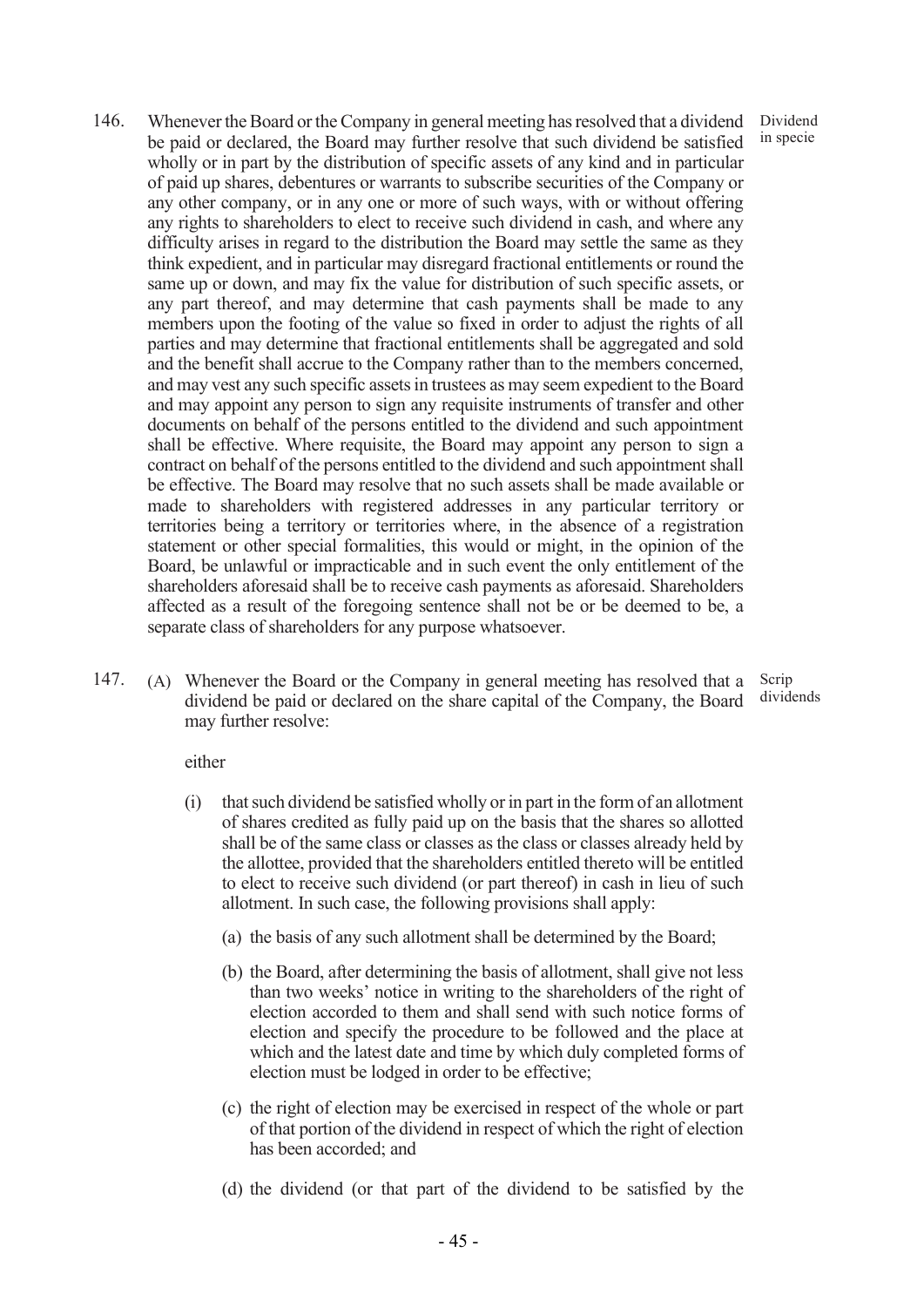allotment of shares as aforesaid) shall not be payable in cash on shares in respect whereof the cash election has not been duly exercised ("the non-elected shares") and in lieu and in satisfaction thereof shares shall be allotted credited as fully paid up to the holders of the non-elected shares on the basis of allotment determined as aforesaid and for such purpose the Board shall capitalise and apply out of any part of the undivided profits of the Company or any part of any of the Company's reserve accounts (including any special account, contributed surplus account, share premium account and capital redemption reserve fund (if there be any such reserve)) as the Board may determine, a sum equal to the aggregate nominal amount of the shares to be allotted on such basis and apply the same in paying up in full the appropriate number of shares for allotment and distribution to and amongst the holders of the non-elected shares on such basis.

- or
- (ii) that shareholders entitled to such dividend will be entitled to elect to receive an allotment of shares credited as fully paid up in lieu of receiving the whole or such part of the dividend in cash as the Directors may think fit on the basis that the shares so allotted shall be of the same class or classes as the class or classes of shares already held by the allottee. In such case, the following provisions shall apply:
	- (a) the basis of any such allotment shall be determined by the Board;
	- (b) the Board, after determining the basis of allotment, shall give not less than two weeks' notice in writing to the shareholders of the right of election accorded to them and shall send with such notice forms of election and specify the procedure to be followed and the place at which and the latest date and time by which duly completed forms of election must be lodged in order to be effective;
	- (c) the right of election may be exercised in respect of the whole or part of that portion of the dividend in respect of which the right of election has been accorded; and
	- (d) the dividend (or that part of the dividend in respect of which a right of election has been accorded) shall not be payable in cash on shares in respect whereof the share election has been duly exercised ("the elected shares") and in lieu thereof shares shall be allotted credited as fully paid up to the holders of the elected shares on the basis of allotment determined as aforesaid and for such purpose the Board shall capitalise and apply out of any part of the undivided profits of the Company or any part of any of the Company's reserve accounts (including any special account, contributed surplus account, share premium account and capital redemption reserve fund (if there be any such reserve)) as the Board may determine, a sum equal to the aggregate nominal amount of the shares to be allotted on such basis and apply the same in paying up in full the appropriate number of shares for allotment and distribution to and amongst the holders of the elected shares on such basis.
- (B) The shares allotted pursuant to the provisions of paragraph (A) of this Bye-law shall rank *pari passu* in all respects with the shares then in issue save only as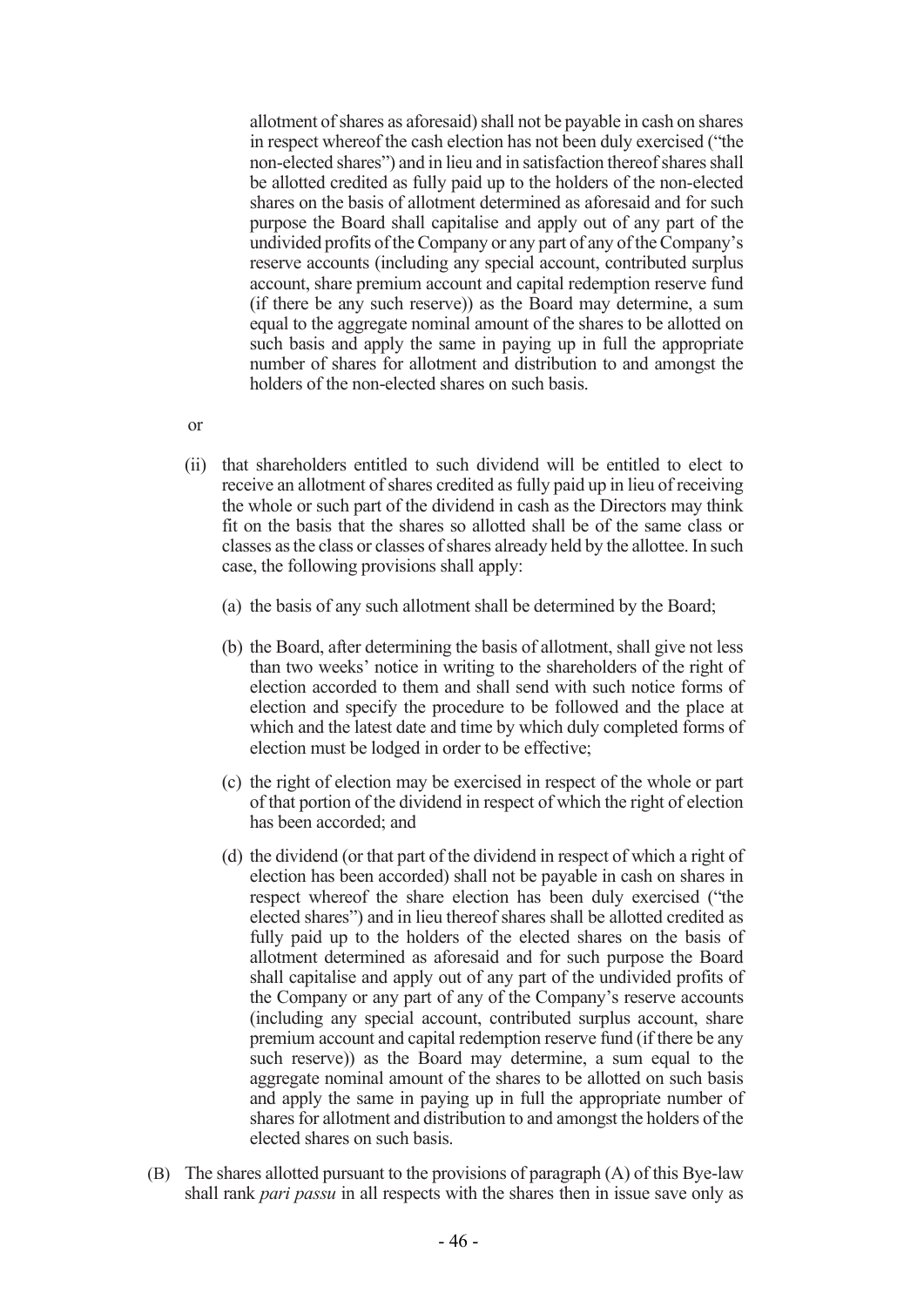regards participation:

- (i) in the relevant dividend (or the right to receive or to elect to receive an allotment of shares in lieu thereof as aforesaid); or
- (ii) in any other distributions, bonuses or rights paid, made, declared or announced prior to or contemporaneously with the payment or declaration of the relevant dividend

unless, contemporaneously with the announcement by the Board of their proposal to apply the provisions of sub-paragraph (i) or (ii) of paragraph (A) of this Bye-law in relation to the relevant dividend or contemporaneously with their announcement of the distribution, bonus or rights in question, the Board shall specify that the shares to be allotted pursuant to the provisions of paragraph (A) of this Bye-law shall rank for participation in such distribution, bonus or rights.

- (C) The Board may do all acts and things considered necessary or expedient to give effect to any capitalisation pursuant to the provisions of paragraph (A) of this Bye-law with full power to the Board to make such provisions as they think fit in the case of shares becoming distributable in fractions (including provisions whereby, in whole or in part, fractional entitlements are aggregated and sold and the net proceeds distributed to those entitled, or are disregarded or rounded up or down or whereby the benefit of fractional entitlements accrues to the Company rather than to the members concerned). The Board may authorise any person to enter into on behalf of all members interested, an agreement with the Company providing for such capitalisation and matters incidental thereto and any agreement made pursuant to such authority shall be effective and binding on all concerned.
- (D) The Company may upon the recommendation of the Board by Special Resolution resolve in respect of any one particular dividend of the Company that notwithstanding the provisions of paragraph (A) of this Bye-law a dividend may be satisfied wholly in the form of an allotment of shares credited as fully paid up without offering any right to shareholders to elect to receive such dividend in cash in lieu of such allotment.
- (E) The Board may on any occasion determine that rights of election and the allotment of shares under paragraph (A) of this Bye-law shall not be made available or made to any shareholders with registered addresses in any territory where in the absence of a registration statement or other special formalities the circulation of an offer of such rights of election or the allotment of shares would or might be unlawful, and in such event the provisions aforesaid shall be read and construed subject to such determination.
- 148. The Board may, before recommending any dividend, set aside out of the profits of Reservesthe Company such sums as it thinks fit as a reserve or reserves which shall, at the discretion of the Board, be applicable for meeting claims on or liabilities of the Company or contingencies or for paying off any loan capital or for equalising dividends or for any other purpose to which the profits of the Company may be properly applied, and pending such application may, at the like discretion, either be employed in the business of the Company or be invested in such investments (other than shares of the Company) as the Board may from time to time think fit, and so that it shall not be necessary to keep any investments constituting the reserve or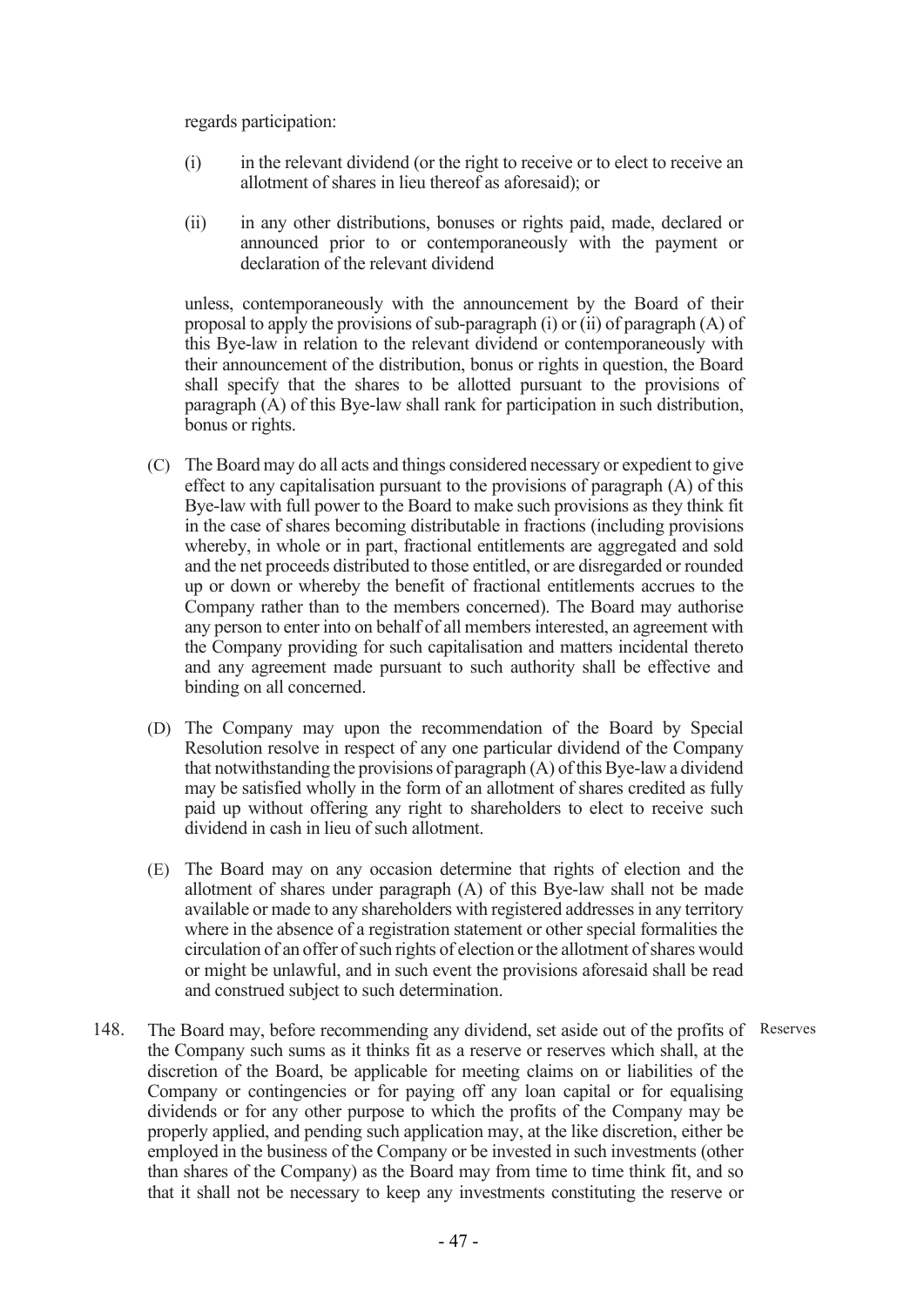reserves separate or distinct from any other investments of the Company. The Board may also without placing the same to reserve carry forward any profits which it may think prudent not to distribute by way of dividend.

- 149. Unless and to the extent that the rights attached to any shares or the terms of issue thereof otherwise provide, all dividends shall (as regards any shares not fully paid throughout the period in respect of which the dividend is paid) be apportioned and paid pro rata according to the amounts paid or credited as paid up on the shares during any portion or portions of the period in respect of which the dividend is paid. For the purposes of this Bye-law no amount paid on a share in advance of calls shall be treated as paid on the share.
- 150. (A) The Board may retain any dividends or other moneys payable on or in respect of a share upon which the Company has a lien, and may apply the same in or towards satisfaction of the debts, liabilities or engagements in respect of which the lien exists.
	- (B) The Board may deduct from any dividend or bonus payable to any member all sums of money (if any) presently payable by him to the Company on account of calls, instalments or otherwise.
- 151. Any general meeting sanctioning a dividend may make a call on the members of such amount as the meeting fixes, but so that the call on each member shall not exceed the dividend payable to him, and so that the call shall be made payable at the same time as the dividend, and the dividend may, if so arranged between the Company and the member, be set off against the call.
- 152. A transfer of shares shall not pass the right to any dividend or bonus declared thereon before the registration of the transfer.
- 153. If two or more persons are registered as joint holders of any share, any one of such persons may give effectual receipts for any dividends, interim dividends or bonuses and other moneys payable in respect of such shares.
- 154. Unless otherwise directed by the Board, any dividend or bonus may be paid by cheque or warrant sent through the post to the registered address of the member entitled, or, in case of joint holders, to the registered address of that one whose name stands first in the register in respect of the joint holding or to such person and to such address as the holder or joint holders may in writing direct. Every cheque or warrant so sent shall be made payable to the order of the person to whom it is sent, and the payment of any such cheque or warrant shall operate as a good discharge to the Company in respect of the dividend and/or bonus represented thereby, notwithstanding that it may subsequently appear that the same has been stolen or that any endorsement thereon has been forged.
- 155. All dividends or bonuses unclaimed for one year after having been declared may be invested or otherwise made use of by the Board for the benefit of the Company until claimed and the Company shall not be constituted a trustee in respect thereof. All dividends or bonuses unclaimed for six years after having been declared may be forfeited by the Board and shall revert to the Company.
- 156. Any resolution declaring a dividend on shares of any class, whether a resolution of the Company in general meeting or a resolution of the Directors, may specify that the same shall be payable or made to the persons registered as the holder of such shares at the close of business on a particular date, notwithstanding that it may be a date prior to that on which the resolution is passed, and thereupon the dividend or

Dividends to be paid in proportion to paid up capital

Retention of dividends, etc.

Deduction of debts

Dividend and call together

Effect of transfer

Receipt for dividends by joint holders of share Payment

by post

Unclaimed dividend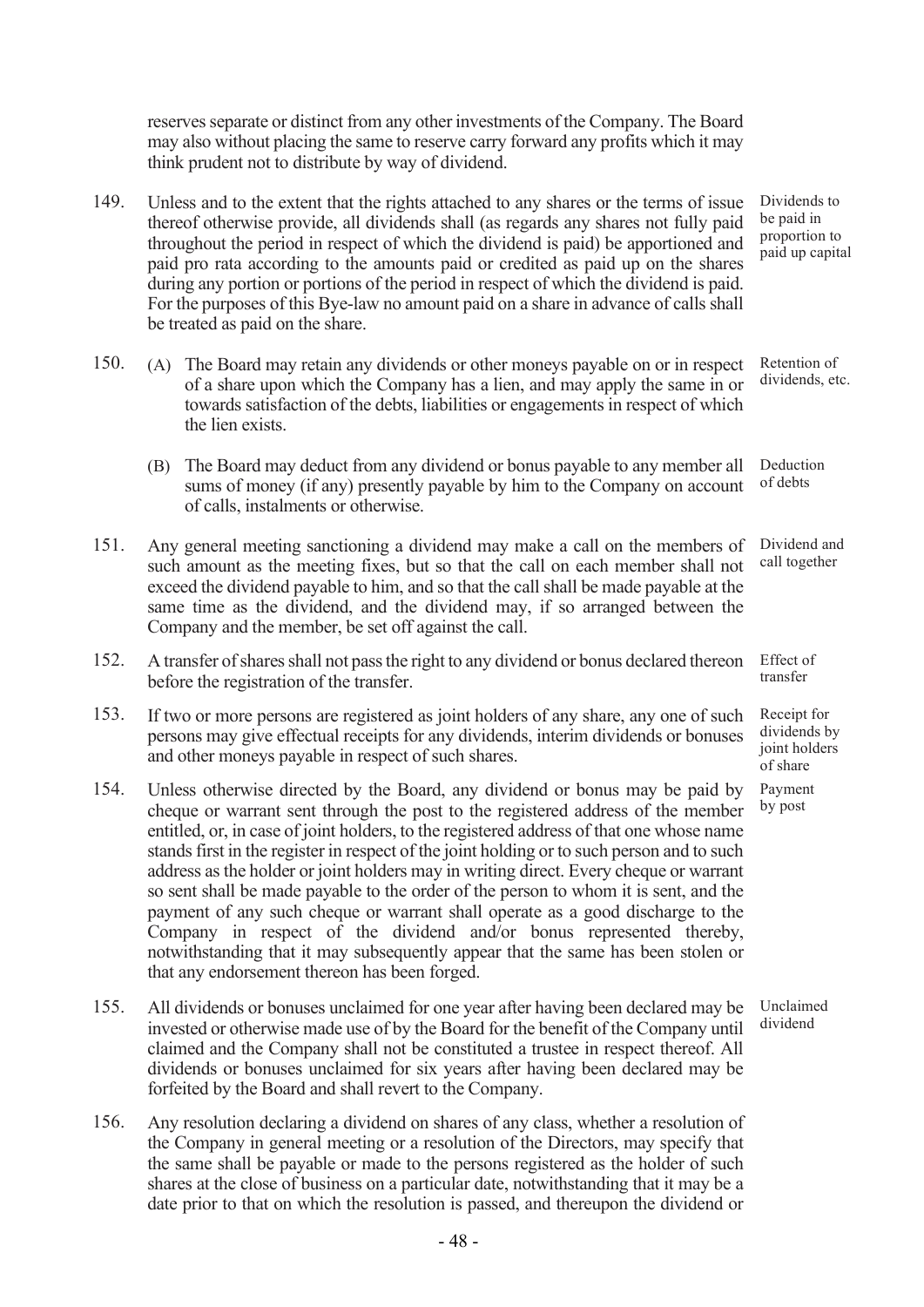other distribution shall be payable or made to them in accordance with their respective holdings so registered, but without prejudice to the rights inter se in respect of such dividend or other distribution between the transferors and transferees of any such shares. The provisions of this Bye-law shall mutatis mutandis apply to bonuses, capitalisation issues, distributions of realised capital profits or offers or grants made by the Company to the members. Notwithstanding the foregoing, if the entitlement of the holder of such shares requires the approval of the Company in general meeting or is contingent on a transaction that is subject to the approval of the Company in general meeting, the last day for trading in such shares with such entitlement on The Stock Exchange of Hong Kong Limited must fall at least one business day after the general meeting.

## DISTRIBUTION OF REALISED CAPITAL PROFITS

157. The Company in general meeting may at any time and from time to time resolve that any surplus moneys in the hands of the Company representing capital profits arising from moneys received or recovered in respect of or arising from the realisation of any capital assets of the Company or any investments representing the same and not required for the payment or provision of any fixed preferential dividend instead of being applied in the purchase of any other capital assets or for other capital purposes be distributed amongst the ordinary shareholders on the footing that they receive the same as capital and in the shares and proportions in which they would have been entitled to receive the same if it had been distributed by way of dividend, provided that no such profits as aforesaid shall be so distributed unless there shall remain in the hands of the Company a sufficiency of other assets to answer in full the whole of the liabilities and paid-up share capital of the Company for the time being.

#### ANNUAL RETURNS

158. The Board shall make or cause to be made such annual or other returns of filings as may be required to be made in accordance with the Statutes. Annual Returns

#### ACCOUNTS

- 159. The Board shall cause true accounts to be kept of the sums of money received and expended by the Company, and the matters in respect of which such receipts and expenditure take place, and of the property, assets, credits and liabilities of the Company and of all other matters required by the Statutes or necessary to give a true and fair view of the state of the Company's affairs and to show and explain its transactions. Accounts to be kept
- 160. The books of account shall be kept at the Head Office or at such other place or places as the Board thinks fit and shall always be open to the inspection of the Directors provided that such records as are required by the Statutes shall also be kept at the Registered Office.
- 161. No member (not being a Director) or other person shall have any right of inspecting any account or book or document of the Company except as conferred by the Statutes or ordered by a court of competent jurisdiction or authorised by the Board or the Company in general meeting.
- 162. (A) The Board shall from time to time cause to be prepared and laid before the Company at its annual general meeting such profit and loss accounts, balance sheets, group accounts (if any) and reports as are required by the Statutes and, so long as any shares in the Company are with the consent of the Company listed on the stock exchange in the Relevant Territory, the accounts of the Company shall be prepared and audited based on the accounting principles or

Distribution of realised capital profits

Where accounts to be kept

Inspection by members

Annual profit and loss account and balance sheet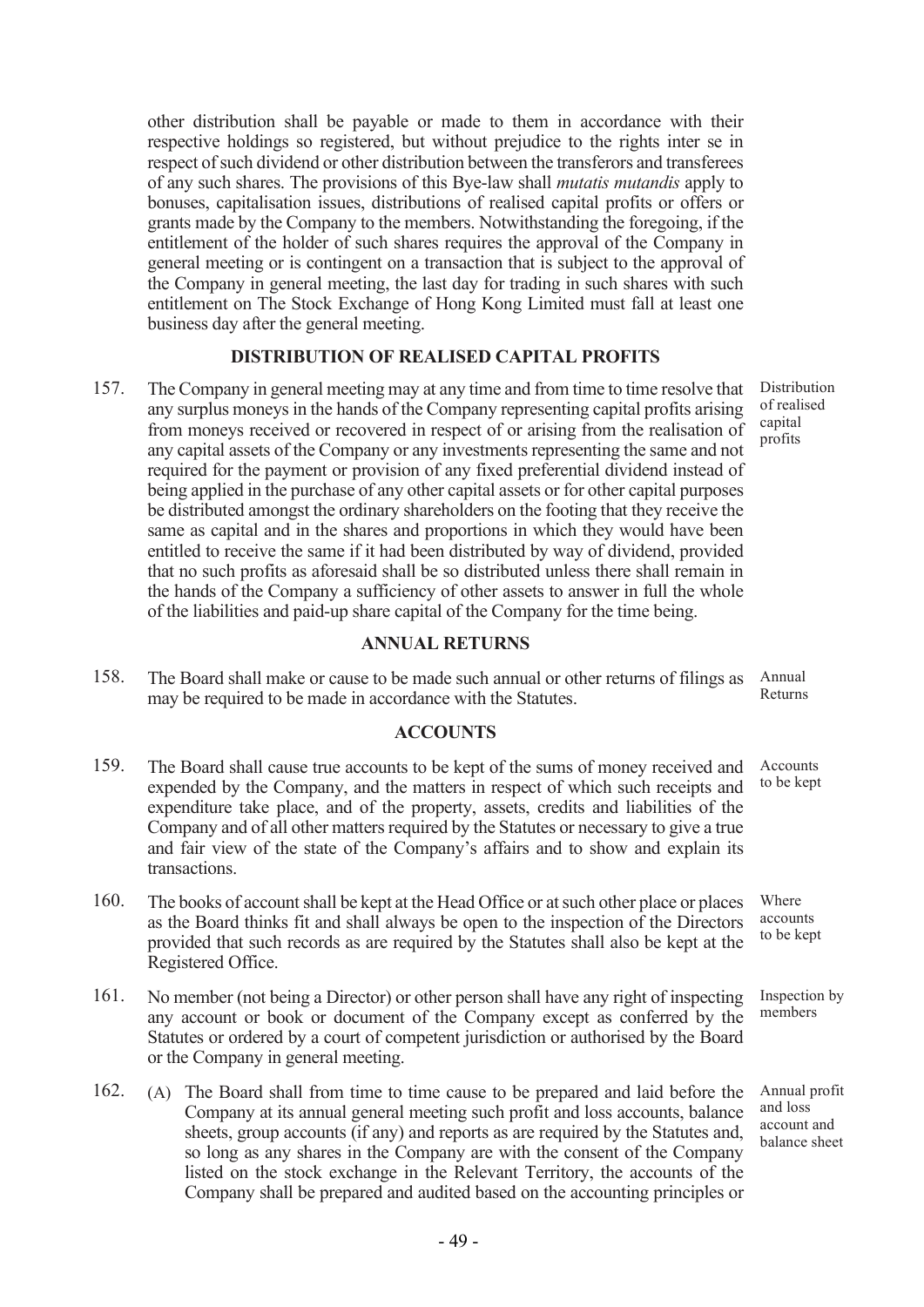standards as may be permitted by such exchange, and the accounting principles or standards adopted shall be disclosed in the financial statements and the report of the Auditors.

- (B) Every balance sheet of the Company shall be signed on behalf of the Board by two of the Directors and a copy of every balance sheet (including every document required by law to be comprised therein or annexed thereto) and profit and loss account which is to be laid before the Company at its annual general meeting, together with a copy of the Directors' report and a copy of the Auditors' report, shall not less than twenty-one days before the date of the meeting be sent to every member of, and every holder of debentures of, the Company and every other person entitled to receive notices of general meetings of the Company under the provisions of the Companies Act or these Bye-laws, provided that this Bye-law shall be subject to Bye-law 162(D) and shall not require a copy of those documents to be sent to any person of whose address the Company is not aware, to more than one of the joint holders of any shares or debentures, or to any person to whom the Company has duly sent a copy of a summary financial report in accordance with the provisions of the applicable Statutes and Bye-law 162(C), but any member or holder of debentures to whom a copy of those documents has not been sent shall be entitled to receive a copy free of charge on application at the Head Office or the Registration Office. If all or any of the shares or debentures of the Company shall for the time being be (with the consent of the Company) listed or dealt in on any stock exchange, there shall be forwarded to the appropriate officer of such stock exchange such number of copies of such documents as may for the time being be required under its regulations or practice.
- (C) To the extent permitted by and subject to due compliance with all applicable Statutes, rules and regulations and to obtaining all necessary consents, if any, required thereunder, the requirements of Bye-law 162(B) shall be deemed satisfied in relation to any person by sending to the person in any manner not prohibited by the Statutes and instead of such copies, a copy of a summary financial report in the form and containing the contents as required by the applicable Statutes shall be sent by the Company in accordance with the provisions of the applicable Statutes to a person who has been offered and agreed, in accordance with the provisions of the applicable Statutes, rules and regulations, to be sent a copy of such summary financial report.
- (D) The requirement to send to a person referred to in Bye-law 162(B) the documents referred to in that provision or a summary financial report in accordance with Bye-law 162(C) shall be deemed satisfied where, in accordance with all applicable Statutes, rules and regulations, including, without limitation, the rules of the stock exchange in the Relevant Territory, the Company publishes copies of the documents referred to in Bye-law 162(B) and, if applicable, a summary financial report complying with Bye-law 162(C), on the Company's website or in any other permitted manner (including by sending any form of electronic communication), and that person has agreed or is deemed to have agreed to treat the publication or receipt of such documents in such manner as discharging the Company's obligation to send to him a copy of such documents.

Annual report of Directors and balance sheet to be sent to members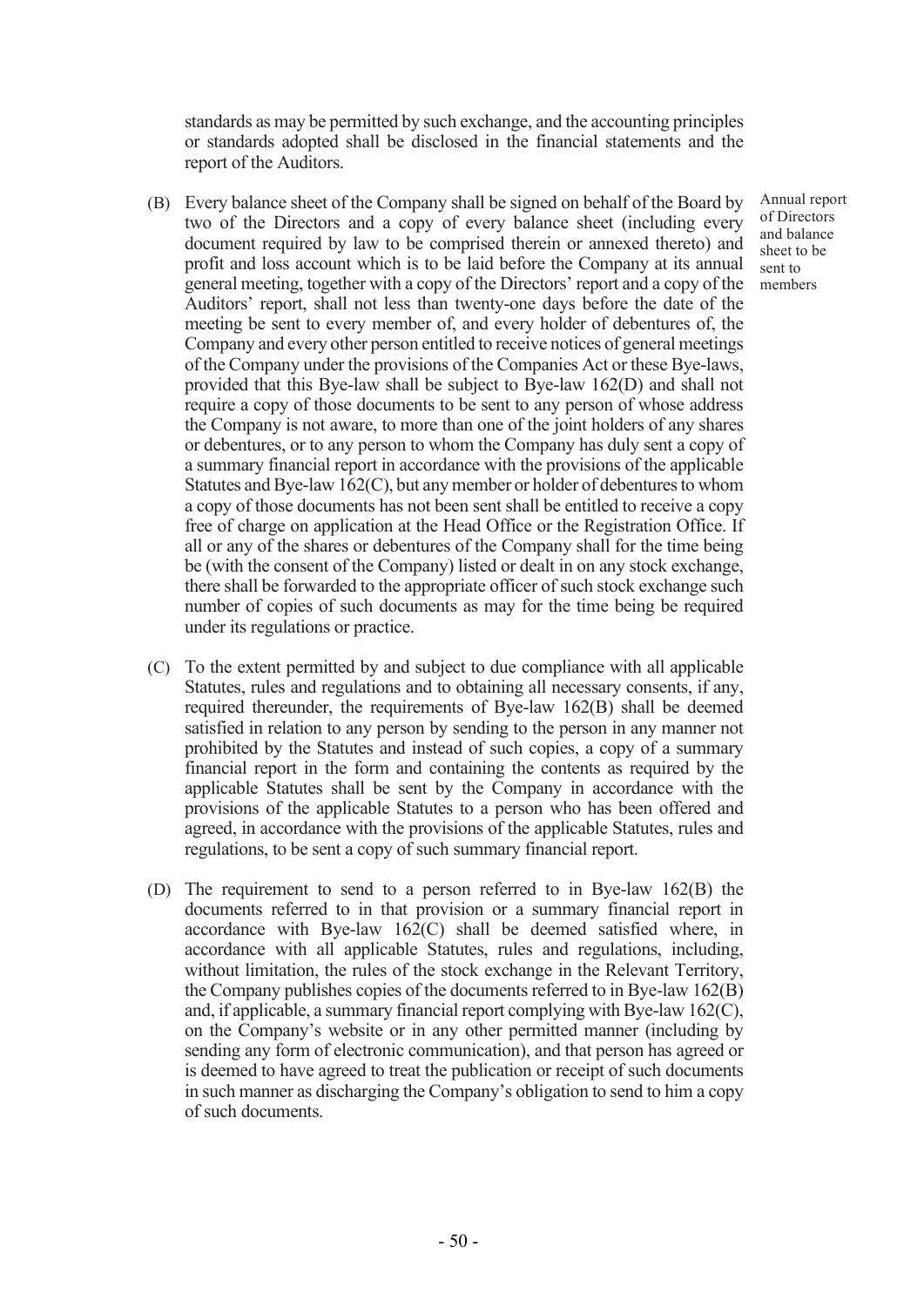#### AUDITORS

- 163. (A) Auditors shall be appointed and the terms and tenure of such appointment and their duties at all times regulated in accordance with the provisions of the Companies Act. Appointment of Auditors
	- (B) The Company shall at each annual general meeting appoint one or more auditors to hold office until the conclusion of the next annual general meeting, but if an appointment is not made, the Auditor or Auditors in office shall continue in office until a successor is appointed. A Director, officer or employee of the Company or of any of its subsidiaries or a partner, officer or employee of any such Director, officer or employee shall not be capable of being appointed Auditor of the Company. The Board may fill any casual vacancy in the office of Auditor, but while any such vacancy continues the surviving or continuing Auditor or Auditors (if any) may act. Subject as otherwise provided by the Companies Act, the remuneration of the Auditor or Auditors shall be fixed by Ordinary Resolution in general meeting or in such manner as the shareholders may determine and the remuneration of any Auditor appointed to fill any casual vacancy may be fixed by the Directors. Subject to Bye-law 163(C), an Auditor appointed under this Bye-law to fill any casual vacancy shall hold office until the next following annual general meeting of the Company and shall then be subject to appointment by the members under this Bye-law at such remuneration to be determined by the members under this Bye-law.
	- (C) The shareholders may, at any general meeting convened and held in accordance with these Bye-law, by Extraordinary Resolution remove the Auditor at any time before the expiration of his term of office and shall by Ordinary Resolution at that meeting appoint another Auditor in his stead for the remainder of his term.
- 164. The Auditor or Auditors of the Company shall have a right of access at all times to the books and accounts and vouchers of the Company and shall be entitled to require from the Directors and officers of the Company such information as may be necessary for the performance of his or their duties, and the Auditor or Auditors shall make a report to the members on the accounts examined by him or them and on every balance sheet, consolidated balance sheet and consolidated profit and loss account intended to be laid before the Company in the annual general meeting during his or their tenure of office as required by the Statutes.
- 165. A person other than a retiring Auditor shall not be capable of being appointed Auditor at an annual general meeting unless notice of an intention to nominate that person to the office of Auditor has been given to the Company not less than fourteen days before the annual general meeting, and the Company shall send a copy of any such notice to the retiring Auditor and shall give notice thereof to the members not less than seven days before the annual general meeting provided that the above requirements may be waived by notice in writing by the retiring Auditor to the Secretary provided that if after a notice of the intention to nominate an Auditor has been so given an annual general meeting is called for a date fourteen days or less after that notice has been given, the notice, though not given within the time required by this provision, shall be deemed to have been properly given for the purposes thereof, and the notice to be sent or given by the Company may instead of being sent or given within the time required by this provision be sent or given at the same time as the notice of the annual general meeting.

Auditors to have right of access to books and accounts

Appointment of an auditor other than a retiring auditor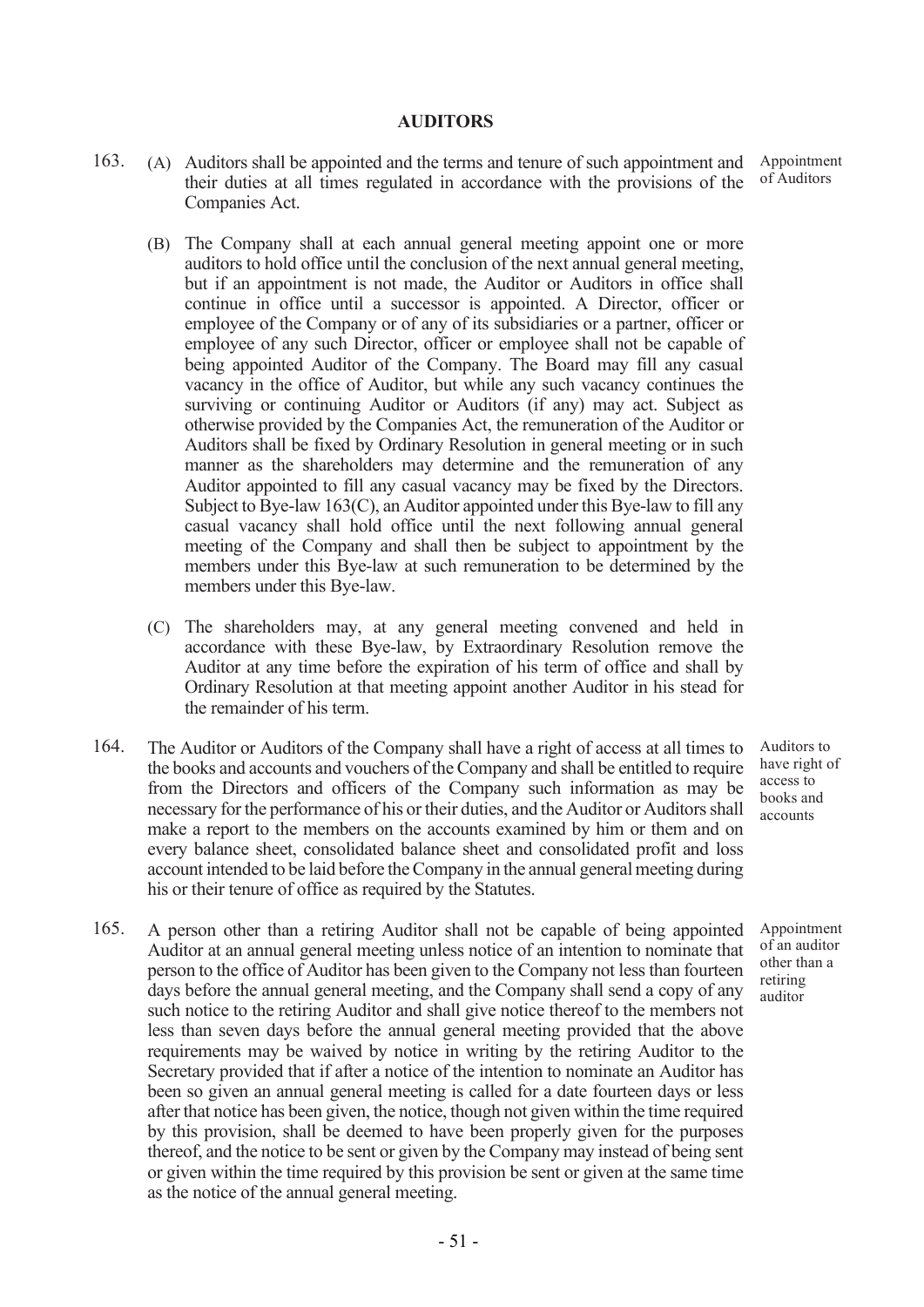166. Subject to the provisions of the Companies Act, all acts done by any person acting as an Auditor shall, as regards all persons dealing in good faith with the Company, be valid, notwithstanding that there was some defect in his appointment or that he was at the time of his appointment not qualified for appointment or subsequently became disqualified.

#### **NOTICES**

Service of notices

- 167. (A) Subject to Bye-law 167(B), any notice or document to be given or issued under these Bye-laws shall be in writing, and may be served by the Company on any shareholder either personally or by sending it through the post in a prepaid envelope or wrapper addressed to such shareholder at his registered address as appearing in the register or by delivering or leaving it at such registered address as aforesaid or (in the case of a notice) by advertisement in the Newspapers or displaying the relevant notice conspicuously at the Registered Office and the Head Office. In the case of joint holders of a share, all notices shall be given to that one of the joint holders whose name stands first in the register and notice so given shall be sufficient notice to all the joint holders. Subject to due compliance with the Statutes, all other applicable statutes, rules and regulations, any notice or document may be given to a shareholder in the English language or the Chinese language.
	- (B) Subject to due compliance with the rules of the stock exchange in the Relevant Territory, and to obtaining all necessary consents, if any, required and such consents being in full force and effect, any notice or document (including any document or notice issued or to be issued by the Company for the information and/or action of holders of any of its securities and whether or not given or issued under these Bye-laws) may also be served by the Company on any shareholder or holder of other securities of the Company by electronic means:
		- (i) at his electronic address or website as appearing in the register (if any); or
		- (ii) at any other electronic address or website supplied by him to the Company for the purpose of such transmission; or
		- (iii) by placing it on the Company's website provided that where the relevant documents are the Company's directors' report, annual financial statements, auditors' report, interim report (and where applicable, a summary interim report) and, where Bye-law 162(C) applies, a summary financial statement, any service of such documents by placing on the Company's website shall also be accompanied by a notice of the publication ("notice of publication") of such documents on the Company's website given to the shareholder concerned in the manner referred to in Bye-law 167(A) or in any other manner agreed between the shareholder concerned and the Company;

provided that (aa) in the case of joint holders of share, any consent required from the shareholder concerned for the purposes of this Bye-law 167(B) shall be given by that one of the joint holders who is entitled to receive notice pursuant to Bye-law 167(A); and (bb) the Company may, for the purposes of this Bye-law 167(B), propose to its shareholders any one or more or all of the above means of electronic communication.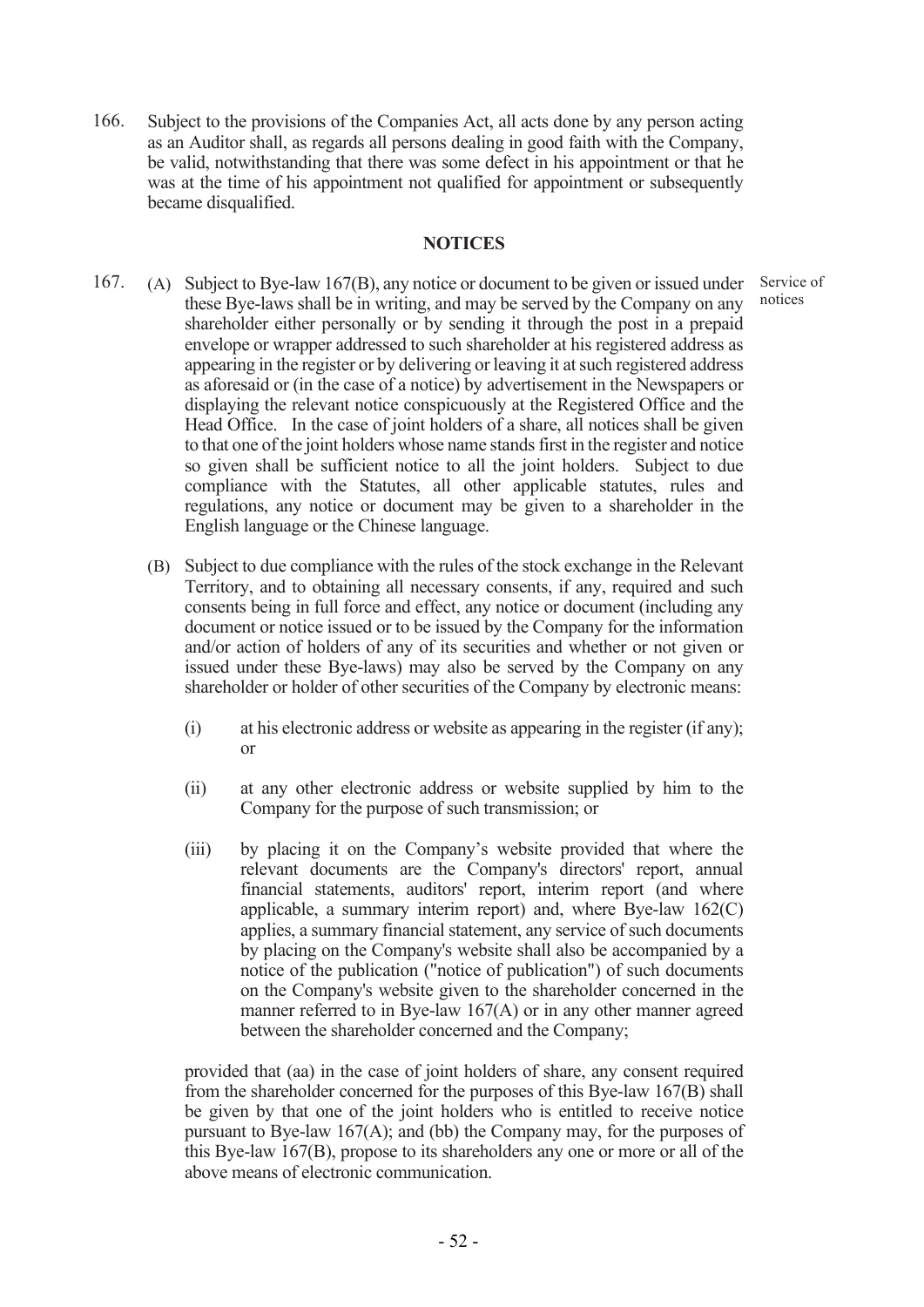168. (A) Any member whose registered address is outside the Relevant Territory may notify the Company in writing of an address in the Relevant Territory which for the purpose of service of notice shall be deemed to be his registered address. Where the registered address of the member is outside the Relevant Territory, notice, if given through the post, shall be sent by prepaid airmail letter where available.

Members out of the Relevant Territory

- (B) Any shareholder who fails (and, where a share is held by joint holders, where the first joint holder named on the register fails) to supply his registered address or electronic address (in the event that the shareholder concerned has elected for service of any notice or document at his electronic address or website pursuant to Bye-law 167(B)) or a correct registered address or electronic address (in the event that the shareholder concerned has elected for service of any notice or document at his electronic address or website pursuant to Byelaw 167(B)) to the Company for service of notices and documents on him shall not (and where a share is held by joint holders, none of the other joint holders whether or not they have supplied a registered address or electronic address (in the event that the shareholder concerned has elected for service of any notice or document at his electronic address or website pursuant to Bye-law 167(B)) shall) be entitled to service of any notice or documents by the Company and any notice or document which is otherwise required to be served on him may, if the Directors in their absolute discretion so elect (and subject to them reelecting otherwise from time to time), be served, in the case of notices, by displaying a copy of such notice conspicuously at the Registered Office and the Head Office or, if the Directors see fit, by advertisement in the Newspapers, and, in the case of documents, by posting up a notice conspicuously at the Registered Office and the Head Office addressed to such shareholder which notice shall state the address within the Relevant Territory at which he may obtain a copy of the relevant document, or by displaying or otherwise making available the relevant notice or document on the Company's website and stating the address within the Relevant Territory at which he may obtain a copy of the notice or document. Any notice or document served in the manner so described shall be sufficient service as regards shareholders with no registered or electronic address (in the event that the shareholder concerned has elected for service of any notice or document at his electronic address or website pursuant to Bye-law 167(B)) or incorrect addresses, provided that nothing in this paragraph (B) shall be construed as requiring the Company to serve any notice or document on any shareholder with no or an incorrect registered address or electronic address (in the event that the shareholder concerned has elected for service of any notice or document at his electronic address or website pursuant to Bye-law 167(B)) for the service of notice or document on him or on any shareholder other than the first named on the register.
- (C) If on three consecutive occasions notices or other documents have been sent through the post to any shareholder (or, in the case of joint holders of shares, the first holder named on the register) at his registered address or by electronic means to his electronic address or website (in the event that the shareholder concerned has elected for service of any notice or document at this electronic address or website pursuant to Bye-law 167(B)) but have been returned undelivered, such shareholder (and, in the case of joint holders of a share, all other joint holders of the share) shall not thereafter be entitled to receive or be served (save as the Directors may elect otherwise pursuant to paragraph (B) of this Bye-law) and shall be deemed to have waived the service of notices and other documents from the Company until he shall have communicated with the Company and supplied in writing a new registered address or electronic address (in the event that the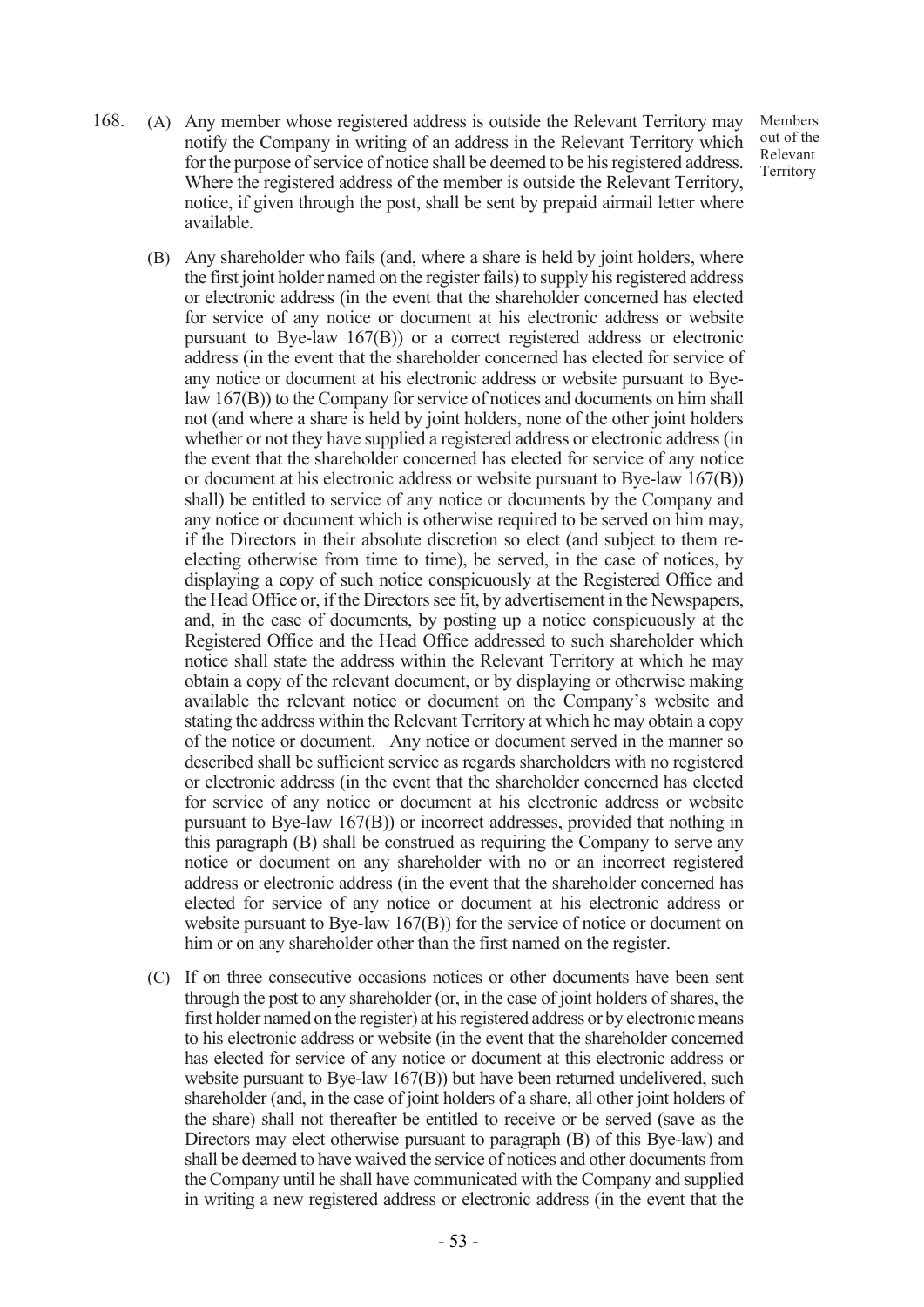shareholder concerned has elected for service of any notice or document at his electronic address or website pursuant to Bye-law 167(B)) for the service of notices on him.

- (D) Notwithstanding any election by a shareholder, if the Company is advised that the sending of any notice or other document to any electronic address supplied by a shareholder may or might infringe the law of any relevant jurisdiction, or if the Company cannot verify the location of the server at which the electronic address of the shareholder located, the Company may in lieu of the sending of any notice or other document to the electronic address supplied by the shareholder concerned, place the same on the Company's website, and any such placement shall be deemed effective service on the shareholder, and the relevant notice and document shall be deemed to be served on the shareholder on which the same is first placed on the Company's website.
- (E) Notwithstanding any election by a shareholder from time to time to receive any notice or document through electronic means, such shareholder may, at any time, require the Company to send to him, in addition to an electronic copy thereof a printed copy of any notice or document which he, in his capacity as shareholder, is entitled to receive.
- 169. (A) Any notice or document sent by post shall be deemed to have been served on the day following that on which the envelope or wrapper containing the same is put into a post office situated within the Relevant Territory and in proving such service it shall be sufficient to prove that the envelope or wrapper containing notice or document was properly prepaid (and in the case of an address outside the Relevant Territory where airmail service is available, airmail postage prepaid), addressed and put into such post office and a certificate in writing signed by the Secretary or other person appointed by the Directors that the envelope or wrapper containing the notice or document was so addressed and put into such post office shall be conclusive evidence thereof.
	- (B) A notice served by advertisement in the Newspapers shall be deemed to have been served on the day on which the notice is first published.
	- (C) Any notice or document sent by electronic transmission shall be deemed to have been served on the day on which the notice is sent.
	- (D) Any notice or document placed on the Company's website is deemed given by the Company to a shareholder on the day the notice or document is placed on the Company's website except where the document is the Company's directors' report, annual financial statements or auditors' report and, where applicable, summary financial statement, then such document shall be deemed to be served on the day following that on which a notice of publication is deemed served on the shareholder.
	- (E) A notice served by display of the same at the Registered Office and Head Office shall be deemed to have been served 24 hours after the notice was first so displayed.
	- (F) Any notice or document served pursuant to Bye-law 168(B) shall be deemed duly served 24 hours after the relevant notice was first displayed.

When notice by post deemed to be served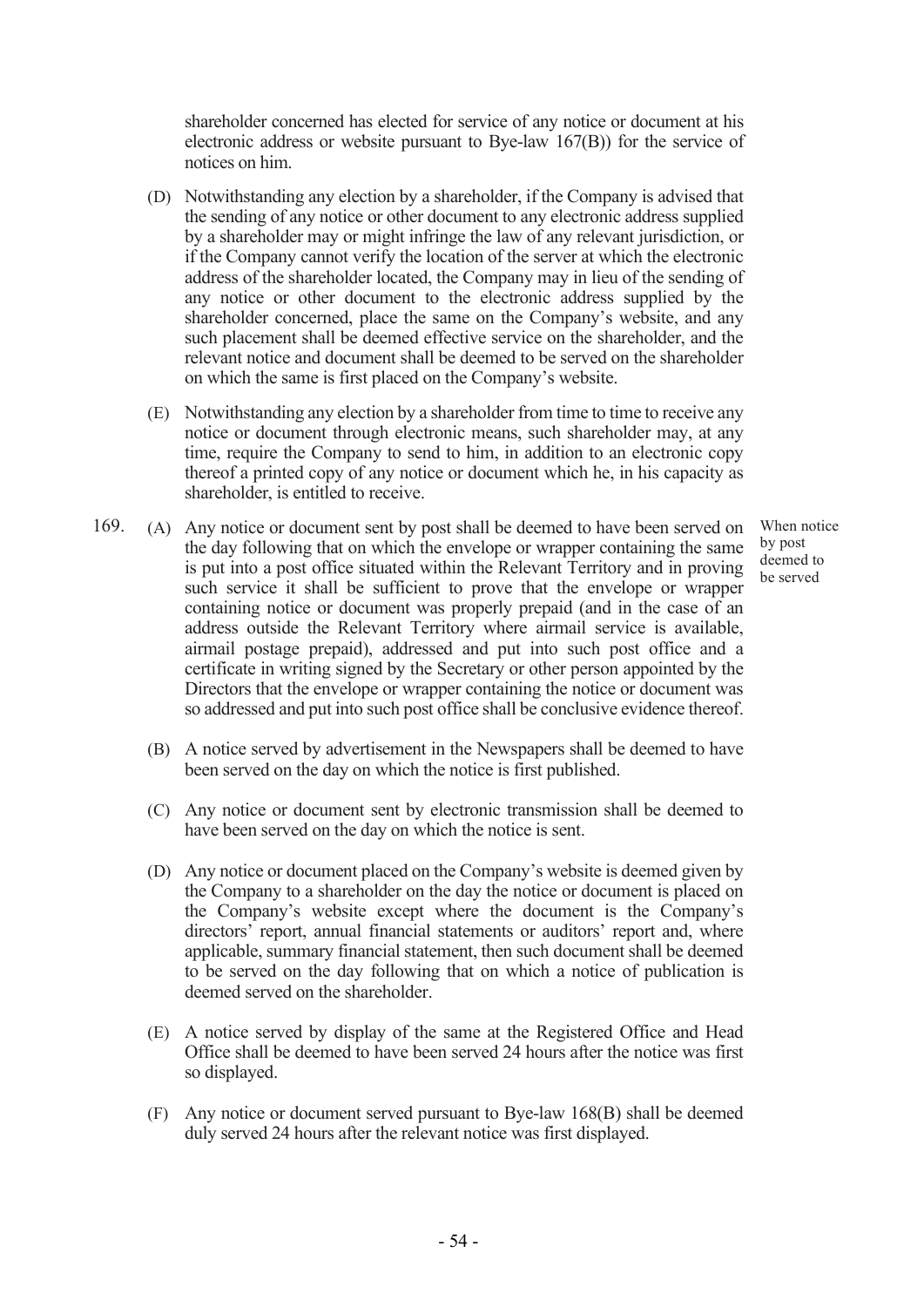- 170. A notice may be given by the Company to the person entitled to a share in consequence of the death, mental disorder or bankruptcy of a shareholder by sending it through the post in a prepaid envelope or wrapper addressed to him by name, or by the title of representative of the deceased, or trustee of the bankrupt, or by any like description, at the address (including any electronic address), if any, supplied for the purpose by the person claiming to be so entitled, or (until such an address has been so supplied) by giving the notice in any manner in which the same might have been given if the death, mental disorder or bankruptcy had not occurred.
- 171. Any person who by operation of law, transfer or other means whatsoever shall become entitled to any share shall be bound by every notice in respect of such share which prior to his name and address being entered on the register shall have been duly given to the person from whom he derives his title to such share.
- 172. Any notice or document delivered or sent by post or electronic means to, or left at the registered address of, any shareholder in pursuance of these presents, shall notwithstanding that such shareholder be then deceased or bankrupt and whether or not the Company has notice of his death or bankruptcy, be deemed to have been duly served in respect of any registered shares whether held solely or jointly with other persons by such shareholder until some other person be registered in his stead as the holder or joint holder thereof, and such service shall for all purposes of these presents be deemed a sufficient service of such notice or document on his personal representatives and all persons (if any) jointly interested with him in any such shares.
- 173. The signature to any notice to be given by the Company may be written or printed. How notice

## INFORMATION

174. No member (not being a Director) shall be entitled to require discovery of or any information respecting any detail of the Company's trading or any matter which is or may be in the nature of a trade secret, mystery of trade or secret process which may relate to the conduct of the business of the Company and which in the opinion of the Board it will be inexpedient in the interests of the members of the Company to communicate to the public.

## WINDING UP

- 175. A resolution that the Company be wound up by the Court or be wound up voluntarily shall be a Special Resolution.
- 176. If the Company shall be wound up, the surplus assets remaining after payment to all creditors shall be divided among the members in proportion to the capital paid up on the shares held by them respectively, and if such surplus assets shall be insufficient to repay the whole of the paid up capital, they shall be distributed so that, as nearly as may be, the losses shall be borne by the members in proportion to the capital paid up on the shares held by them respectively, but all subject to the rights of any shares which may be issued on special terms and conditions.
- 177. If the Company shall be wound up (whether the liquidation is voluntary or by the court) the liquidator may, with the sanction of a Special Resolution, divide among the members in specie or kind the whole or any part of the assets of the Company whether the assets shall consist of property of one kind or shall consist of the properties of different kinds and the liquidator may, for such purpose, set such value as he deems fair upon any one or more class or classes of property to be divided as aforesaid and may determine how such division shall be carried out as between the members or different classes of members and the members within each class. The liquidator may, with the like sanction, vest any part of the assets in trustees upon

Service of notice to persons entitled on death, mental disorder or bankruptcy of a member

Transferee to be bound by prior notices

Notice valid though member deceased, bankrupt

to be signed

Members not entitled to information

Modes of winding up

Distribution of assets in winding up

Assets may be distributed in specie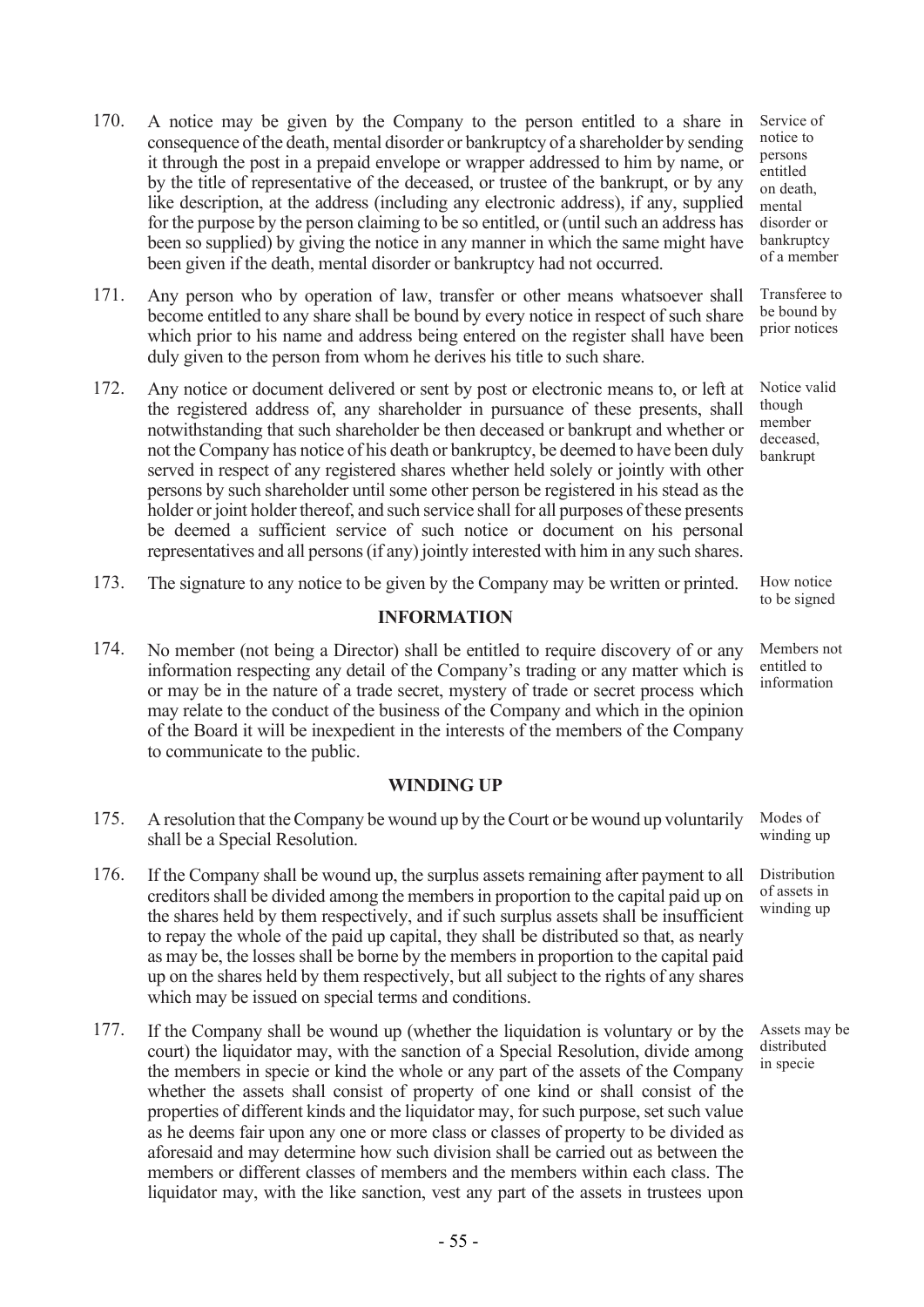such trusts for the benefit of members as the liquidator, with the like sanction, shall think fit, but so that no member shall be compelled to accept any shares or other assets upon which there is a liability.

#### RECORD DATES

177A. Notwithstanding any other provision of these Bye-laws the Company or the Board may fix any date as the record date for any dividend, distribution, allotment or issue and such record date may be on or at any time before or after any date on which such dividend, distribution, allotment or issue is declared, paid or made.

#### **INDEMNITY**

178. Save and except so far as the provisions of this Bye-law shall be avoided by any provisions of the Statutes, the Directors, Managing Directors, alternate Directors, Auditors, Secretary and other officers for the time being of the Company and the trustees (if any) for the time being acting in relation to any of the affairs of the Company, and their respective executors or administrators, shall be indemnified and secured harmless out of the assets of the Company from and against all actions, costs, charges, losses, damages and expenses which they or any of them, their or any of their executors or administrators, shall or may incur or sustain by reason of any act done, concurred in or omitted in or about the execution of their duty or supposed duty in their respective offices or trusts, except such (if any) as they shall incur or sustain through their own wilful neglect or default, fraud and dishonesty respectively, and none of them shall be answerable for the acts, receipts, neglects or defaults of any other of them, or for joining in any receipt for the sake of conformity, or for any bankers or other persons with whom any moneys or effects of the Company shall be lodged or deposited for safe custody, or for the insufficiency or deficiency of any security upon which any moneys of the Company shall be placed out or invested, or for any other loss, misfortune or damage which may happen in the execution of their respective offices or trusts, or in relation thereto, except as the same shall happen by or through their own wilful neglect or default, fraud and dishonesty respectively. Indemnity

#### UNTRACEABLE MEMBERS

- 179. Without prejudice to the rights of the Company under Bye-law 155 and the provisions of Bye-law 180, the Company may cease sending such cheques for dividend entitlements or dividend warrants by post if such cheques or warrants have been left uncashed on two consecutive occasions. However, the Company may exercise the power to cease sending cheques for dividend entitlements or dividend warrants after the first occasion on which such a cheque or warrant is returned undelivered.
- 180. The Company shall have the power to sell, in such manner as the Board thinks fit, any shares of a member who is untraceable, but no such sale shall be made unless:
	- (i) all cheques or warrants, being not less than three in total number, for any sum payable in cash to the holder of such shares in respect of them sent during the relevant period in the manner authorised by the Bye-laws of the Company have remained uncashed;
	- (ii) so far as it is aware at the end of the relevant period, the Company has not at any time during the relevant period received any indication of the existence of the member who is the holder of such shares or of a person entitled to such shares by death, bankruptcy or operation of law;

Company cease sending dividend warrants

Company may sell shares of untraceable members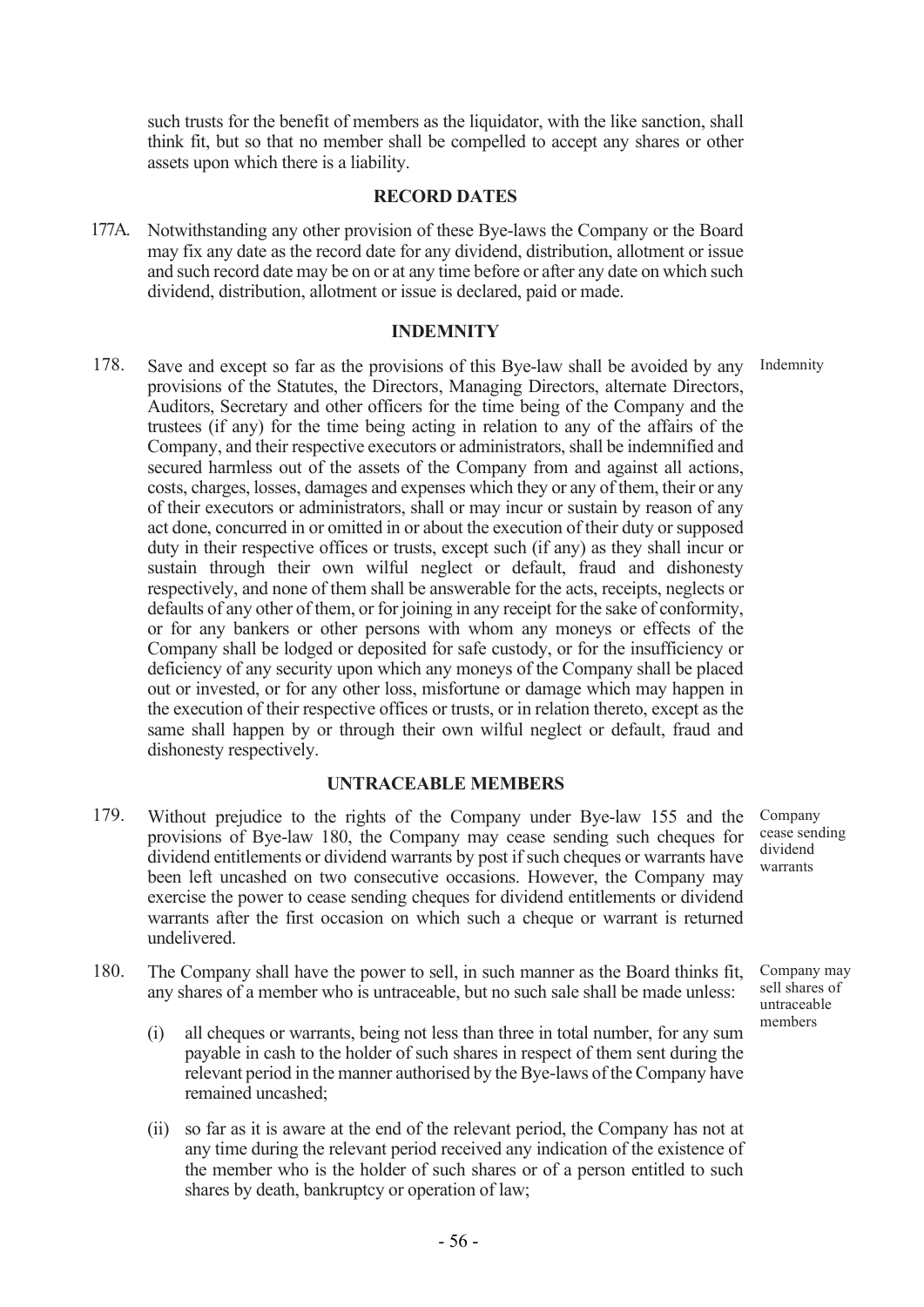- (iii) the Company has caused an advertisement to be inserted in the Newspapers of its intention to sell such shares and a period of three months has elapsed since the date of such advertisement; and
- (iv) the Company has notified the stock exchange in the Relevant Territory of its intention of such sale.

For the purpose of the foregoing, "relevant period" means the period commencing twelve years before the date of publication of the advertisement referred to in paragraph (iii) of this Bye-law and ending at the expiry of the period referred to in that paragraph.

To give effect to any such sale the Board may authorise any person to transfer the said shares and the instrument of transfer signed or otherwise executed by or on behalf of such person shall be as effective as if it had been executed by the registered holder or the person entitled by transmission to such shares, and the purchaser shall not be bound to see to the application of the purchase money nor shall his title to the shares be affected by any irregularity or invalidity in the proceedings relating to the sale. The net proceeds of the sale will belong to the Company and upon receipt by the Company of such proceeds it shall become indebted to the former member for an amount equal to such net proceeds. No trusts shall be created in respect of such debt and no interest shall be payable in respect of it and the Company shall not be required to account for any money earned from the net proceeds which may be employed in the business the Company or as it thinks fit. Any sale under this Byelaw shall be valid and effective notwithstanding that the member holding the shares sold is dead, bankrupt or otherwise under any legal disability or incapacity.

## DESTRUCTION OF DOCUMENTS

181. Subject to the provisions of Statutes, the Company may destroy:

Destruction of Documents

- (a) any share certificate which has been cancelled at any time after the expiry of one year from the date of such cancellation;
- (b) any dividend mandate or any variation or cancellation thereof or any notification of change of name or address at any time after the expiry of two years from the date on which such mandate, variation, cancellation or notification was recorded by the Company;
- (c) any instrument of transfer of shares which has been registered at any time after the expiry of six years from the date of registration; and
- (d) any other document, on the basis of which any entry in the register is made, at any time after the expiry of six years from the date on which an entry in the register was first made in respect of it;

and it shall conclusively be presumed in favour of the Company that every share certificate so destroyed was a valid certificate duly and properly cancelled and that every instrument of transfer so destroyed was a valid and effective instrument duly and properly registered and that every other document destroyed hereunder was a valid and effective document in accordance with the recorded particulars thereof in the books or records of the Company. Provided always that: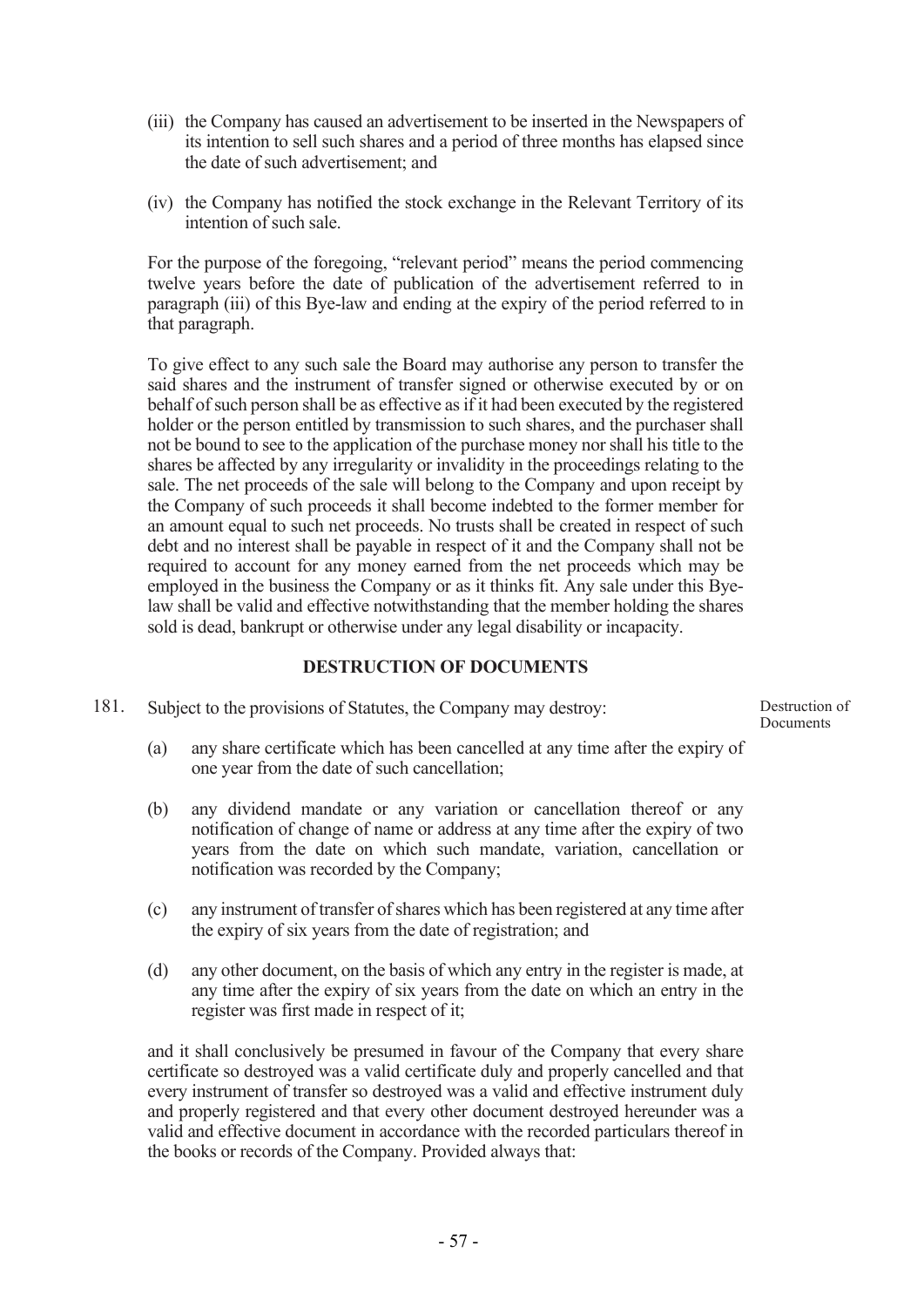- (i) the foregoing provisions of this Bye-law shall apply only to the destruction of a document in good faith and without express notice to the Company that the preservation of such document was relevant to a claim;
- (ii) nothing contained in this Bye-law shall be construed as imposing upon the Company any liability in respect of the destruction of any such document earlier than as aforesaid or in any case where the conditions of proviso (i) above are not fulfilled; and
- (iii) references in this Bye-law to the destruction of any document include reference to its disposal in any manner.

## CHANGES IN APPLICABLE LAW

182. [Intentionally deleted]

## RESIDENT REPRESENTATIVE

183. Pursuant to the provisions of the Statutes, the Board shall, for so long as the Company does not have a quorum of Directors ordinarily resident in Bermuda, appoint a Resident Representative as defined in the Statutes, to act on its behalf in Bermuda and to maintain all such records as may be required by the Statutes to be maintained in Bermuda and to make all necessary filings with the Ministry of Finance and Registrar of Companies in Bermuda as may be required by the Statutes and to fix his or their or its remuneration either by way of salary or fee for the period of the Resident Representative's service to the Company.

## MAINTENANCE OF RECORDS

- 184. The Company shall keep at the office of its Resident Representative, in accordance with the provisions of the Statutes, the following: Maintenance of Records
	- (i) minutes of all proceedings of general meetings of the Company;
	- (ii) all financial statements required to be prepared by the Company under the Companies Act together with the auditor's report thereon;
	- (iii) all records of account required by Section 83 of the Companies Act to be kept in Bermuda;
	- (iv) all such documents as may be required in order to provide evidence of the continued listing of the Company on an appointed stock exchange within the meaning of the Companies Act; and
	- (v) a register containing the names and addresses and occupations of the Directors of the Company.

#### SUBSCRIPTION RIGHT RESERVE

- 185. The following provisions, or any of them, shall have effect at any time and from time to time that they are not prohibited by or inconsistent with any provision of the Statutes:
	- (A) If, so long as any of the rights attached to any warrants issued by the Company to subscribe for shares of the Company shall remain exercisable, the Company does any act or engages in any transaction which, as a result of any

- 58 -

Resident Representative

Subscription Right Reserve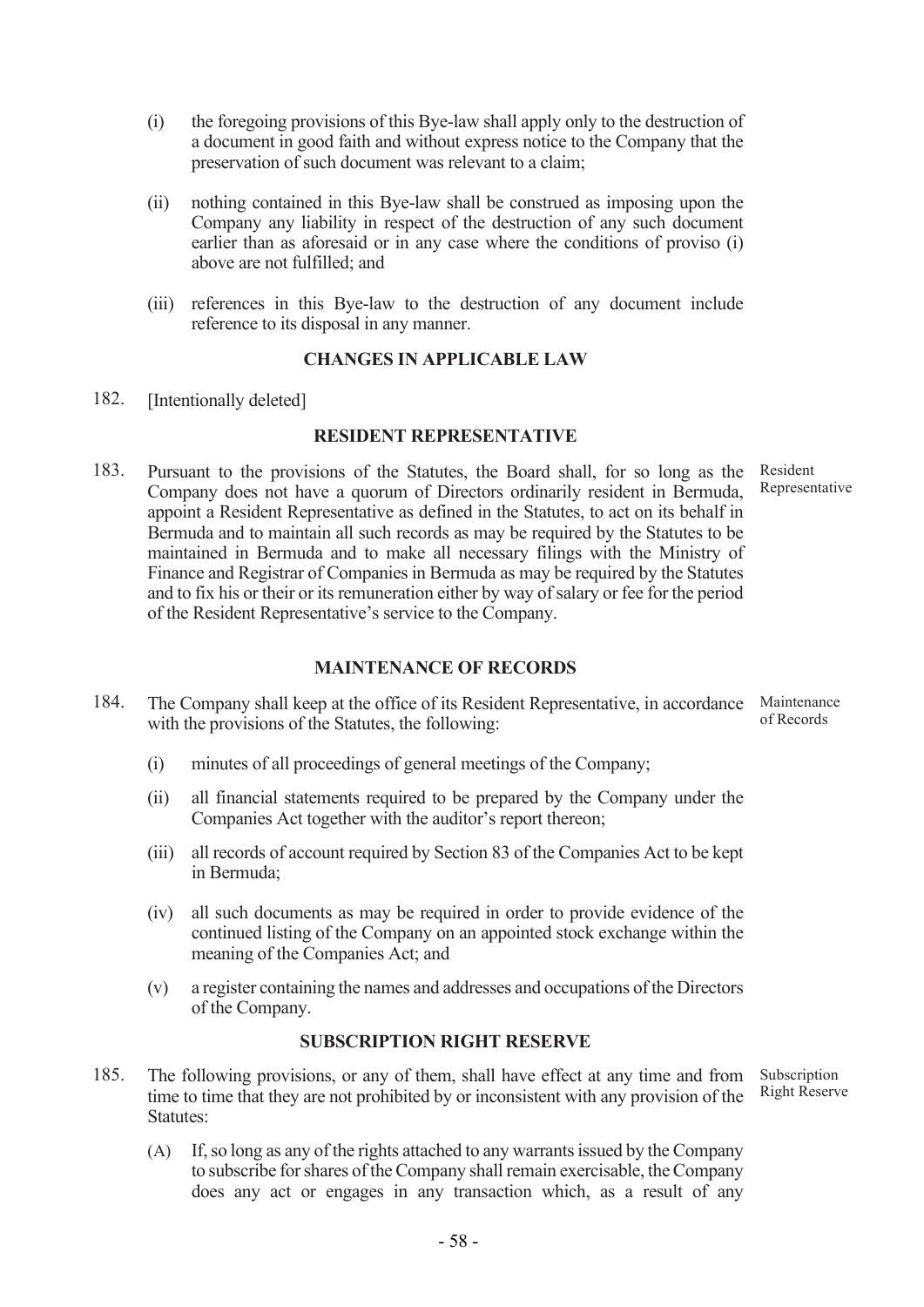adjustments to the subscription price in accordance with the provisions applicable under the terms and conditions of the warrants, would reduce the subscription price to below the par value of a share, then the following provisions shall apply:

- (i) as from the date of such act or transaction the Company shall establish and thereafter (subject as provided in this Bye-law) maintain in accordance with the provisions of this Bye-law a reserve (the "Subscription Right Reserve") the amount of which shall at no time be less than the sum which for the time being would be required to be capitalised and applied in paying up in full the nominal amount of the additional shares required to be issued and allotted credited as fully paid pursuant to sub-paragraph (iii) below on the exercise in full of all the subscription rights outstanding and shall apply the Subscription Right Reserve in paying up in full such difference in respect of such additional shares as and when the same are allotted;
- (ii) the Subscription Right Reserve shall not be used for any purpose other than that specified above unless all other reserves of the Company (other than the share premium account and the capital redemption reserve fund) have been used and will only be used to make good losses of the Company if and so far as is required by law;
- (iii) upon the exercise of all or any of the subscription rights represented by any warrant, the relevant subscription rights shall be exercisable in respect of a nominal amount of shares equal to the amount in cash which the holder of such warrant is required to pay on exercise of the subscription rights represented thereby (or, as the case may be the relevant portion thereof in the event of a partial exercise of the subscription rights) and, in addition, there shall be allotted in respect of such subscription rights to the exercising warrantholder, credited as fully paid, such additional nominal amount of shares as is equal to the difference between:
	- (aa) the said amount in cash which the holder of such warrant is required to pay on exercise of the subscription rights represented thereby (or, as the case may be, the relevant portion thereof in the event of a partial exercise of the subscription rights); and
	- (bb) the nominal amount of shares in respect of which such subscription rights would have been exercisable having regard to the provisions of the conditions of the warrants, had it been possible for such subscription rights to represent the right to subscribe for shares at less than par, and immediately upon such exercise so much of the sum standing to the credit of the Subscription Right Reserve as is required to pay up in full such additional nominal amount of shares shall be capitalised and applied in paying up in full such additional nominal amount of shares which shall forthwith be allotted credited as fully paid to the exercising warrantholder; and
- (iv) if upon the exercise of the subscription rights represented by any warrant the amount standing to the credit of the Subscription Right Reserve is not sufficient to pay up in full such additional nominal amount of shares